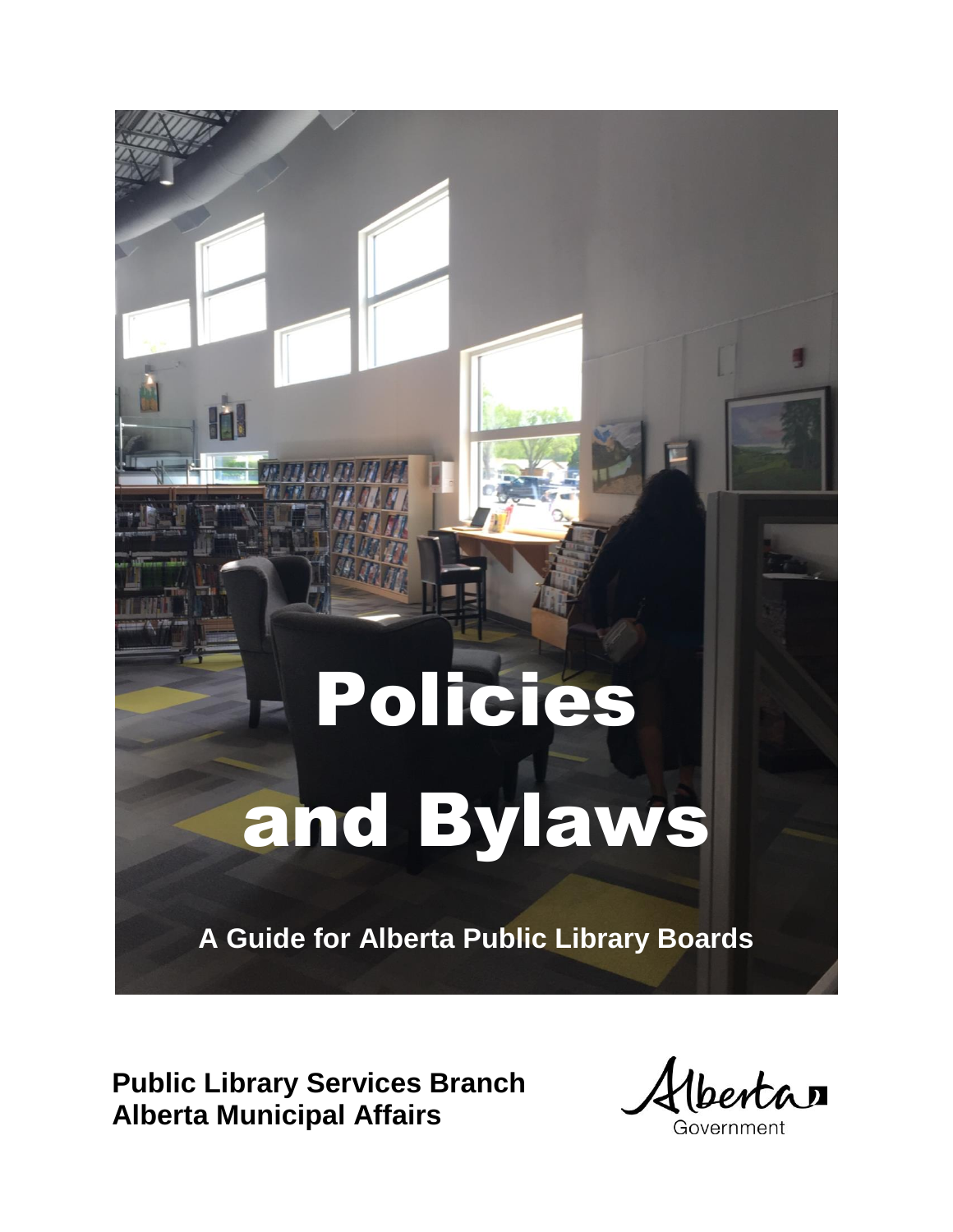Prepared by: Alberta Municipal Affairs Public Library Services Branch 803 Standard Life Centre 10405 Jasper Avenue Edmonton, AB T5J 4R7

Phone: 780-427-4871 Fax: 780-415-8594 Toll Free: dial 310-0000 then the telephone number

> Email: [libraries@gov.ab.ca](mailto:libraries@gov.ab.ca) Website: [www.albertalibraries.ca](http://www.albertalibraries.ca/)

> > September 2017

*Cover photo: Brooks Public Library*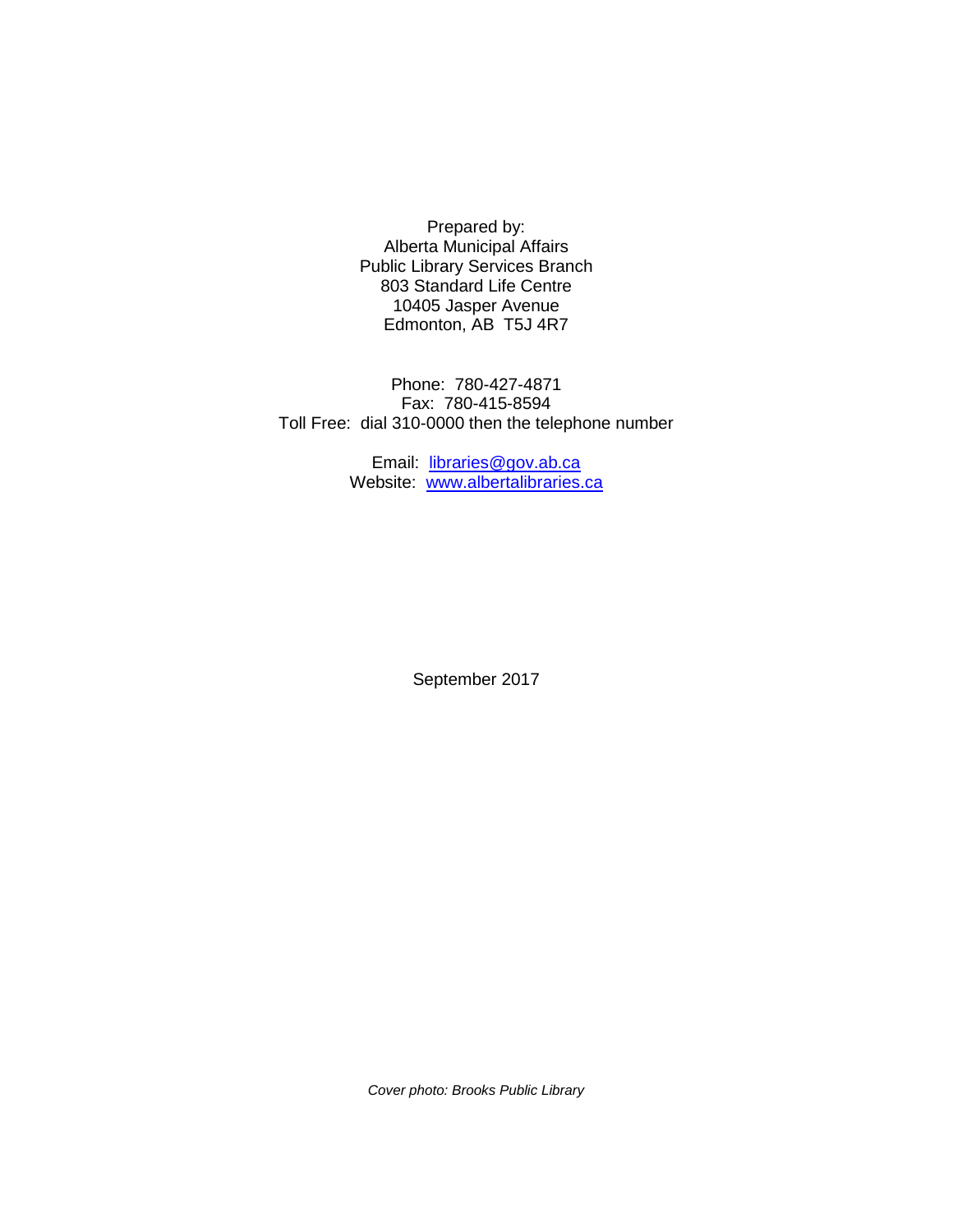## **Table of Contents**

| Selection, Purchase, Acquisition, and Disposition of Library Resources |  |
|------------------------------------------------------------------------|--|
|                                                                        |  |
| Provision of Resources to Persons Unable to Use Conventional Print  45 |  |
|                                                                        |  |
|                                                                        |  |
|                                                                        |  |
|                                                                        |  |
|                                                                        |  |
|                                                                        |  |
|                                                                        |  |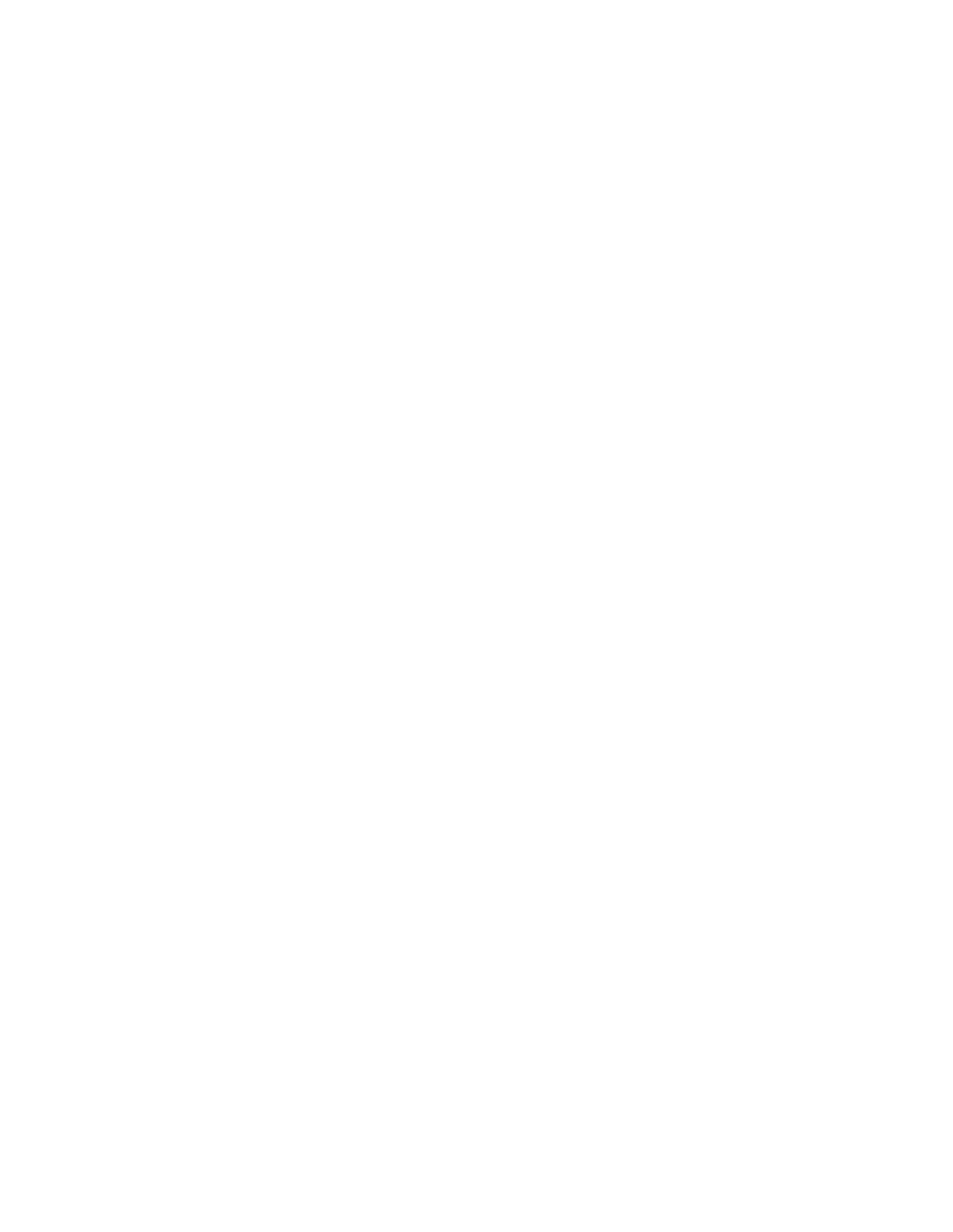## **Introduction**

Policies set rules for how the library will conduct business and bylaws set rules for patrons using the library. To ensure the library meets changing community needs, the board should regularly review and update its policies and bylaws. Policies and bylaws must also comply with all applicable legislation including the *Libraries Act* and *Libraries Regulation*.

This document aims to provide general information and a process for creating policies and bylaws, plus specific information on the ten required policies including templates and discussion points.

The target audience is trustees who have attended Public Library Services Branch (PLSB) board workshops, and boards who are writing or updating their policies. This document aims to be simple, straightforward and practical, in order to help boards meet their legal requirements.

## **How to use this Guidebook**

- Read section 1 first, for information on what policies and bylaws are, why they are important, and how your board can create and manage them.
- Go to the specific policies listed in section 2 for templates, discussion points for board meetings around each policy, and implementation advice.
- Go to the appendices for information about bylaws and also about policies that are required by legislation other than the *Libraries Act.*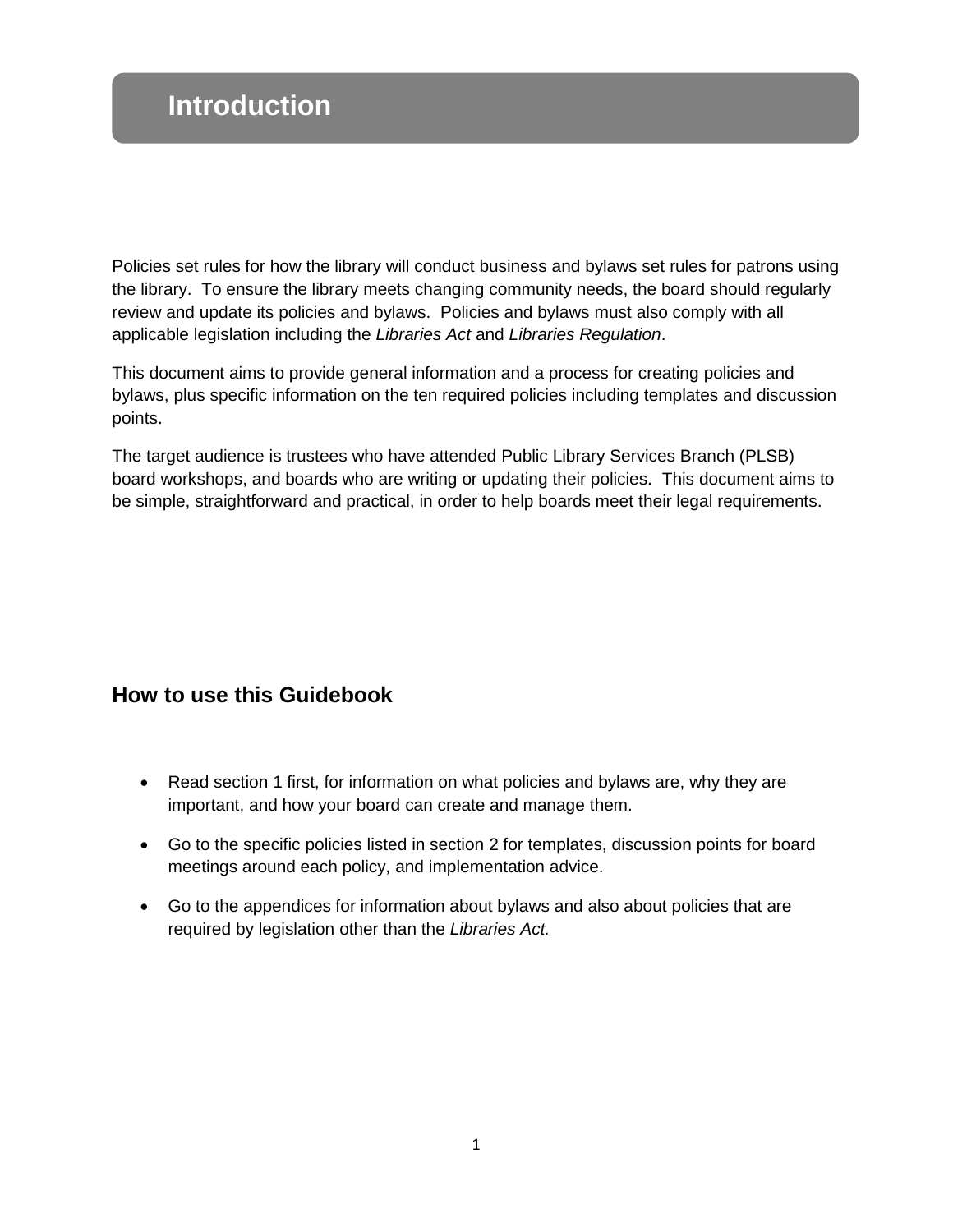1

Policies are operating rules for the library. Effective policy benefits the library in several ways:

- Good policy is **proactive**. It allows the board to set rules for the library based on principles. It demonstrates to the community that the board is actively managing risk.
	- o Because policies should be based on the goals, objectives, and values of the library, the board should review its Plan of Service and other planning documents before writing or revising its policies.
- Good policy ensures **consistency** in the way the library delivers services and treats employees and patrons, and can help prevent legal problems.
	- $\circ$  If a board has more than one library service point, most policies should apply at all service points. Some facility-related policies may only apply to specific branches.
- Good policy provides **direction** to employees as they manage the day-to-day operations of the library.
	- o Policy tells the library manager and staff when to make a decision themselves and when to go to the board for further direction. For example, a policy that states that the library manager must go to the board for approval of purchases over a certain amount provides direction as the manager spends within the limits of the budget.
	- o Policy gives staff security knowing that their actions reflect the will of the board.

Policies are "living documents" which need to change over time. The board should regularly review and update policies so they continue to meet the needs of the community and reflect the goals of the board.

 The *Libraries Act* does not state how often to revise policies but it is good practice to review them every 2-3 years. A board can do this on a rotating schedule (e.g., 1-2 policies each board meeting) to avoid doing them all at once.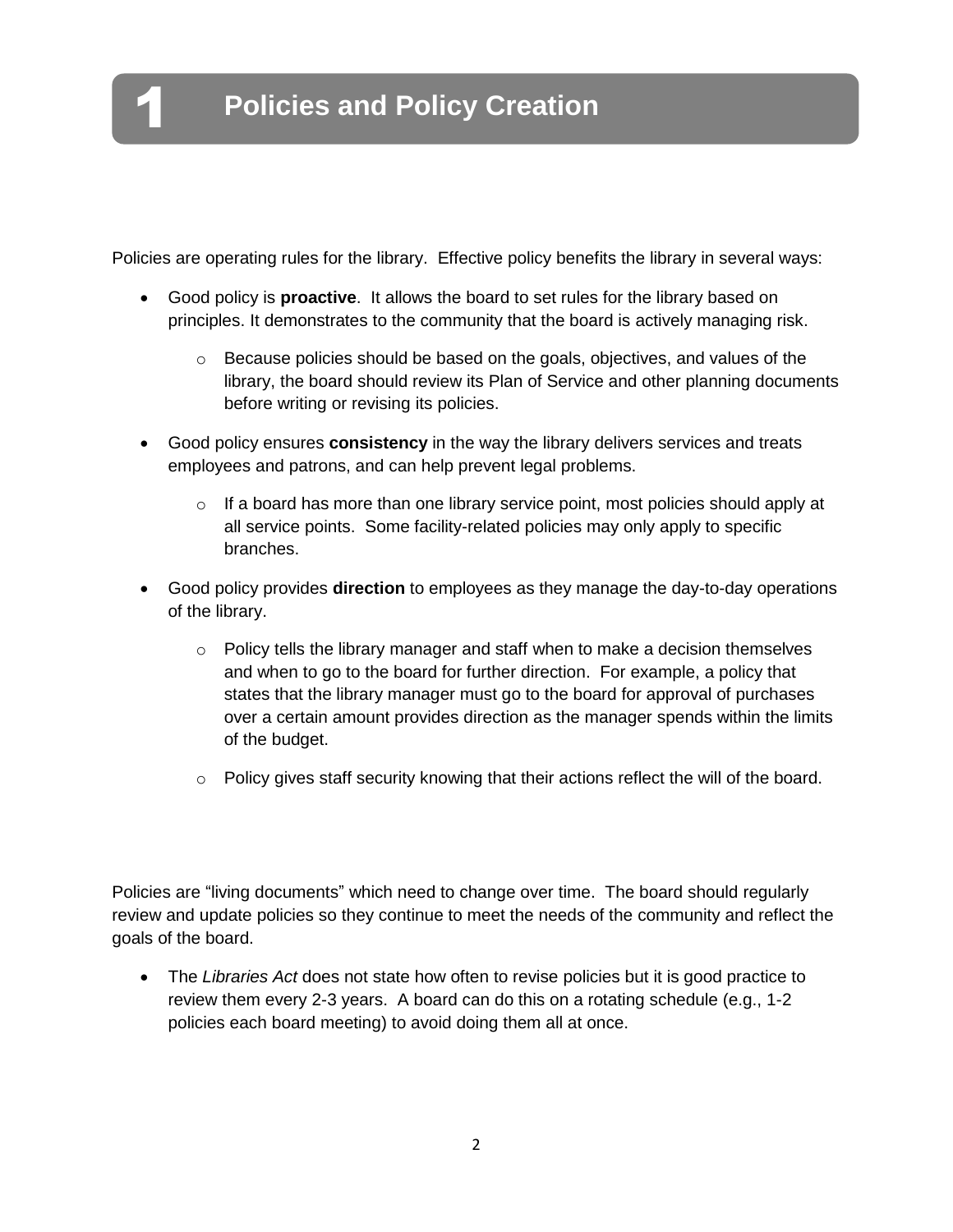## **Creating and Updating Policies**

Here are some tips for managing policies:

- Appoint a committee consisting of one or two board members and the library manager to review the existing policies and/or bylaws.
	- $\circ$  The library manager is an important member of this committee, being most familiar with the day-to-day operations of the library.
- It will probably take several meetings of the policy committee and the board to complete the necessary work. Be sure to allow sufficient time to finish. Depending on the length and complexity of the policy manual, the entire process could take a year or longer.
- The committee should review the policies that are required under the *Libraries Act* and the templates that go with them in this document.
- The committee should review the Plan of Service. It should consider how the mission statement, goals and objectives will influence policy development. For example, if the library wants to be a welcoming place for families with small children, it should avoid policies that are restrictive to those families, such as strict policies against noise.
- The committee should consider how other issues and challenges not described in the Plan of Service will affect policy development.
- The library manager or other committee member should locate any existing policies, procedures, rules, regulations, or documents that need to be included in the official policy manual.
	- $\circ$  Check the existing policy binder, board meeting minutes, library bulletin boards, pamphlets, bookmarks and other possible locations for current policy documents.
	- $\circ$  Gather information about any unwritten policies or procedures, so the committee can decide if any of those items need to be changed into written policies.
	- $\circ$  As part of this process, the library manager should gather information about the current job duties of each staff member, including the library manager herself.
- When revising a policy that already exists, consider
	- o Does the policy comply with the *Libraries Act* and other legislation?
	- $\circ$  Is the policy consistent with current service practices at the library? Does it describe rules or procedures that are no longer followed at the library? Are there any rules or procedures that need to be added or changed?
	- $\circ$  Is the policy consistent with the vision, values, goals and objectives of the board?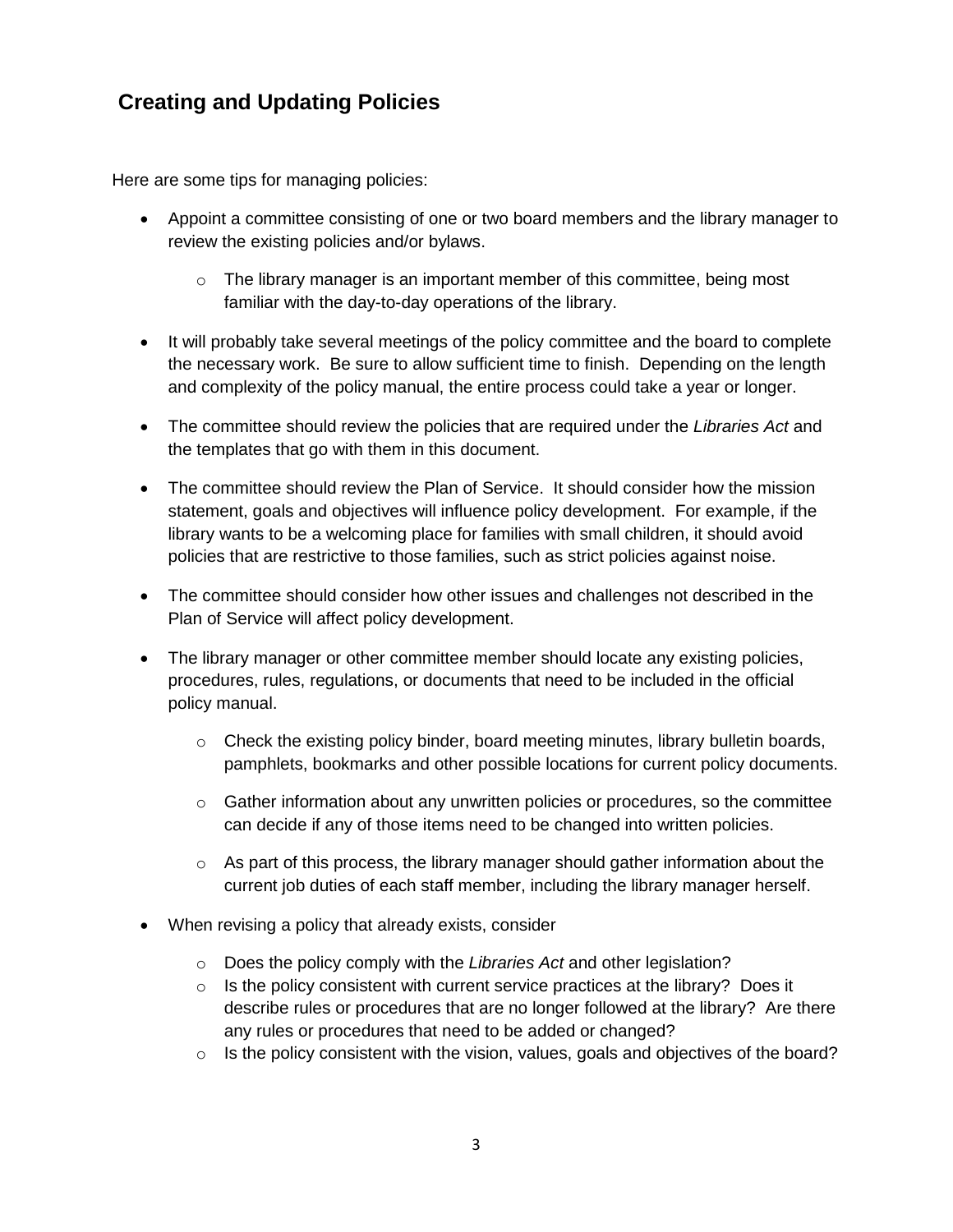- When writing a new policy, consider the templates provided in this guide. Is a template sufficient for your library? Are there any things that have to be changed to suit local needs? How has the library handled this issue in the past?
- Use straightforward clear language.
	- $\circ$  Avoid jargon and "library-speak" unless it is necessary and clearly understood by everyone in the intended audience. Define terms as needed.
	- $\circ$  Use abbreviations only after the first reference has been written out in full with its abbreviation in brackets.
- Check that policy language is unbiased and encourages fair, consistent treatment.
- Consider how the policy will be applied in practice. It's a good idea to consider a few "what if" scenarios and see if the policy still accomplishes the goals of the board. Keep in mind that policies will usually cover most circumstances, but not every circumstance.
- Be sure that there is only one possible meaning to the standard or rule set by policy. Check for ambiguities or unclear meanings.
	- o Consider if exceptions to the rule should be allowed. Often it should be absolutely clear that the standard set by the policy will apply in all situations. For example, a violence policy should say "violence at work will not be tolerated under any circumstances".
	- $\circ$  The board may want to allow some employee discretion in implementing policy, for example, in defining how staff should deal with problem patrons. For these policies, use terms like "generally", "usually", and "typically" and avoid terms like "always" and "never".
- Discuss each proposed policy at a board meeting. A presenter from the policy committee should explain the policy to the whole board. The board can then discuss the following points:
	- o How does the proposed policy fit with the board's vision, values, mission statement and Plan of Service?
	- o What are the strengths or weaknesses of the proposed policy?
	- $\circ$  What procedures or other operational changes would be needed to implement the policy?
- Approve a motion to adopt the policy or decide how to change the policy so it is acceptable to the board.
- Allow the library manager time to implement any needed operational changes before the policy comes into effect.
- Once the policy is adopted, date it, put a copy in board records, distribute it to board members, provide it to the library manager and send a copy to Public Library Services Branch.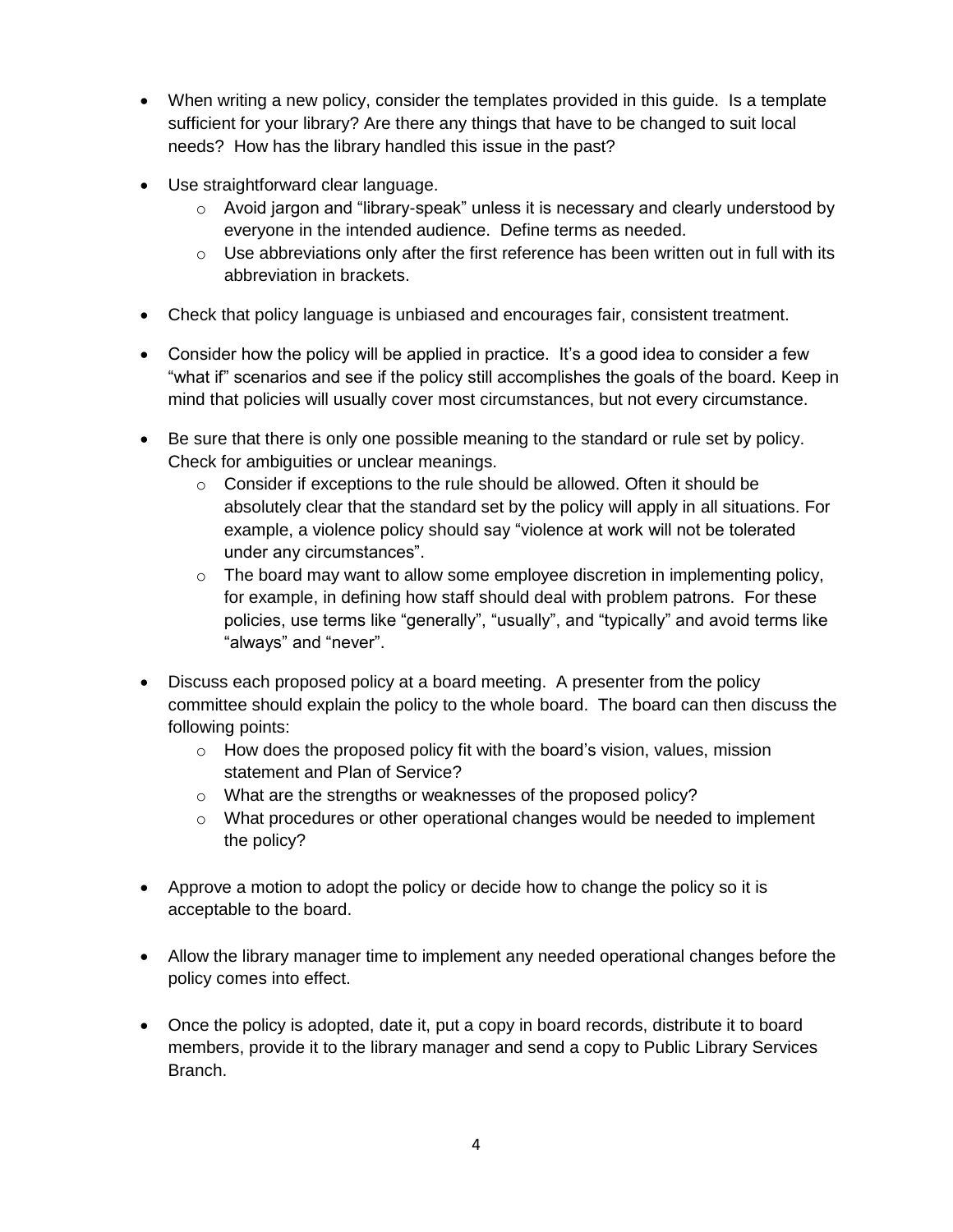• The library manager should consider how to communicate policy changes to staff, volunteers, and patrons. Staff and volunteers should always be made aware of policy changes before the public, either through individual meetings or staff meetings. Options for communication to the public include signs, promotional items (e.g. bookmarks), newspaper ads, or posting on the library website.

## **Policies vs. Procedures**

Procedures are specific instructions that provide detail to the policies of the board. They describe how the how to implement policy, often in a step-by-step process.

For example, a vacation policy might say how much vacation employees are allowed, and a related procedure would tell employees how to schedule their vacation time and get approval. A discrimination policy would communicate the organization's stance on discrimination, and a related procedure would tell an employee how they can raise a complaint and how it will be handled.

Unlike policies, most procedures can be developed by the library manager. Library boards in municipalities that are members of a library system must follow any library system procedures that apply to their library.

When drafting procedures provide clear, step by step instructions that specify the actions required.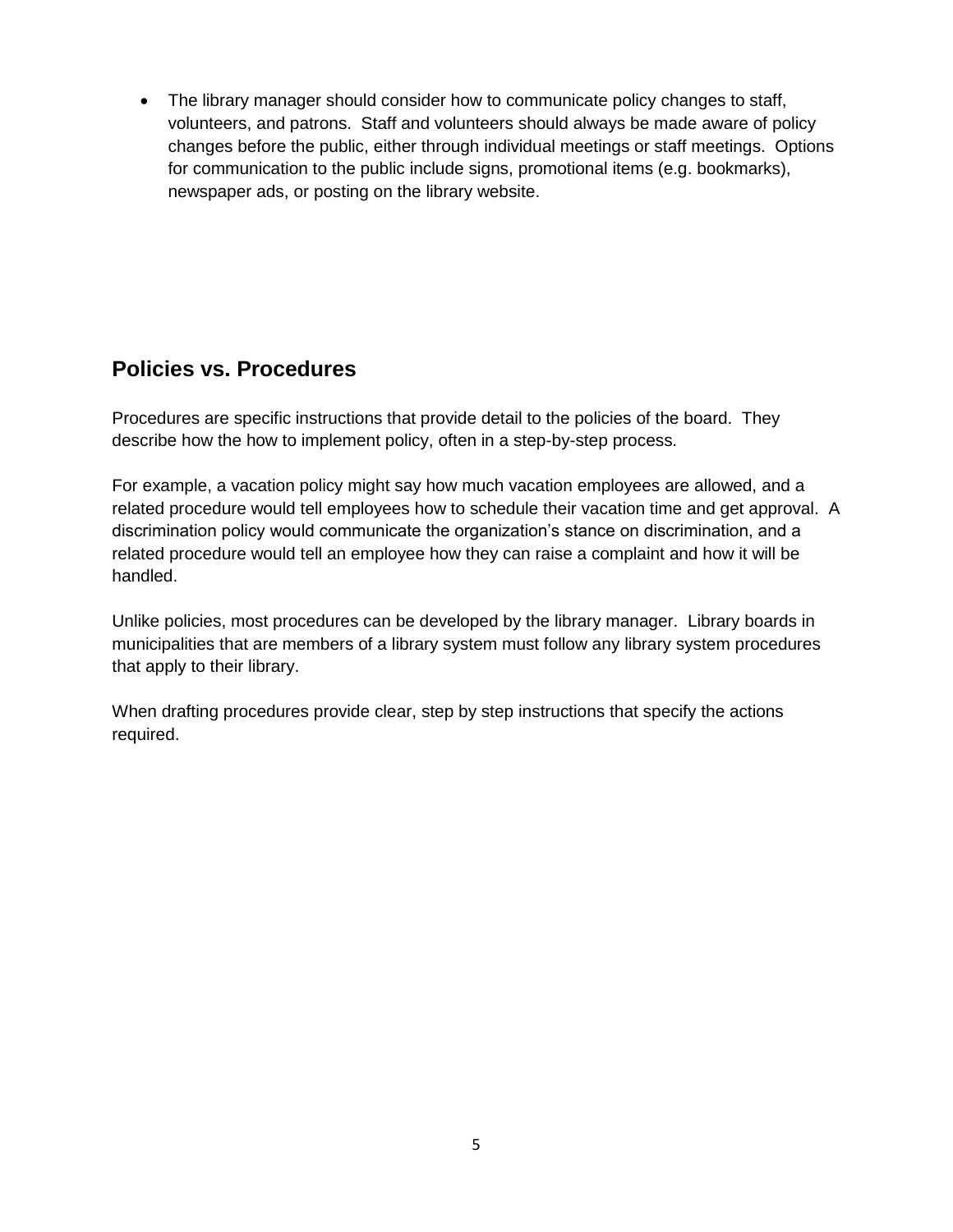## **Legally Required Policies**

Section 7 of the *Libraries Regulation* identifies policies that library boards must have in place. These required policies are listed below.

Examples of these policies that can be modified to fit local needs are found in Section 2 of this document.

#### **Policies required by all library boards**

Confidentiality of User Records

- This policy states how the board will keep user records and personal information confidential.
- There are legal requirements that this policy must meet including those in the *Freedom of Information and Protection of Privacy (FOIP) Act*.
- User records must be kept confidential except when disclosure is required by law.

#### Orientation and Continuing Education of Board and Staff

- This policy states how the board will support initial and ongoing training and education of trustees and staff.
- This policy must include direction on reimbursement for development activities including attendance at library meetings, conferences, workshops and courses; and for memberships in library associations.

#### Finance

- This policy states how the board will manage its financial activities.
- Library boards have full management and control of their libraries. Library finances are the board's responsibility.
- This policy must include directions on reimbursement of expenses and a list of signing officers.

#### **Policies required by library boards operating a service point (i.e. a library)**

#### Personnel

- This policy defines rules for how employees will be managed.
- A board than employs staff must follow employment laws and regulations including the *Employment Standards Code and Regulation*, the *Occupational Health and Safety (OH&S) Act*, and the federal *Human Rights Act*.
- Personnel policies must include job descriptions for employees and volunteers, directions on performance appraisals for employees and volunteers, qualifications for staff positions, working hours, conditions of employment, and a grievance procedure.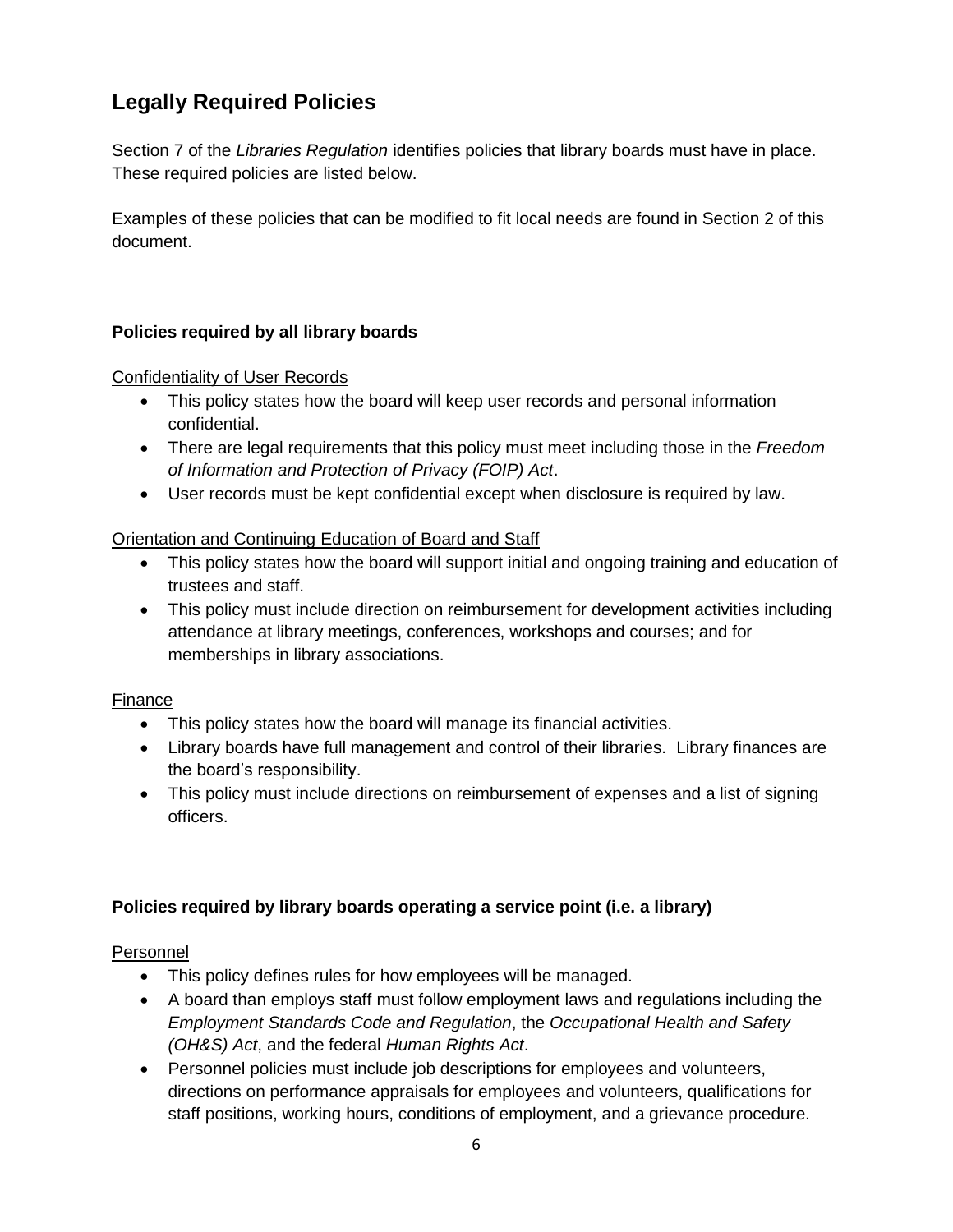#### Collection Development

- This policy states how the library will manage its collections.
- This policy must include directions on the selection, acquisition, purchase, and disposition of library resources of all kinds (books, magazines, DVD's, etc.).
- This policy must also include a section on gifts and donations.

#### Resource Sharing

- This policy states how the library will share its collections and other resources with other libraries.
- This policy must include a statement on participation in the Public Library Network and the conditions that apply to library resources and information acquired from other libraries.
- This policy should comply and coordinate with the provincial Public Library Network Policy and library system policies.

#### Provision of Resources for Those Unable to use Conventional Print

- This policy states how the library will support the needs of people who cannot use conventional library resources such as regular format books.
- The print disabled group includes the visually impaired and also patrons who cannot use conventional resources due to physical or cognitive disabilities or other issues.
- This policy must include a statement on cooperation with other community agencies.

#### Loan of Resources

- This policy defines the conditions under which patrons can borrow materials.
- This policy must include directions on how library materials will be loaned to the public for use outside the library (e.g. check-in and check-out policies, loan periods).

#### Hours of Service

- This policy defines when libraries will be open.
- If the board operates more than one library branch, the policy must list open hours for each branch.

#### Meeting Room Policy

- This policy defines the terms under which space not normally used for library purposes (typically meeting rooms) can be used by the public.
- This policy usually includes rental procedures for a meeting room or similar space.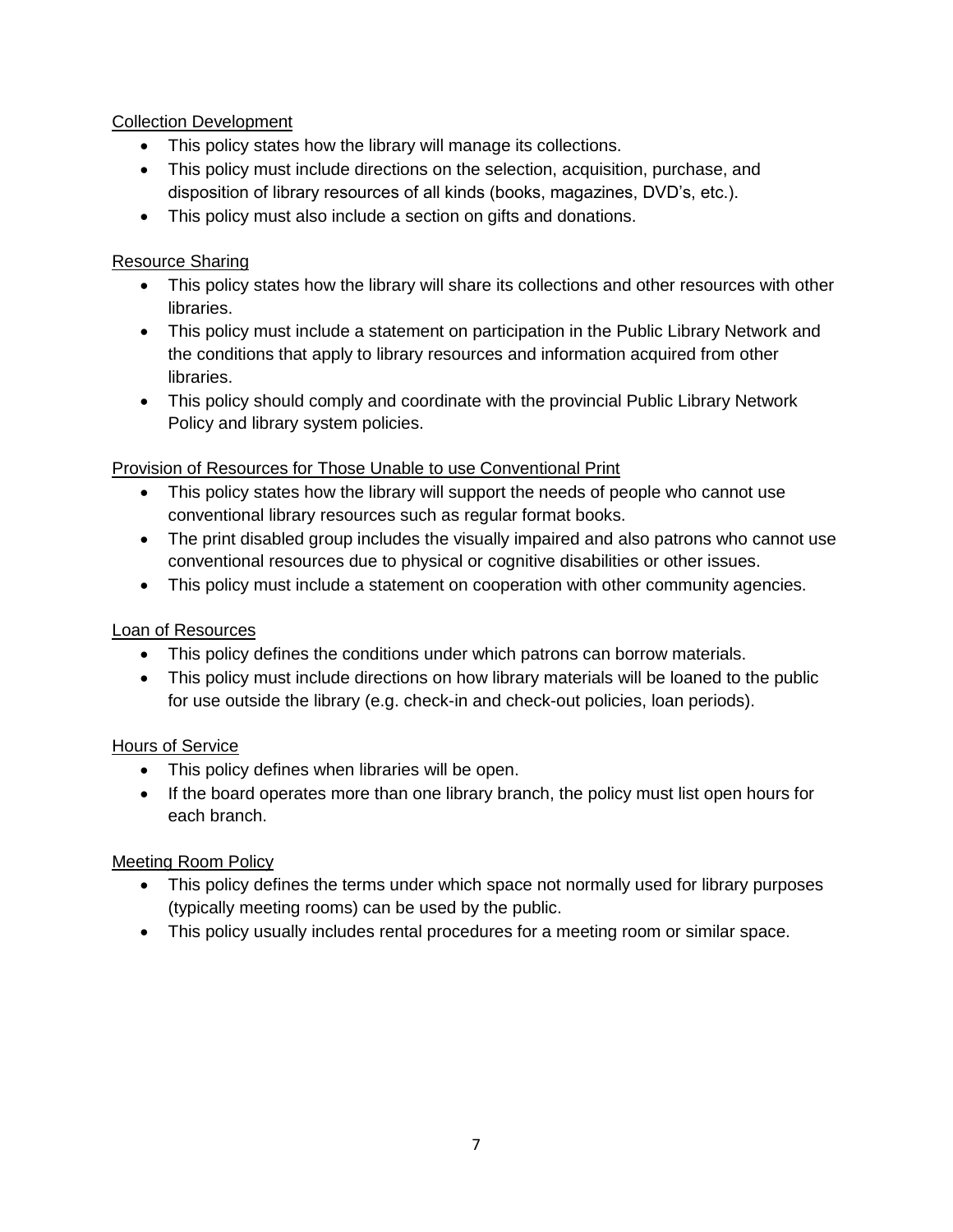## **Formatting and Organizing Policies**

If the board is approving several policies at once or making major revisions to the policy manual, you will need to establish a consistent format for policies and organize them for easy use by trustees, library manager and staff.

A policy binder is a convenient way of organizing, sorting, and retrieving information. Here are some tips to consider as you organize the policy binder:

- Identify the policy categories. Some examples: Governance, Administrative, Human Resources, Financial Management, Property and Facilities. Note that the best categories may not become apparent until after all individual policies are approved.
- Include a table of contents to help find information.
- Consider how to number the information. Each policy needs to have a unique identifier and to be assigned a category.

The board may also consider posting some policies on the internet. The same organization system used to create the policy binder can also help organize polices online.

Create a standard template for policies. This template should include:

- o Section: refers to heading in main index
- o Subject: the topic considered
- o Policy: The policy statement itself
- o Procedures: As related to the policy
- o References: to legislation or other policies and procedures
- o Page: page number including the total pages in section
- $\circ$  Dates: Include both approval date by the library board and the date when the policy should next be reviewed
- $\circ$  Footer: at bottom of each page a line that denotes what the document is and the name of the library board

Other tips when laying out policies:

- Set appropriate margins to ensure consistency and easy reading. For documents placed in binders, make the left-hand margin wider.
- Select an easy-to read font, for example Calibri or Times New Roman, in 11 or 12 pt. size.
- Make titles larger and bolded. They do not need to be the same font as the text.
- Maintain a consistent format for dates throughout all documents.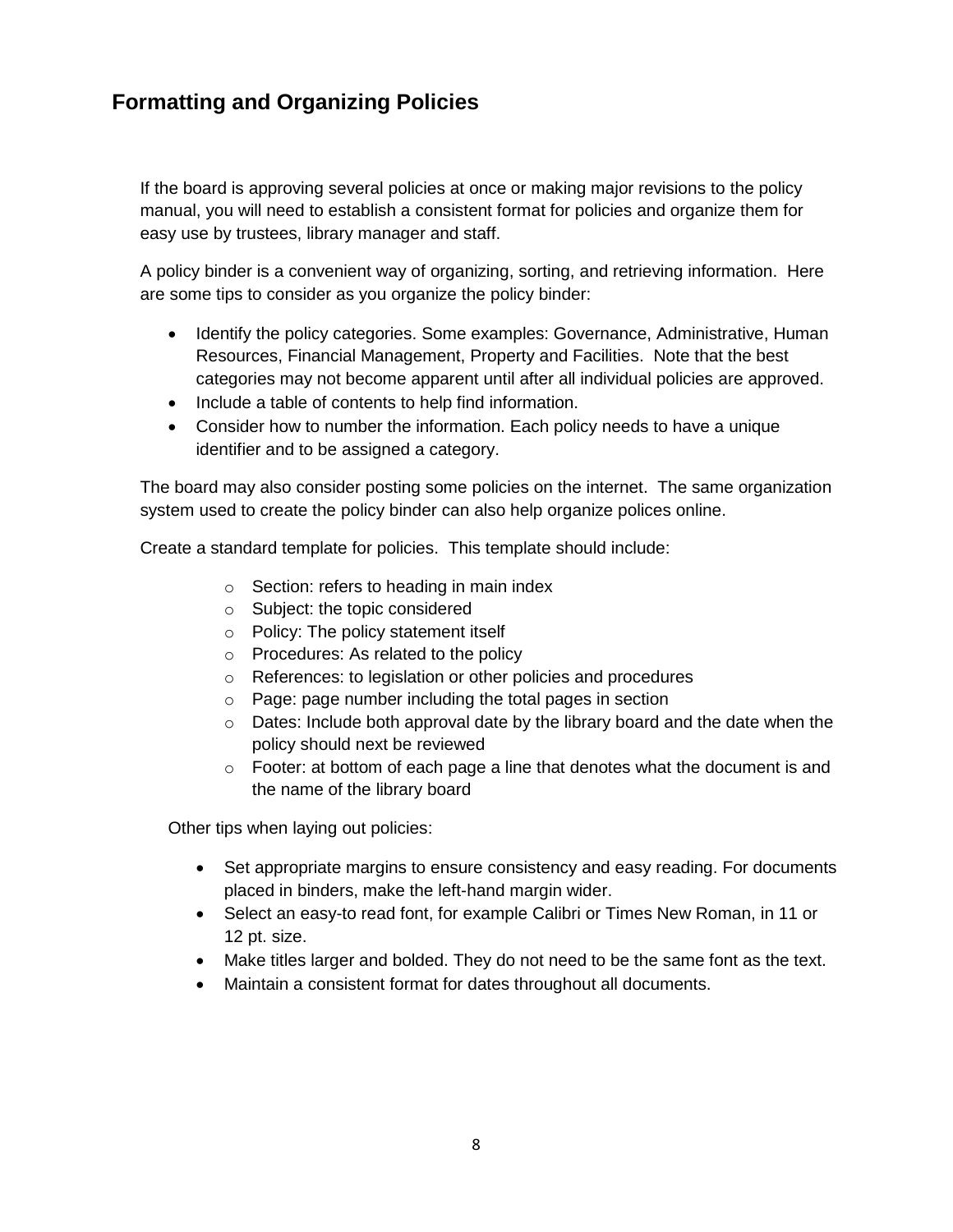This section incudes additional information about the policies required under the *Libraries Regulation*, including points and procedures to consider while writing policies. It also includes sample policies that you can use as a starting point when writing your board's policies.

These sample policies are based on existing policies received at Public Library Services Branch. While these policies are suitable for use at most public libraries in Alberta and are compliant with the *Libraries Regulation,* please adjust the specifics of these policies to suit local needs.

## **Confidentiality of User Records**

Canadians have a right to privacy in the Canadian Charter of Rights and Freedoms. Privacy is often defined as "the right to be left alone". A policy must outline who may access library patron records. It is important to keep patrons' personal information (address, telephone number, email, etc.) private. People's reading history, attendance at programs, and even presence in the library are also private.

Privacy also helps protect the intellectual freedom of patrons, which includes the right of patrons to read or view what they want without judgment or coercion. This freedom is guaranteed to all Canadians under the *Canadian Charter of Rights and Freedoms*.

The *Freedom of Information and Protection of Privacy* (FOIP) *Act* of Alberta also requires library boards to keep their patrons' recorded personal information confidential, and only release it under specific circumstances. For more information about FOIP, refer to Appendix B.

#### **Description (from Libraries Regulation)**

"Confidentiality of user records, except where disclosure is required by law" (*Libraries Regulation* 7(1)(a))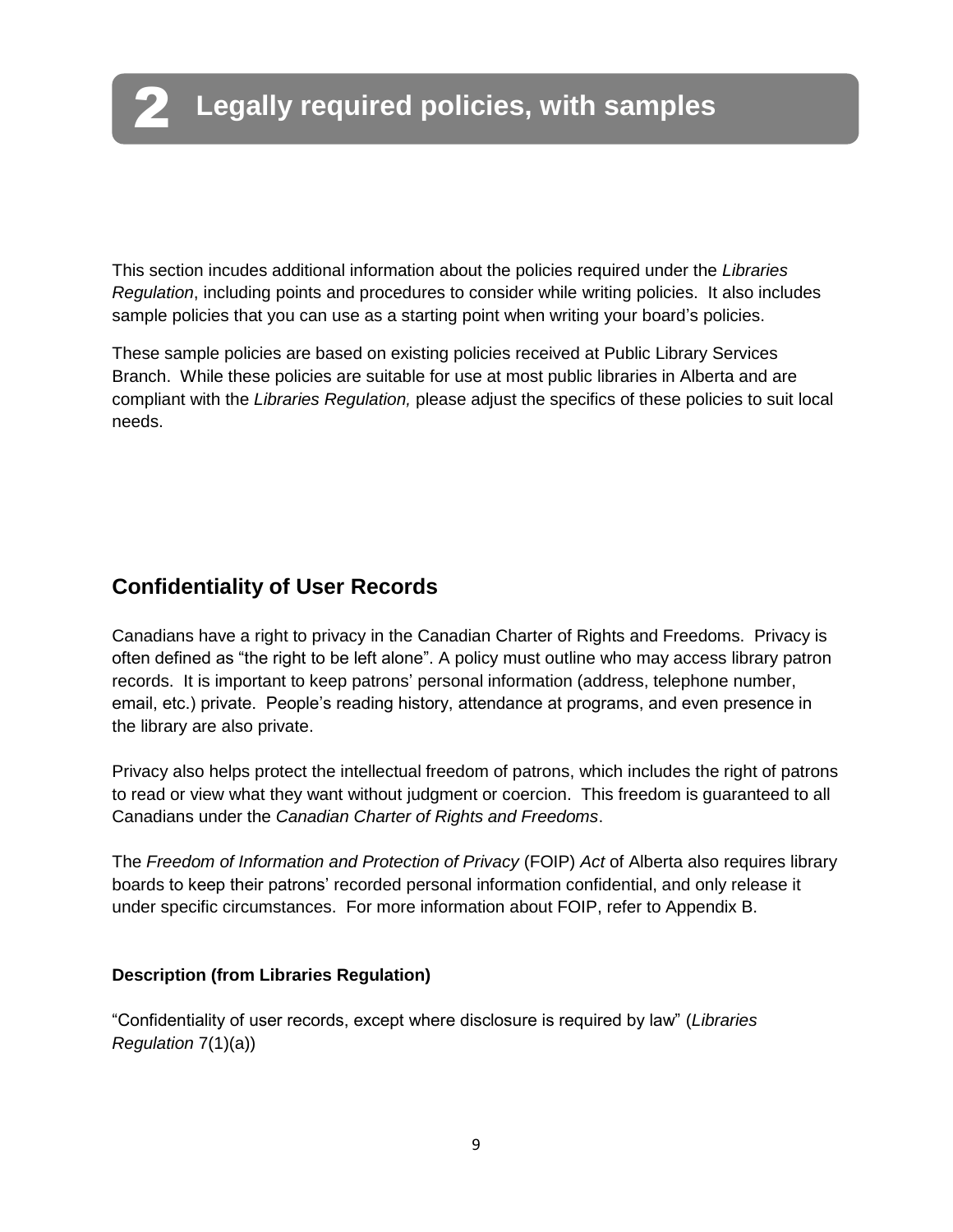#### **Points to consider while writing this policy**

- This required policy defines how information about library patrons is kept confidential, or released if legally necessary.
- A legal requirement to release information only exists if formal written legal documentation (e.g. a written subpoena or a search warrant) is present. Verbal requests for information from police, or even written requests not issued by a court of law, are not legally binding.
- The FOIP Act creates other legal requirements for the confidentiality of recorded personal information kept by public agencies such as libraries. Library policy must be consistent with this legislation.

#### **Procedures to consider**

- The patron registration form must include a FOIP collection notice stating under what authority this information is collected, what the information will be used for, and who can be contacted with questions about the information. A sample notice can be found on page 65 of this guidebook.
	- o Collect only those pieces of information that are required to fulfill the tasks stated in the collection notice. Patron names, home addresses, phone numbers, and email address are probably required. Information such as social insurance numbers or driver's license numbers probably are not.
	- $\circ$  If government-issued ID is required to verify identity, a section on the form can confirm that the ID has been seen without including registration numbers or other specific information.
- All library staff will need training on confidentiality. Procedures for destroying program registration records (and anything else recording patron use of the library) will also be required.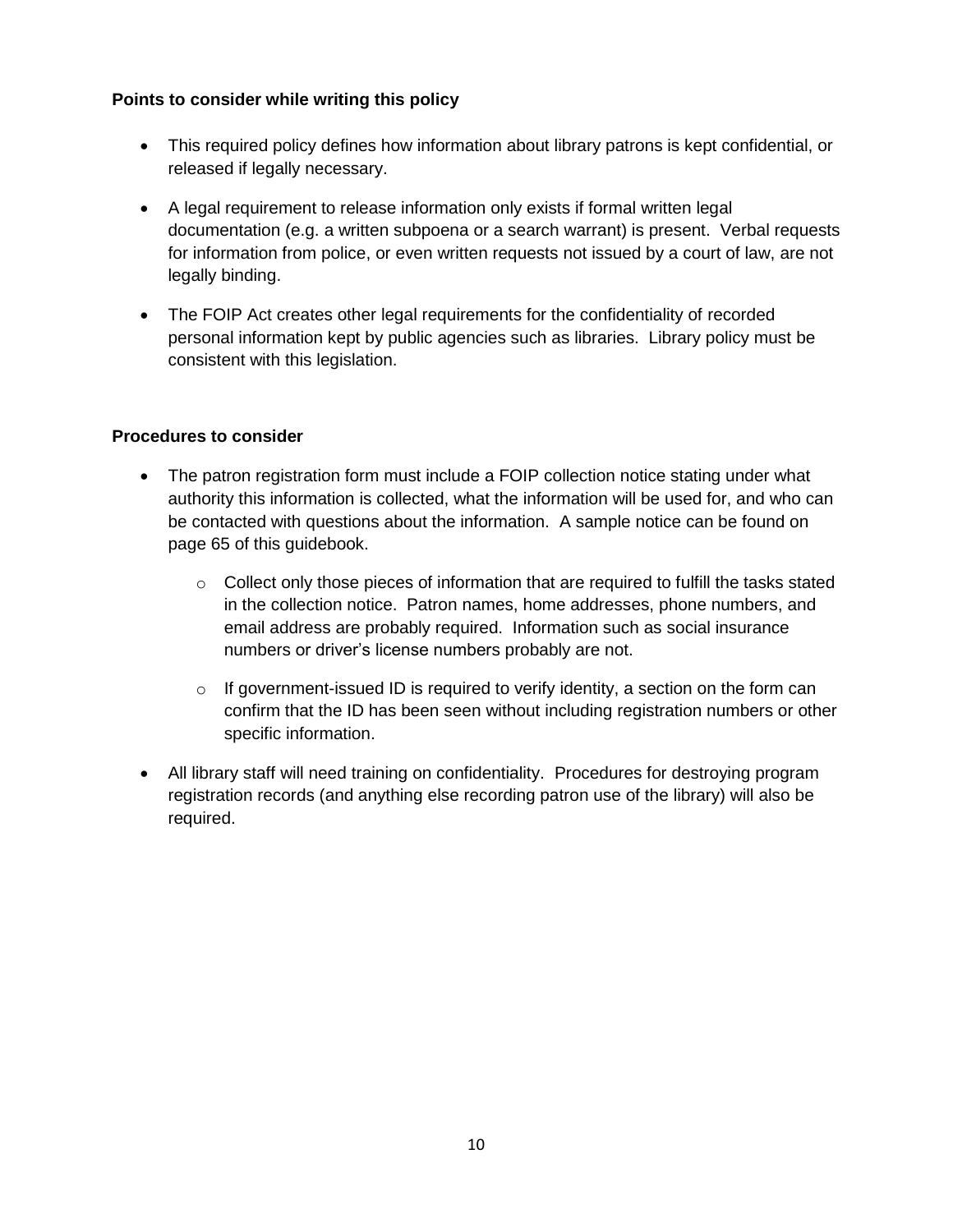#### **[Name of Municipality] Library Board**

#### **Confidentiality of User Records Policy**

[Name] Public Library and its board and staff are subject to the *Libraries Act and Freedom of Information and Protection of Privacy Act* (FOIP).

- 1. Library board members, staff, and volunteers will only collect patrons' personal information when it is required for the purposes of delivering public library service.
- 2. No records are kept of the frequency or content of visits to the library by specific patrons.
- 3. No records are kept of a cardholder's item checkout history, unless the cardholder has given written permission for this record to be kept. If this record is kept, it is subject to disclosure with the cardholder's other records under the conditions described in points 4 and 8.
- 4. Library staff, board members, and volunteers will not disclose a patron's personal information to a third party without the individual's consent, except:
	- a. in response to a court order (e.g. subpoena, search warrant) or another specific written request from a law enforcement agency to assist in an investigation. Note that library representatives are only required to disclose personal information to law enforcement officers upon presentation of a written court order. They are not required to comply with other written requests.
	- b. in partnership with other Alberta libraries and library systems for the purposes of sharing materials under conditions defined in existing resource sharing agreements and programs (e.g. interlibrary loan agreements, TAL Card, ME Libraries), collecting fees or fines, and retrieving borrowed materials.
	- c. for the purpose of contacting next of kin or emergency response personnel in the case of an emergency
- 5. Cardholders will sign a form acknowledging that their contact information will be available to other organizations for these purposes.
- 6. No patron information, including their presence in the library, will be given over the phone.
- 7. Staff and volunteers are to keep confidential the reading and viewing habits of individual patrons.
- 8. Upon request, a library patron will be given access to all information concerning their records that the library has on file. Access to a user's records is limited to that user except where the user is a minor, or if the user has given written permission for someone else to access their records. Where a parent or guardian's signature is required for a cardholder to obtain a library card, that parent or guardian may have full access to the cardholder's records for retrieval.

**Page 1 of 1**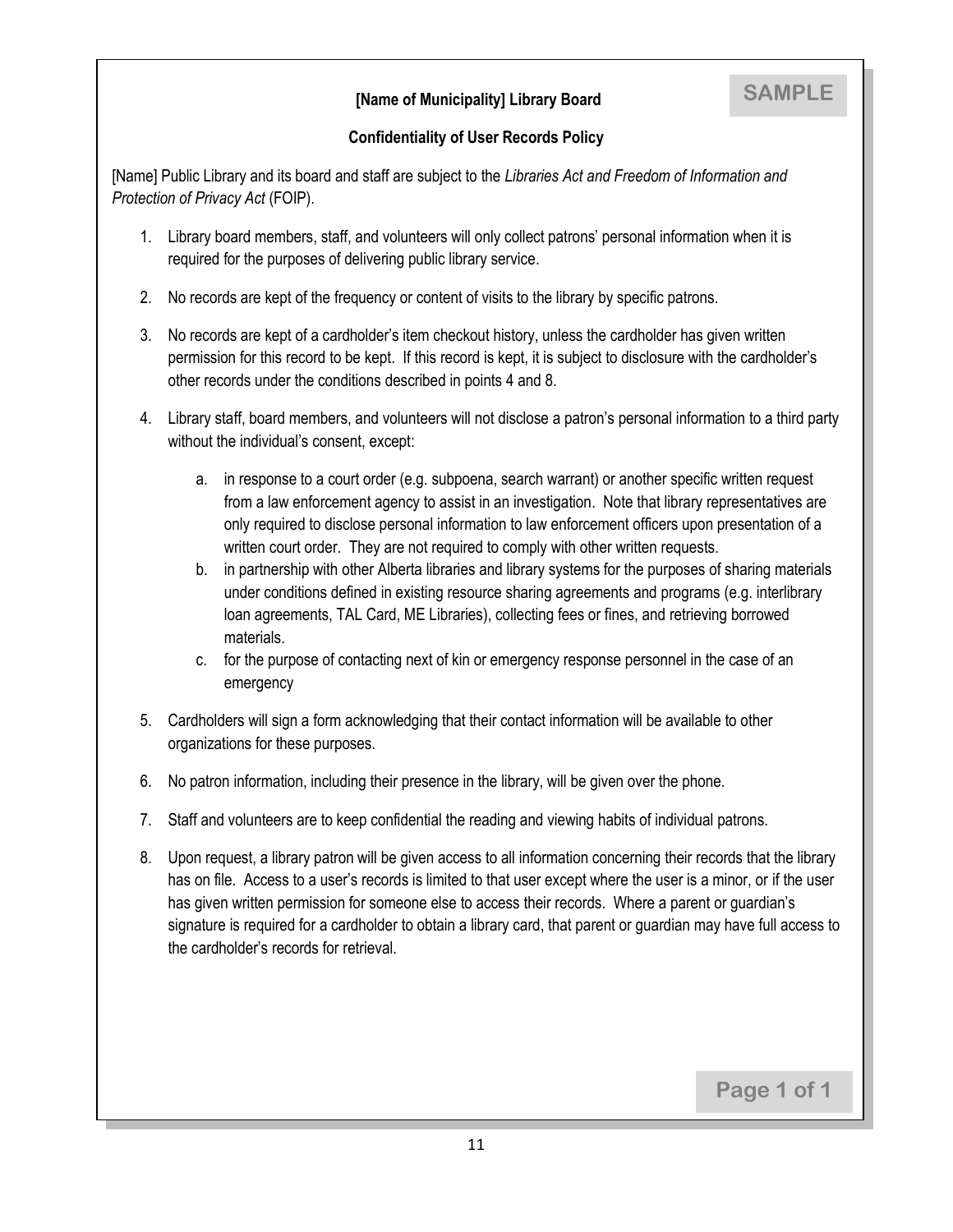## **Orientation and Continuing Education of Board and Staff**

New library trustees have a lot to learn. It is the responsibility of the library board to ensure that its trustee orientation program develops informed trustees who will understand their duties and responsibilities to the library board and the community. New trustees will be more effective when they understand the role of the board and the roles they, as members of that board, play in the functioning of the library.

Orientation is only the first step. To continue to fulfill their roles effectively in the face of everchanging needs and services, trustees must stay informed of current library and community trends. They should continually upgrade their skills through ongoing professional development.

New staff members also require orientation, including an introduction to the specific duties of their position, the operations of the library, and the structure of public library service in Alberta. Once established in the job, staff should continue learning more about ongoing developments in library services through continuing professional development.

#### **Description (from Libraries Regulation)**

"Orientation and continuing education of board members and staff, including expenses for attendance at library meetings, conference workshops and courses, and for memberships in library associations" (*Libraries Regulation* 7(1)(b))

#### **Points to consider while writing this policy**

- This required policy defines how board members and staff must be oriented to their new roles and supported financially as they continue to educate themselves about their positions.
- New board members and staff should receive orientation as soon as possible after they start their positions.
- Professional development for board members and staff is usually delivered through workshops, conferences, and courses. Board members and staff should receive financial support from the board for their attendance at professional development, usually in the form of expense reimbursement.
	- $\circ$  This policy must include direction on reimbursement for attendance at library meetings, conferences, workshops and courses. It must also include direction on memberships in library associations.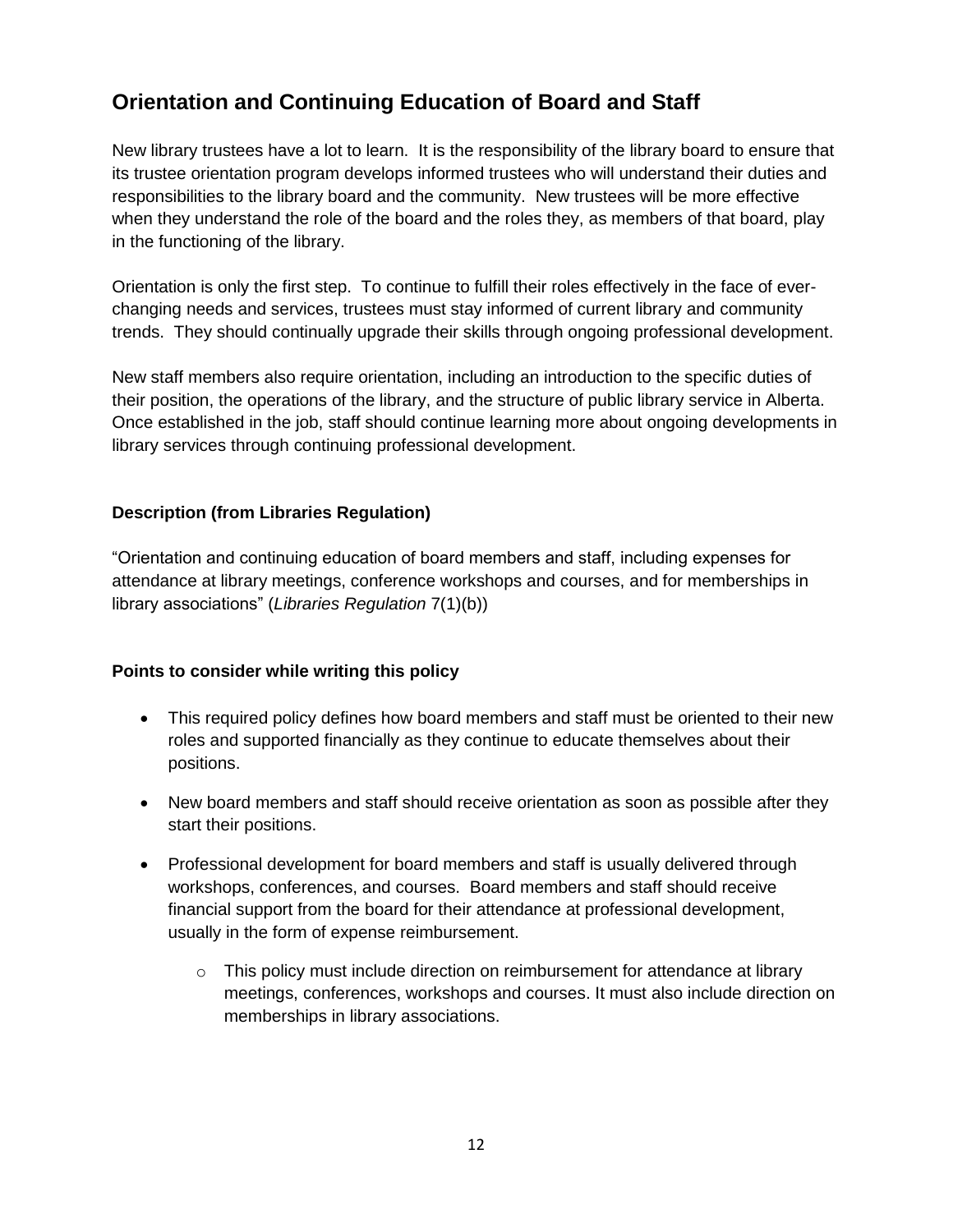#### **Procedures to consider**

- Usually, orientation for board members and staff consists of an orientation package including the library board's Plan of Service, a tour of the library, and meetings with the library manager and the board chair or another member of the board.
	- $\circ$  The library manager and other staff members must receive additional training about the specifics of their position. This should include training on the local library system if their municipality is a member.
	- $\circ$  New board members should attend a Board Basics workshop, or other board training offered by Public Library Services Branch.
	- o The Alberta Library Trustees' Association (ALTA) produces a Trustees' Handbook that contains useful information for new library trustees.
	- o Consider assigning a specific board member or board officer position to be responsible for new board member training, along with the library manager.
- Board members and staff will need ongoing training and professional development. Plan for staff and board to attend all the training they will need to keep up with library trends and changes. Training and professional development opportunities to plan for include:
	- o The manager and at least one member of the board should attend a system conference and/or the provincial conference each year. Rotating which member(s) of the board attend allows each member an opportunity to participate.
	- $\circ$  Staff members should participate in relevant workshops or professional development days offered by the library system or PLSB.
	- o Staff should be able to take relevant coursework from post-secondary institutions, including distance education courses. Encourage staff members who are interested to work towards a Library Operations Assistant (LOA) certificate, a Library Technician diploma, or a Master's in Library and Information Studies (MLIS) degree.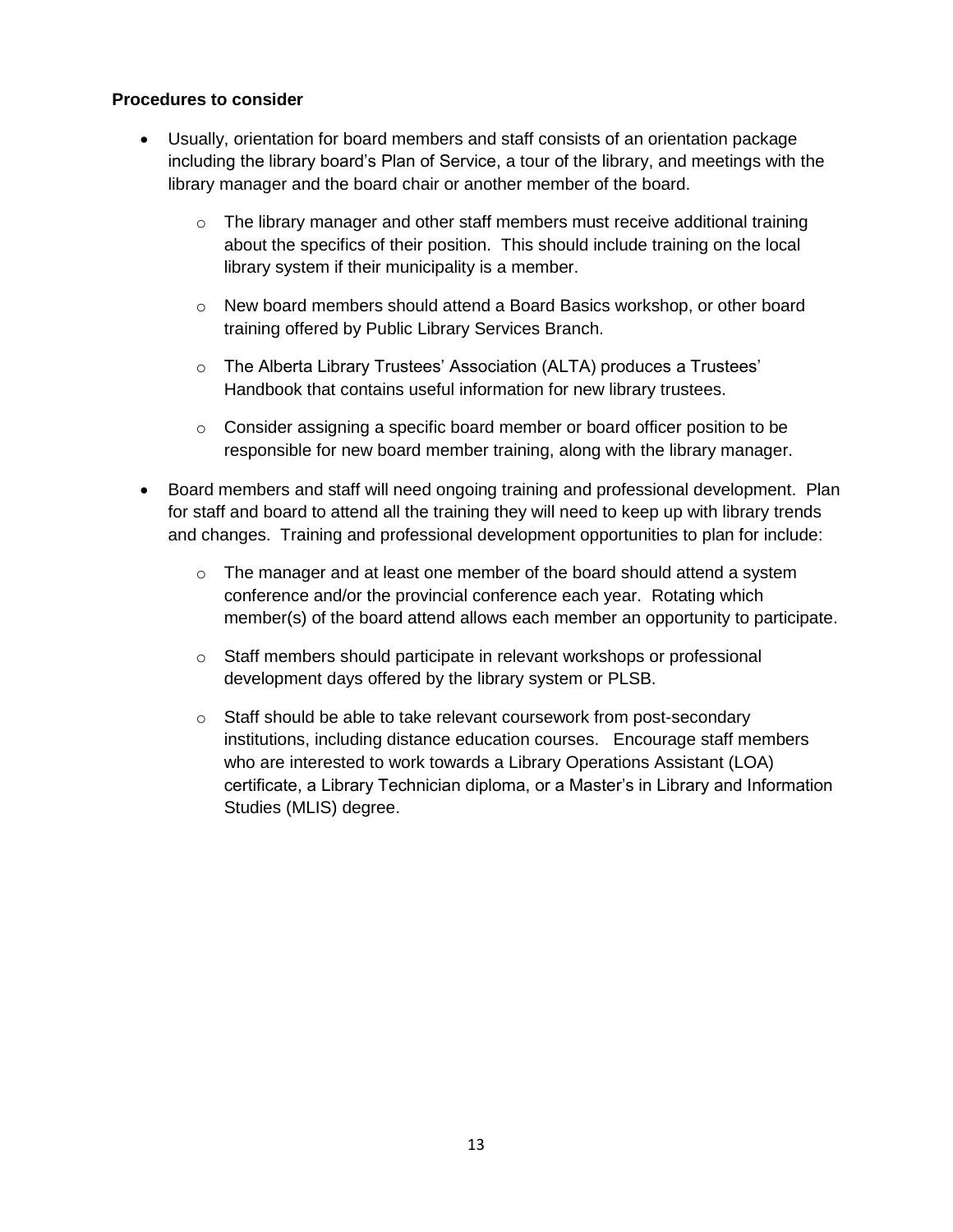#### **[Name of Municipality] Library Board**

#### **Orientation and Continuing Education for Board Policy**

#### **New Board Member Package**

- 1. The Board recognizes the need for orientation of new Board members and the need to acquire skills and knowledge relating to their roles as Board Trustees. The Board is prepared to provide resources and materials for orientation of new Trustees.
- 2. The Board will provide an orientation package to each new Trustee. This package shall consist of:
	- a. The library board's bylaws and policy manual
	- b. Municipal bylaw establishing the library board
	- c. The library board's rules of order for board meetings
	- d. Information about the legal and ethical responsibilities of board trustees, including the responsibility to "speak with one voice" and maintain confidentiality
	- e. Financial statements and budget
	- f. Annual report
	- g. Sources of Library funding, including information about the fiduciary responsibilities of library boards
	- h. Alberta Libraries Act and Regulations
	- i. Introduction to the local library system and the services it provides
	- j. Introduction to the Provincial library network and the services it provides
	- k. Library's current plan of service
	- l. Map of area served by Library
	- m. List of Trustees and committees
	- n. Names and positions of staff, including an organizational chart
	- o. Information about the relationship between the library board and staff, especially between the library board and the library manager
	- p. Trustee job description
- 3. A Trustee's orientation package will be distributed to each new Board member at their first Board meeting or shortly thereafter. The Board Secretary and members of the Board delegated by the Secretary shall be responsible for the orientation package preparation and distribution.
- 4. The Trustee should keep his or her orientation manual for ongoing reference. The Secretary will distribute updates to the manual when required. The Trustee should return the manual to the Secretary when the Trustee leaves the board.

#### **Orientation of Board Members**

- 5. The orientation process will be the responsibility of the Vice Chair, Treasurer, and the Library Manager. This process will include an explanation of the materials in the new trustee's orientation package and a tour of the library.
- 6. The Library Trustee will, with the Library Manager, acquaint him-or herself with procedures and programs at the Library. **Page 1 of 2**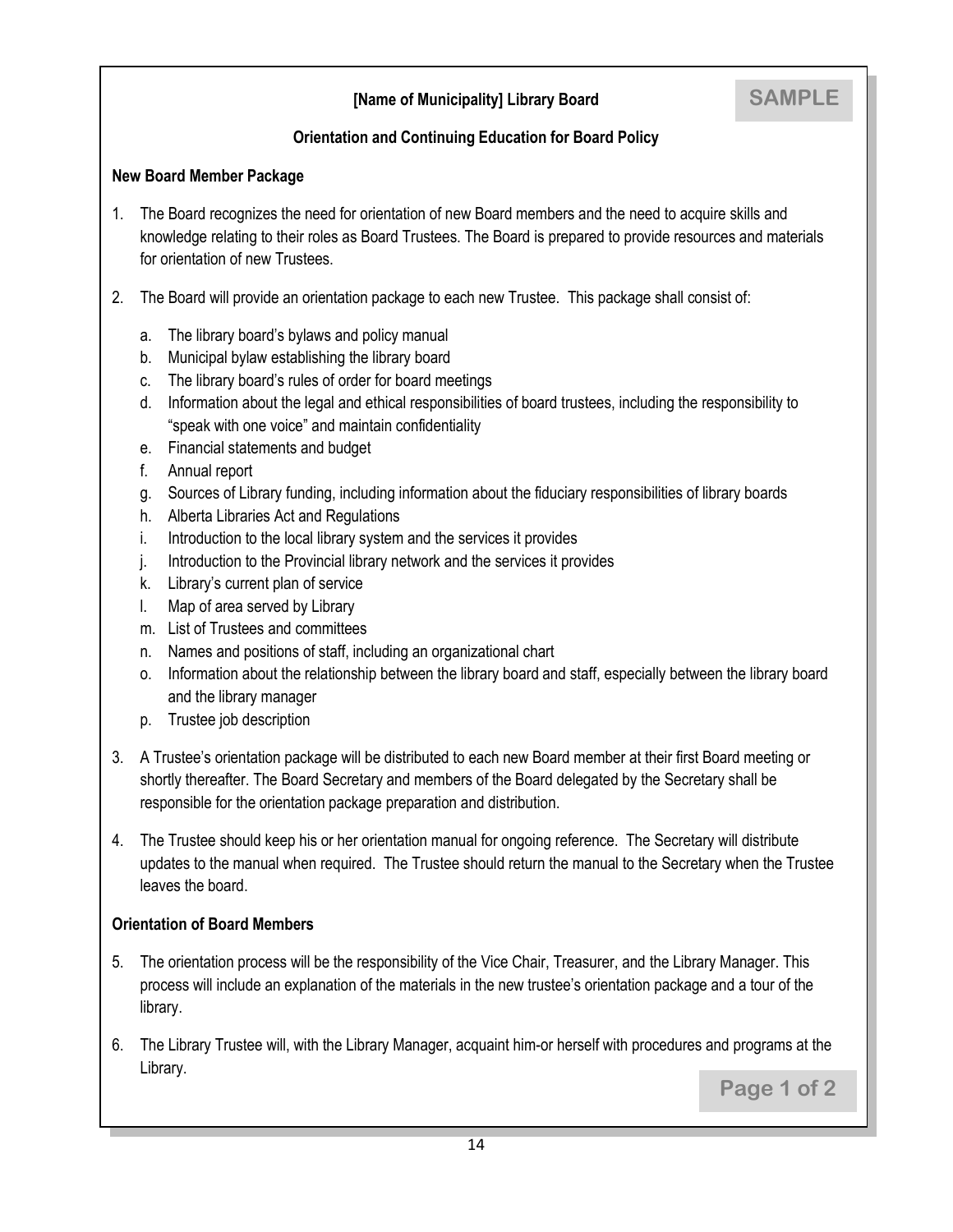#### **Continuing Education of Trustees**

- 7. The Board recognizes the importance of having informed Trustees. To ensure this, the Board provides, within the limits of its budget, financial support for attendance at library conferences and relevant workshops and membership in library organizations.
- 8. Trustees are expected to regularly attend library or trustee courses or conferences in the area, as time and budget guidelines permit.
- 9. Within budget guidelines, expenses incurred by individual Trustees for travel, subsistence, lodging, and registration fees will be reimbursed, as per established procedure.
- 10. Trustees are expected to provide a verbal report on conference attendance to the Board.
- 11. All Trustees will regularly attend trustee workshops, as time and budget guidelines permit.

#### **Association Memberships**

- 12. The Board purchases an annual institutional membership in the Alberta Library Trustees Association (ALTA). The Board Chair is the voting representative.
- 13. Expenses incurred by individual Trustees for association memberships may be reimbursed, with prior approval by board motion.

**Page 2 of 2**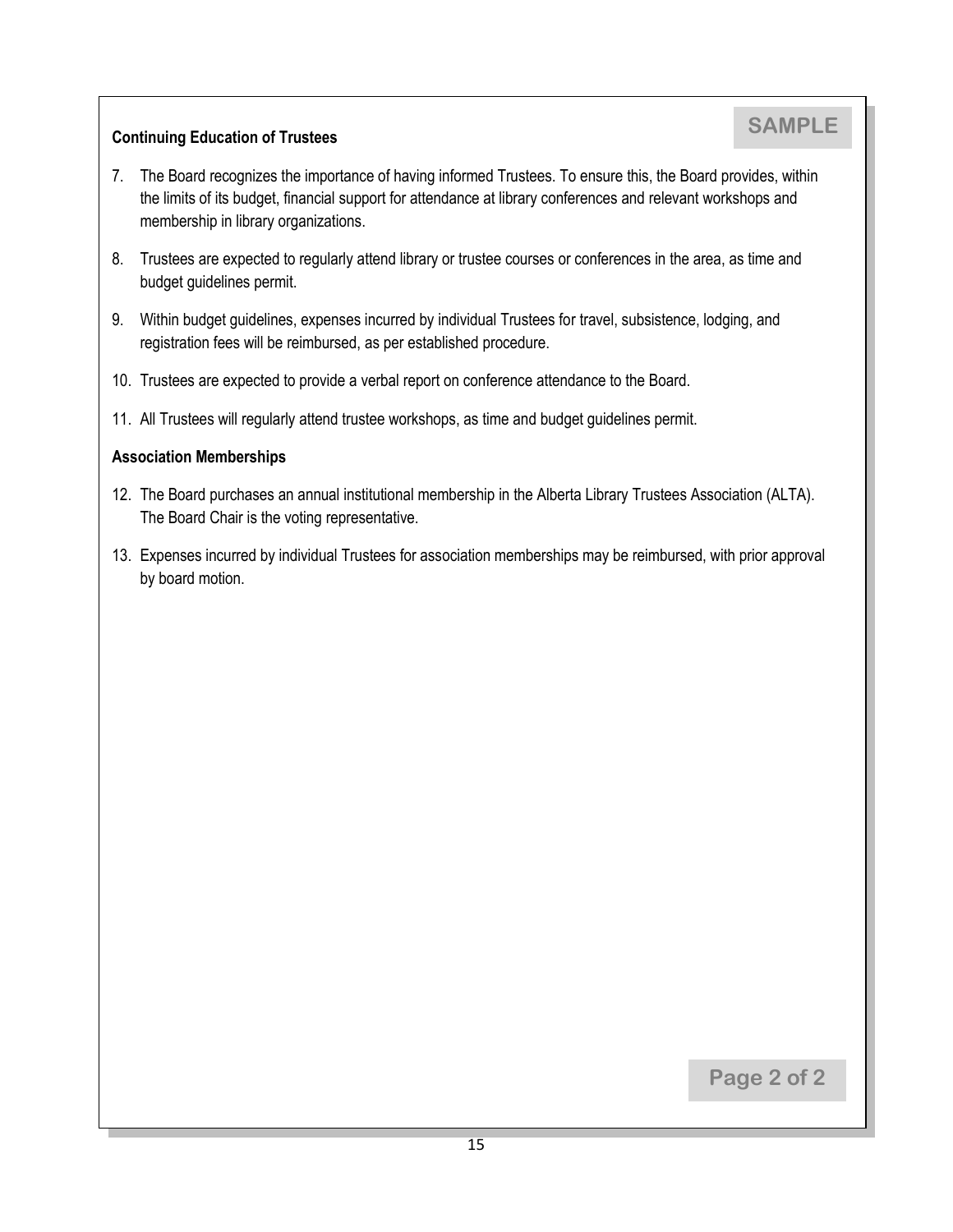#### **(Name of the Municipality) Library Board**

## **SAMPLE**

#### **Staff Orientation and Continuing Education Policy**

The [name] Library Board recognizes the importance of informed and well-trained staff. It supports this policy by providing, within the limits of its budget, orientation programs; encouragement and support for attendance at library conference, workshops, and library-related courses within and outside the Town; and institutional membership in library organizations.

#### **Orientation**

- 1. New employees are given orientation and training that will prepare them to best provide service to the public.
- 2. Orientation and training is the responsibility of the Library Manager and includes an understanding of:
	- the role of the Library in the community
	- the role of the Library in the larger library community, including participation in both the local library system and the Provincial Library network
	- the responsibilities and duties of the Board and staff
	- the Library's polices, services, goals, and objectives, and
	- specific training for the employee's position.
- 3. Each new employee is given a Staff Handbook for personal use and study along with job-specific material provided by the employee's supervisor.

#### **Education**

- 4. The Library Manager may, within the limits of the budget, approve staff attendance at library-related meetings, workshops and conferences without prior Board approval.
- 5. Within budget guidelines and with prior approval of Library Management, expenses incurred by individual staff members for travel, subsistence, lodging, and registration fees will be reimbursed, as per established procedure.
- 6. The Library Board supports and encourages the ongoing training of library staff through staff development workshops and regular system training sessions. With the authorization of the Board, the Library Manager may occasionally close the library to allow staff the opportunity to attend these training opportunities.
- 7. The Board supports and encourages informal, ongoing sharing of information among library staff as part of their continuing education. **Page 1 of 2**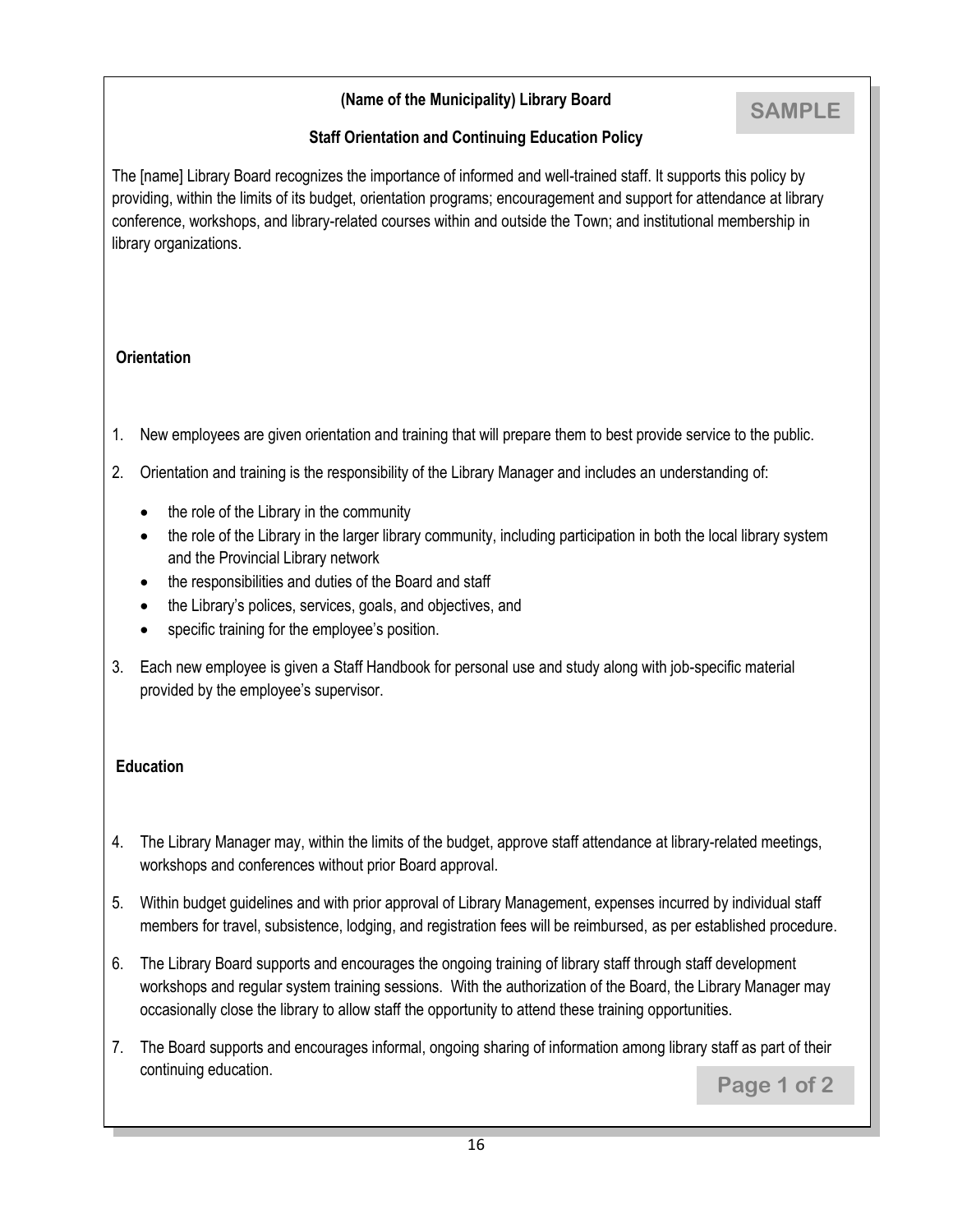#### **Formal Further Education**

- 8. The Board supports staff attending formal education programs related to their work at the library to further their education.
- 9. Employees wishing to take an unpaid leave of absence for the purpose of further education must apply to do so as per established procedure.
- 10. For an absence for the purpose of further education, the Board may hold an employee's position for a maximum of two (2) years.
- 11. Employees may request an interest-free loan from the board to cover the cost of registration and supplies for a formal education program. The repayment schedule for the loan will be determined by the Library Manager and the employee (or by the Board and the Library Manager for the Library Manager's training) but will not exceed two (2) calendar years.

#### **Library Association Memberships**

- 12. The Board purchases an annual institutional membership in the Library Association of Alberta (LAA). The Library Manager is the voting representative.
- 13. Within budget guidelines and with prior approval of the Library Manager, other association institutional memberships may be purchased.
- 14. Expenses incurred by individual library staff members for association memberships may be reimbursed, with prior management approval. The Library Manager will approve individual memberships for library staff members. The Library Board will approve individual memberships for the Library Manager by board motion.

**Page 2 of 2**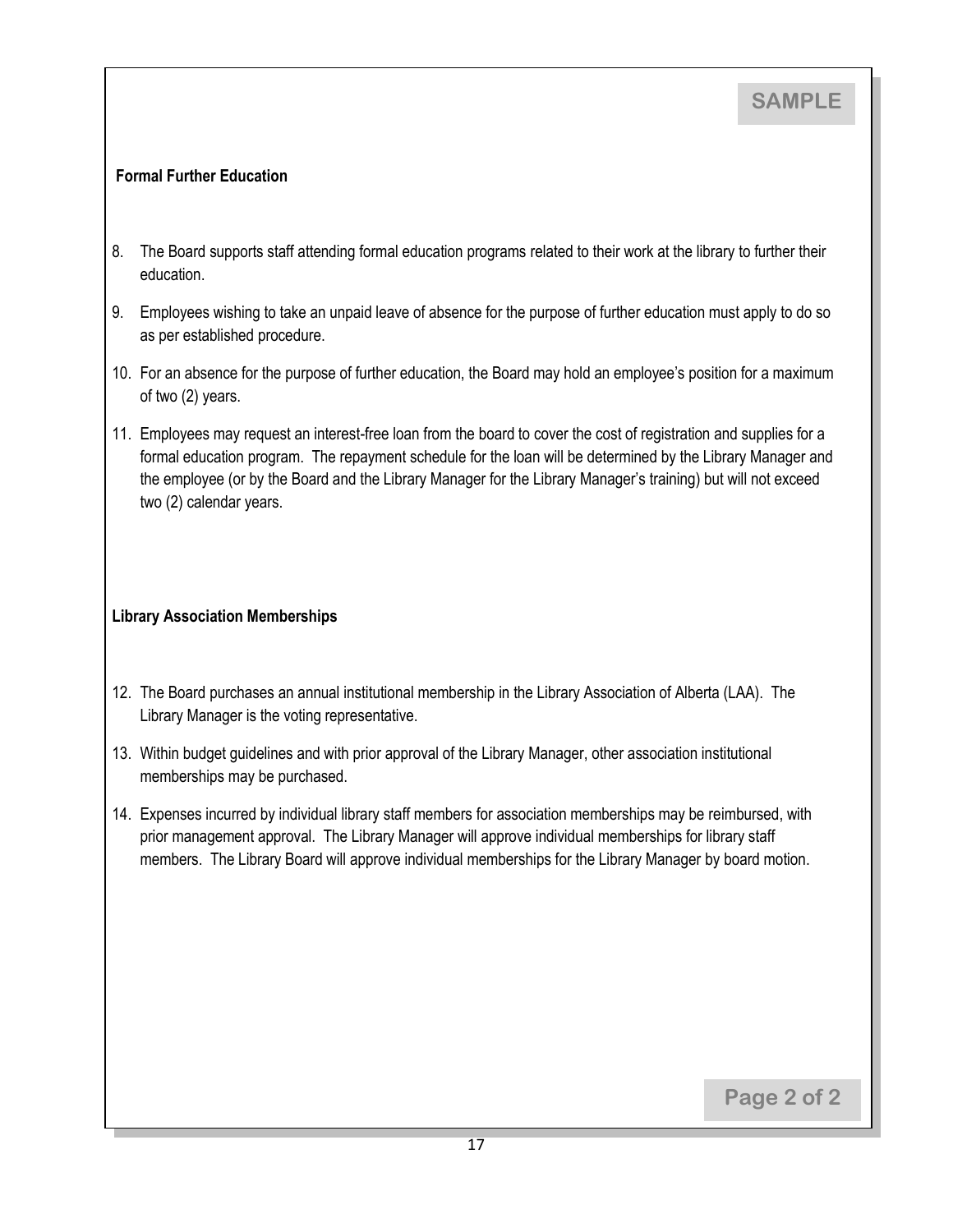## **Finance**

Library boards are corporations with full management and control of their libraries. They receive public tax money to provide a municipal service, and have a responsibility to make sure these funds are used efficiently and effectively to provide the best library service possible. They have a legal responsibility to manage their finances.

It is not reasonable to expect trustees to subsidize the library board with personal funds while on board business. The library board should reimburse staff and trustees for library expenses incurred using a personal method of payment. However, staff and trustees also have a responsibility not to abuse their position. They should not claim frivolous or unrelated expenses or seek to use honoraria as a prime source of income.

As corporations, library boards should maintain their own bank accounts. This requires library boards to designate certain members of the board or senior management to act as signing officers for board expenses.

#### **Description (from Libraries Regulation)**

"Finance, including designation of expenses for which board members and staff will be reimbursed, the form and manner in which those expenses shall be claimed, and the appointment of signing officers for the board." (*Libraries Regulation* 7(1)(c))

#### **Points to consider while writing this policy**

- This required policy defines how library boards manage their financial affairs, including reimbursing staff and board members for library-related expenses, and appointing signing officers for the board.
- Provincial grants and municipal appropriations are the property of the board. Any surplus funds that remain at the end of the fiscal year remain the property of the board, NOT the municipality.
- In order to improve financial oversight, the board may wish to set a maximum purchase amount that the manager can approve. This amount should be high enough to allow the manager to make routine purchasing decisions on her own, but low enough to allow the board input into major purchasing decisions. The amount will vary based on total budget and the purchasing decisions of the library.
- The sample finance policy that follows this section is suitable for library boards that manage their own finances. If your board wants to ask your municipality to provide some financial services to the board (e.g. accounts payable, accounts receivable, payroll services) then the board should enter into discussions with the municipality and draft a written agreement or letter of understanding.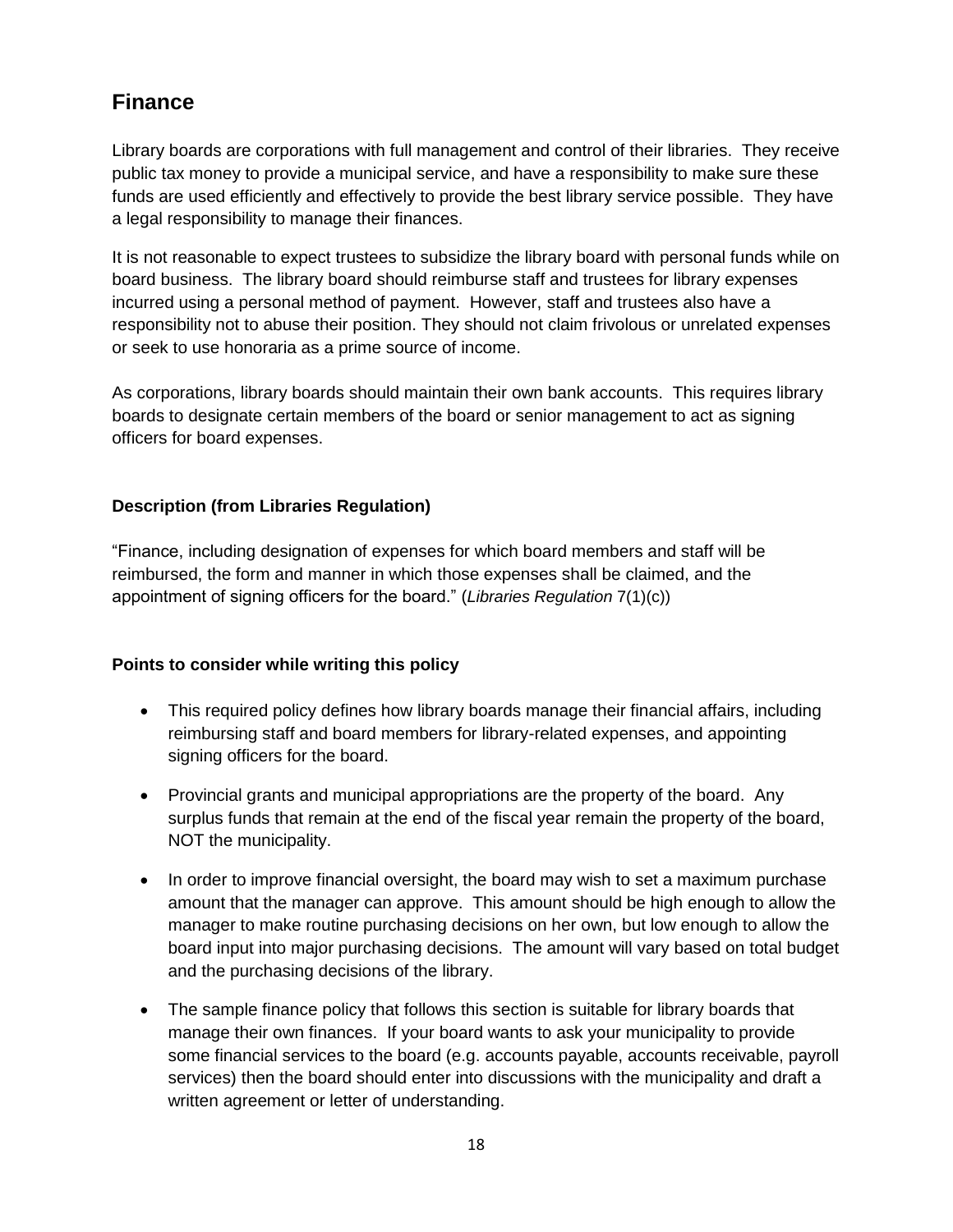- $\circ$  The two parties should agree on policies that are mutually beneficial. This may mean that the board follows municipal policies, the municipality follows board policies, or the two parties agree on new policies.
- Library boards often appoint certain board officers to be signing officers for the board (e.g. Board Chair, Vice-Chair, Secretary, Treasurer, etc.). The Library Manager may also be a signing officer for the board.
	- $\circ$  Consider who should be a signing officer for the board and how to prevent abuse of expenses (e.g. by not having signing officers sign off on their own expenses). Also consider how many signing officers to have – most boards appoint at least three.
- Consider what expenses to reimburse for usually most expenses incurred on a personal method of purchase for library business will qualify. (e.g. travel expenses, purchase of books at a retail store, materials purchased for programs.) Also consider what expenses will **NOT** be reimbursed (e.g. alcohol, meals over a predetermined amount).

#### **Procedures to consider**

- Use a written form to manage expense reimbursement. A template is included with the sample policy. Original receipts should be submitted with expense claims.
- The board should receive a financial update on the library's budget at every board meeting. Consider who will do the work to prepare this report. Possible options include the library manager, the board treasurer, or the municipality (if there is an arrangement with the municipality to provide this financial service).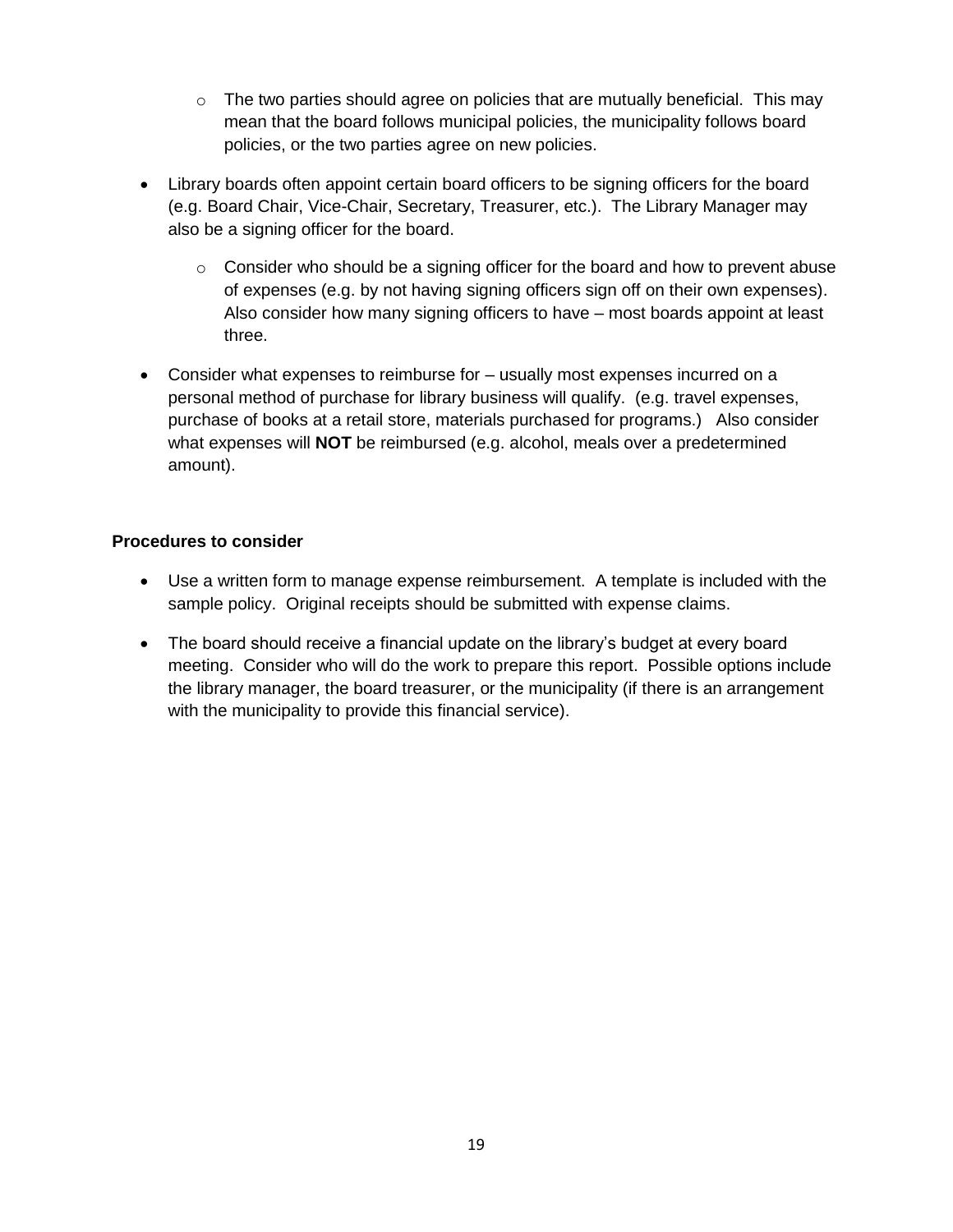#### **[Name of Municipality] Library Board**

**Page 1 of 2**

#### **Finance Policy**

The [name] Library Board is accountable for the effective management of the board's financial resources. While the day-to-day administration of finances will be delegated to the Library Manager, the Board will continuously monitor the financial status and ensure compliance with legislation by requiring regular and timely financial reports. The Board Treasurer will review all financial reports and statements and report to the Board at the regularly scheduled Board meetings.

- 1. The Library Board tenders bank accounts at the financial institution best able to meet the financial needs of the board. The Board shall consider interest rates, loaning policies, financial products, and banking fees as it makes its decision on where to tender its accounts.
- 2. The board chairperson, vice-chairperson, treasurer, and secretary shall be appointed signing officers for the board. Additional signing officers may be appointed from the Library Board by the Library Board. Any two are required to sign for all financial expenditures. Signatories cannot sign off on funds being issued to themselves.
- 3. The fiscal year of the Library Board shall be January 1 to December 31.
- 4. An operating budget shall be prepared annually. The estimate of municipal funds required for the following year shall be submitted to municipal council prior to December 1 of each year.
- 5. The Library Manager is authorized to administer funds according to the budget approved by the Board. Expenditures over \$5000, expenditures outside the scope of the original budget, re-allotments, or overexpenditures of funds will require the prior approval of the Board by board motion.
- 6. The Board will reimburse staff and board members for library expenses incurred using a personal method of payment that are related to:
	- a. Professional development, including courses, workshops, and conferences
	- b. Attending meetings on behalf of the library board
	- c. Materials purchased for the library (e.g. books purchased at a local bookstore, materials purchased for library programs, etc.)
	- d. Other library-related activities approved in advance
- 7. Expenses that may be claimed include:
	- a. Travel-related expenses, including
		- i. Mileage for work-related travel in the claimant's personal vehicle. Mileage shall be paid at the current rate set by the Alberta Government Expense Policy for use of a private vehicle. Gasoline for the claimant's personal vehicle is not eligible for reimbursement.
		- ii. Fares for other methods of transportation (e.g. bus fare, taxi fare)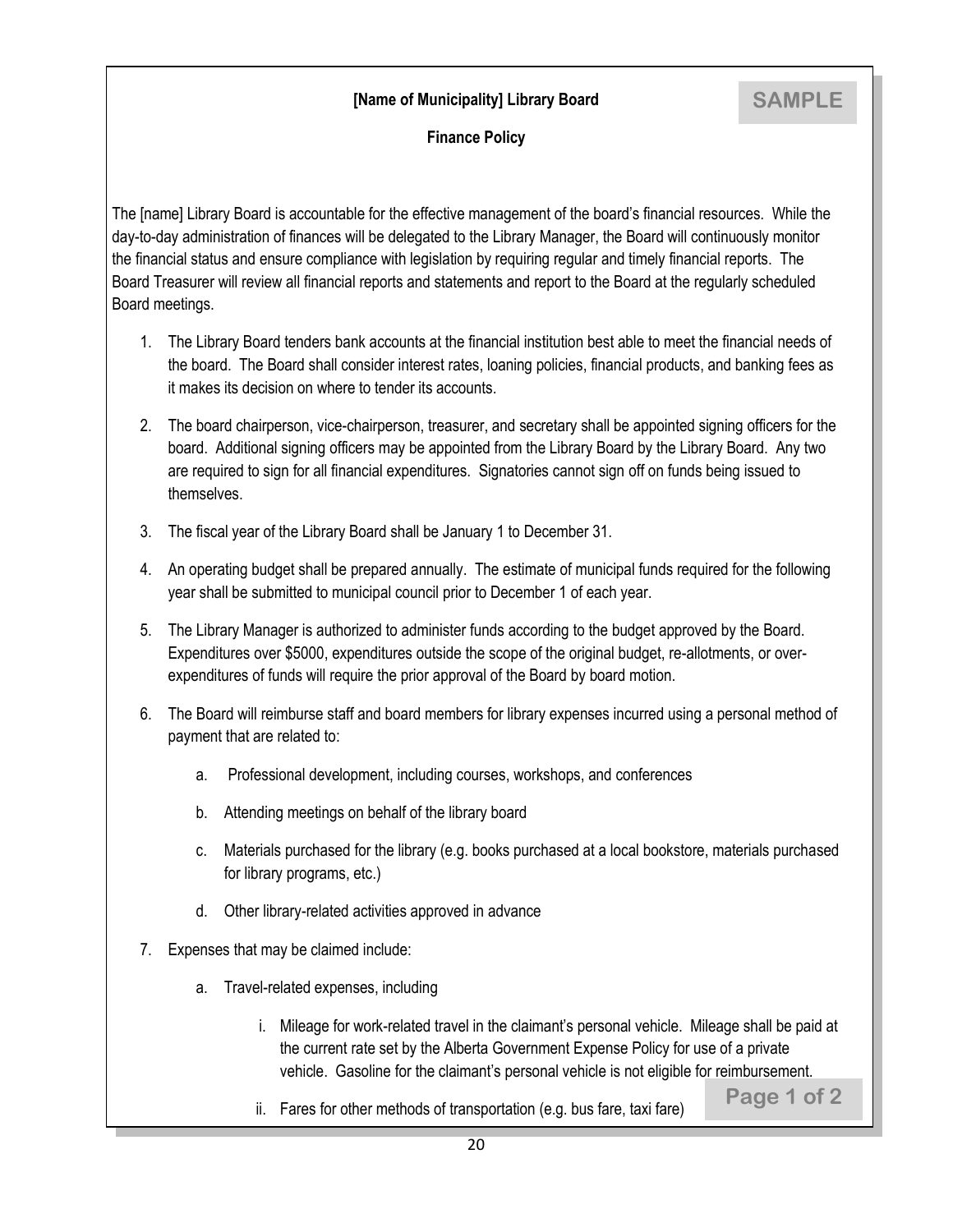iii. Vehicle rental charges, including fuel charges

## **SAMPLE**

- iv. Parking charges
- v. Hotel charges
- vi. Restaurant meal charges. Unlike other expenses, meals are reimbursed at a set rate and do not require receipts. These rates are:
	- 1. Breakfast: \$10.00
	- 2. Lunch: \$15.00
	- 3. Supper: \$25.00
- b. Registration, tuition, and other similar charges incurred while attending approved library-related professional development.
- c. Charges for collection items and other materials purchased for the library.
- d. Other library expenses not listed above that are approved in advance.
- 8. All staff reimbursements must be approved in advance by the library manager. All reimbursements of the library manager must be approved in advance by the board chair. All board member reimbursements must be approved by board motion. The approver may set limits on how much may be spent on a given expense for reimbursement.
- 9. Reimbursement shall require original receipts and a completed Expense Claim Form submitted to the appropriate approver as described in point 8. Note that restaurant meal reimbursements do not require receipts, as described in point 7.
- 10. The Library Manager may operate a petty cash account in the amount of \$350 for purchases not in excess of \$50.
- 11. The board may obtain a credit card for library-related purchases. Signing officers of the Board and the Library Manager may use the Board's credit card as required for purchases. Those using the Board credit card must follow the purchasing policy listed in point 5 above. Only the Board signatories and the Library Manger are authorized to use the Board's credit card. Signatories and the Library Manager will not share card access information (e.g. PIN) with other library staff. The Board credit card shall be stored securely when not in use.

**Page 2 of 2**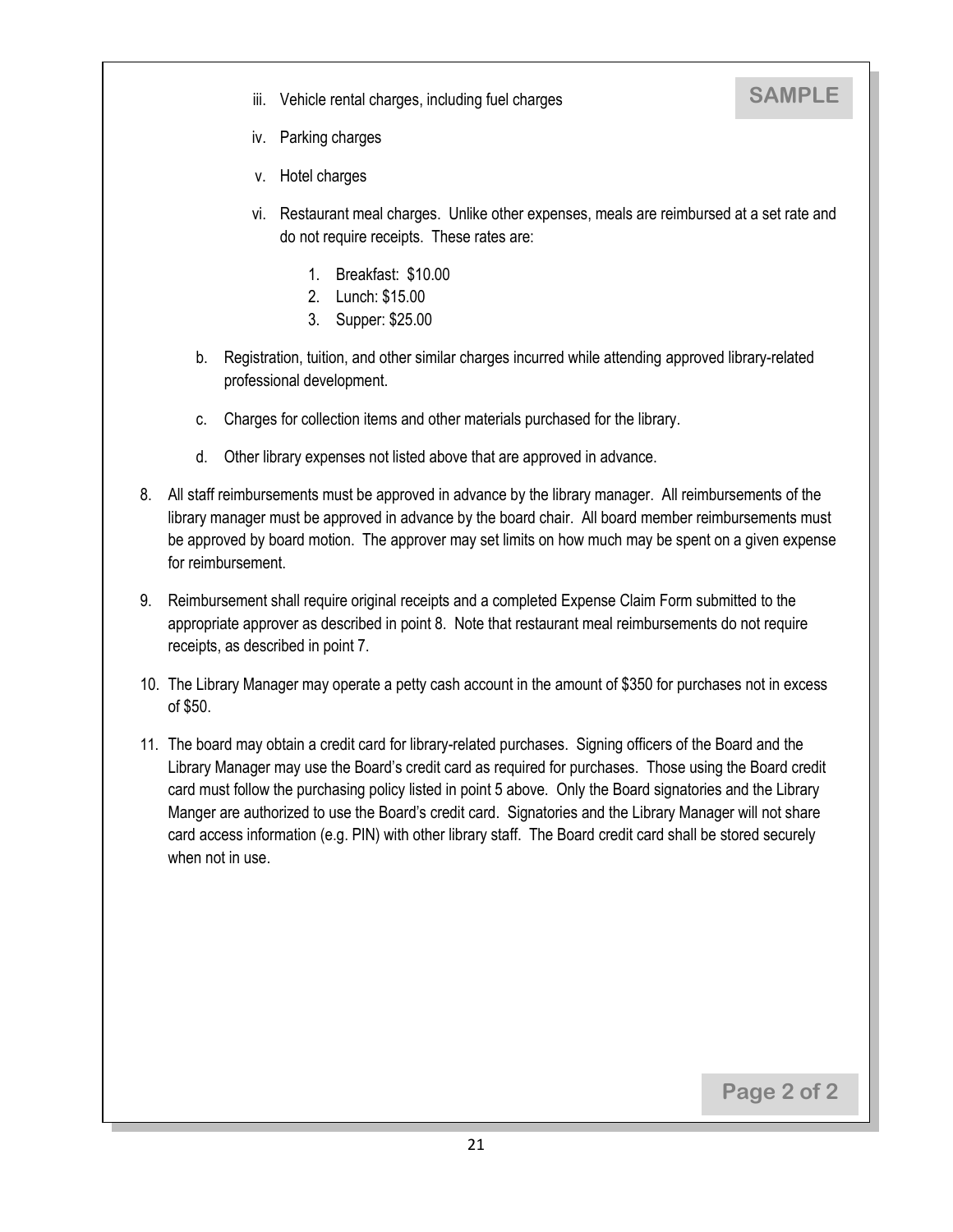|                           |                    | [Name] Library Board Expense Claim Form       |                              |            | <b>SAMPLE</b>                        |
|---------------------------|--------------------|-----------------------------------------------|------------------------------|------------|--------------------------------------|
|                           |                    |                                               |                              |            |                                      |
| Address:                  |                    |                                               |                              |            |                                      |
|                           |                    |                                               |                              |            |                                      |
| <b>Mileage Claims:</b>    |                    |                                               |                              |            |                                      |
| <b>Date</b>               |                    | <b>Purpose of Trip, Including Destination</b> | <b>Total km</b><br>travelled |            | Reimbursement<br>$(km \times $0.51)$ |
|                           |                    |                                               |                              |            |                                      |
|                           |                    |                                               |                              |            |                                      |
| <b>Other Claims:</b>      |                    |                                               |                              |            |                                      |
| <b>Date</b>               | <b>Description</b> |                                               | <b>Subtotal</b>              | <b>GST</b> | <b>Grand Total</b>                   |
|                           |                    |                                               |                              |            |                                      |
|                           |                    |                                               |                              |            |                                      |
|                           |                    |                                               |                              |            |                                      |
|                           |                    |                                               |                              |            |                                      |
| <b>Claimant Signature</b> |                    | <b>Print Name</b>                             | Date                         |            |                                      |
| Approval Signature        |                    | <b>Print Name</b>                             | Date                         |            |                                      |
|                           |                    | ** Attach all original receipts**             |                              |            | Page 1 of 1                          |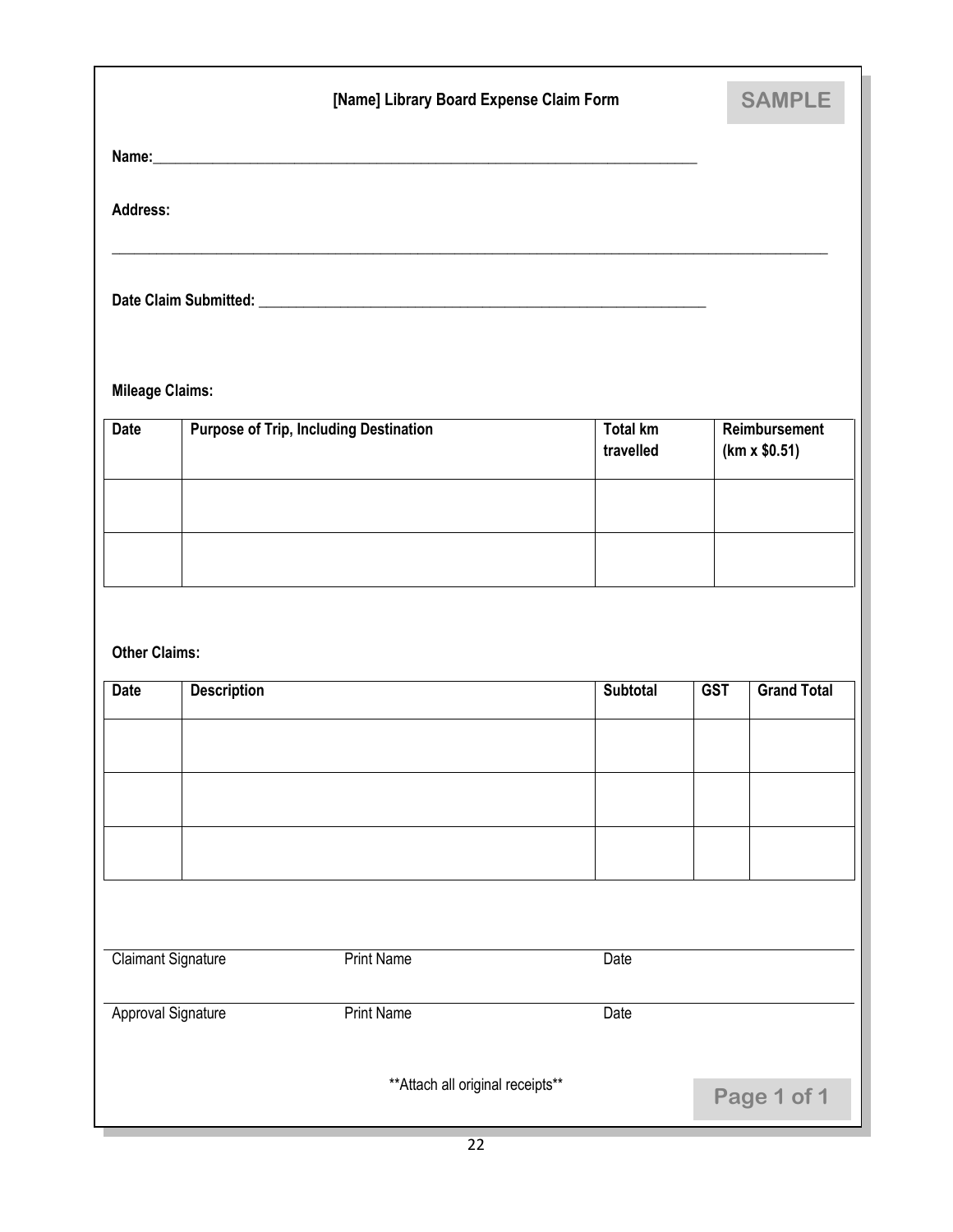## **Personnel**

Whether paid staff or volunteers, people are the library's most valuable resource. Clearly defined personnel policies and procedures benefit the library board in many ways. These policies provide clear direction for staff members and can help staff understand the rationale for library operations. They ensure that personnel management is applied in a consistent manner to all employees, help reduce the appearance of favoritism, and can even help avoid costly lawsuits.

Good personnel policy is essential in the hiring, evaluation, and retention of effective staff. Well-written job descriptions provide direction and expectations to staff members as they complete their duties. Performance evaluations help reassure staff that they are continuing to fulfill those expectations, or provides guidance if they are not fulfilling expectations. If staff members have a grievance with another staff member or the board, a grievance procedure can help both parties to better understand their differences and work towards a resolution.

Some library boards rely extensively on volunteers to provide library service. The board should consider how its personnel policies apply to library volunteers. Many of the library's personnel policies are equally applicable to volunteers, but some policies will need to be written or adjusted to apply specifically to library volunteers.

#### **Description (from Libraries Regulation)**

"Personnel, including job descriptions and performance appraisals for employees and volunteers, qualifications for staff positions, working hours, conditions of employment and a grievance procedure." (*Libraries Regulation* 7(2)(a))

#### **Points to consider while writing this policy**

- This required policy defines how library boards manage their employees and volunteers, including how they define their jobs, complete their jobs, and evaluate their performance.
- If the board is an employer it has all the associated legal responsibilities. Boards must follow employment laws and regulations including the *Employment Standards Code* and Regulation, the *Occupational Health and Safety (OH&S) Act*, and the federal *Human Rights Act*.
	- $\circ$  Some of these additional pieces of legislation require additional policies beyond what is required by the *Libraries Act*. See Appendix B for more information.
- The sample personnel policy that follows this section is suitable for library boards that manage their own human resources and benefits. If your board wants to ask your municipality to provide some human resources services or benefits to the board (e.g. shared benefits plan, human resources support) then the board should enter into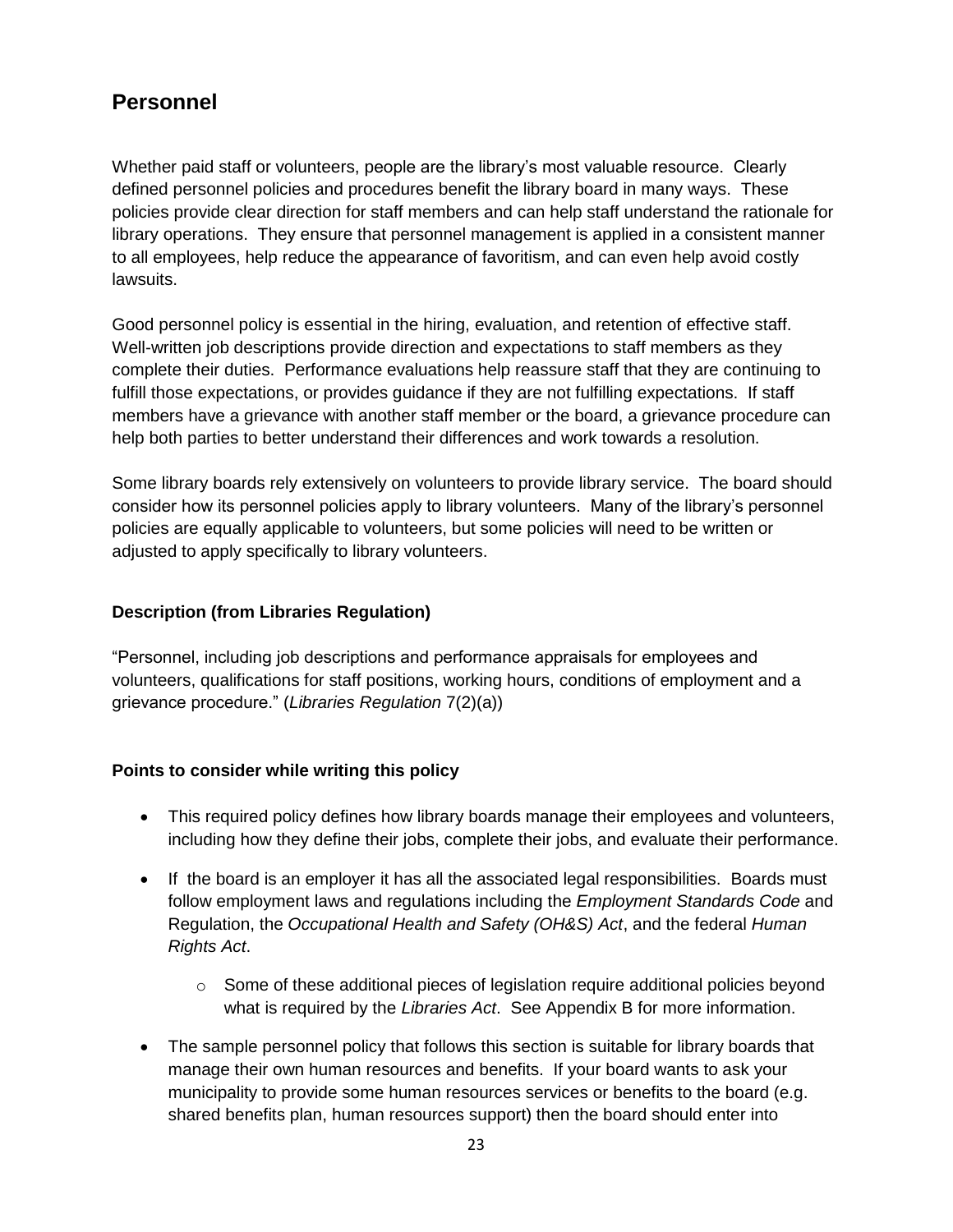discussions with the municipality and draft a written agreement or letter of understanding.

- $\circ$  The two parties should agree on policies that are mutually beneficial to both. The board may adopt municipal policies, the municipality may adopt board policies, or the two parties may agree on new policies.
- Sample job descriptions for the library manager and a library volunteer can be found after the sample policy. When creating new job descriptions, consider both the duties that the employee must complete and the competencies that are required to fulfill those duties.
	- o All employees should have strong interpersonal, public service, and technology skills. This should include strong customer service skills, reference skills, and strong familiarity with personal computer use, online searching, and common office programs.
	- $\circ$  Library managers should also have strong skills in management, leadership, and collection development.
	- $\circ$  Be sure that job descriptions include information about all the elements of the job, including who the position reports to, who reports to the position (if anyone), qualifications for the position, and any special requirements for the position (e.g. driver's license, ability to lift a certain weight).

#### **Procedures to consider**

 Many policies will require the use of forms to keep a written record. A sample performance evaluation form is included with the sample policy.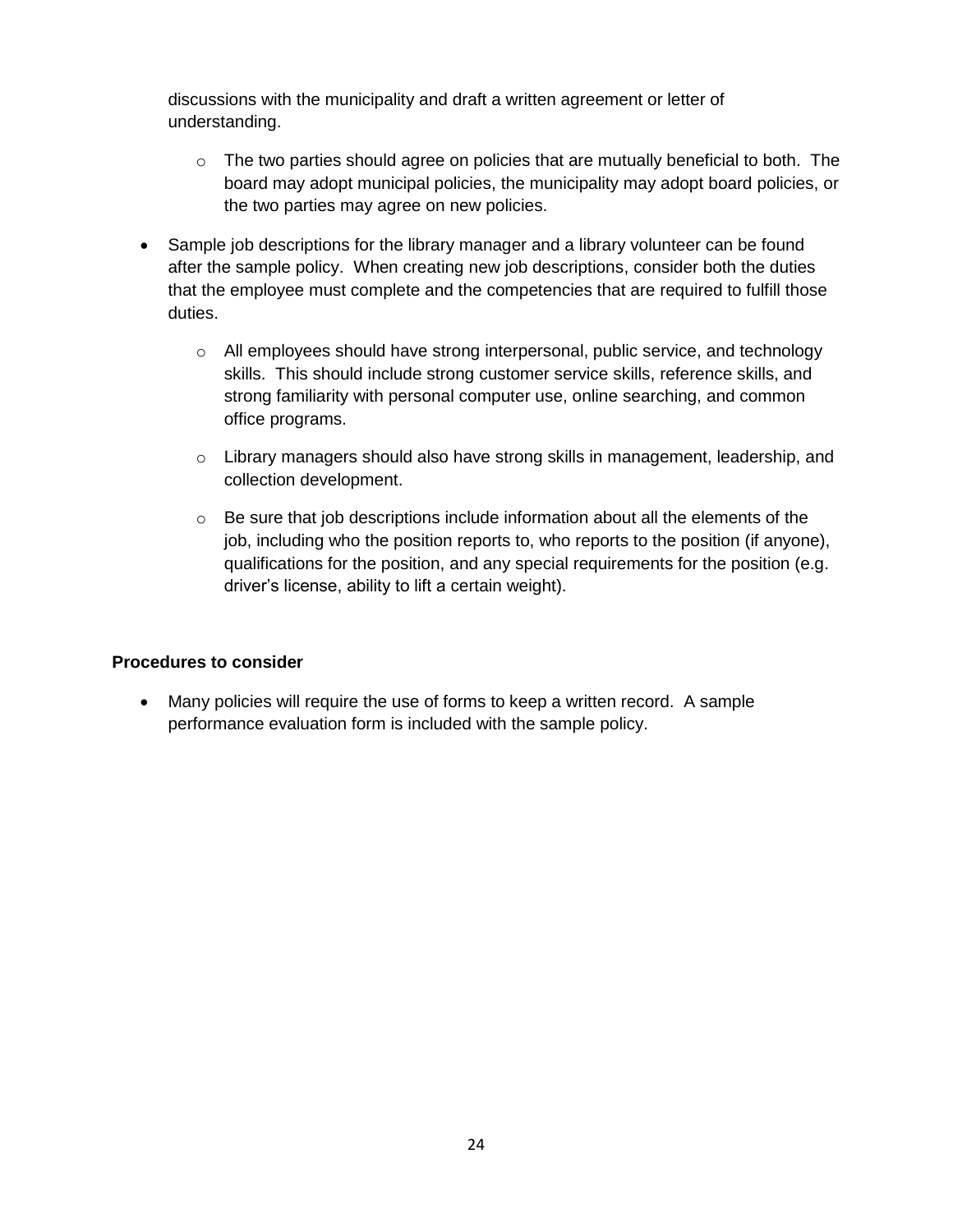#### **Personnel Policy – Conditions of Employment, Performance Evaluation, Grievance**

#### **Conditions of Employment**

- 1. Hours of work need to be flexible to cover the range of library hours of opening. The Library Manager will make the work schedules in consultation with employees.
- 2. Employees are paid in accordance with the library's salary grid. Each employee will receive his or her initial placement on the salary grid with their letter of employment. Each employee is eligible for an annual one-step increase on the grid following a successful performance evaluation. The whole grid may receive an annual cost of living increase at the discretion of the library board during the budget process.
- 3. Extended benefits (e.g. drug coverage, dental coverage, extended medical benefits, short-term and long-term disability leave) are paid through the library's extended benefits provider. The company which provides these benefits and the level of benefits provided is chosen by the library board. Employees shall receive information about these benefits when they are hired and when benefits provided change.
- 4. Full-time employees will be entitled to one unpaid lunch break and two paid fifteen-minute breaks (normally one before lunch and one after lunch) per day. Part-time employees will receive breaks in accordance with Alberta Employment Standards.
- 5. Full-time employees will receive paid vacation time according to the following schedule:
	- a. After 1 year of service: 15 vacation days per year
	- b. After 5 years of service: 20 vacation days per year
	- c. After 10 years of service: 25 vacation days per year

Part-time employees shall receive vacation time and vacation pay in accordance with Alberta Employment Standards.

Vacation time shall be awarded on the employee's anniversary date. The chair, or in her absence any other officer of the board, may approve vacation time for the library manager. The library manager or her designate shall approve vacation time for all other employees.

Employees are encouraged to use their vacation time within the year it is awarded. Up to one week of vacation time may be carried over to the next year for any employee with the approval of the board by board motion.

- 6. Full-time employees may take up to 10 days per year as paid sick leave, replenishing each year on the employee's anniversary date. Part-time employees shall earn sick leave time at the rate of one-quarter (1/4) of the number of hours in an employee's normal workweek for each calendar month in which the employee has received pay for at least twice (2) the number of hours in the employee's normal workweek. Part-time employees may claim up to 10 sick days per calendar year from these credits.
	- a. After the third consecutive workday absent from work, employees must produce a doctor's note.
	- b. Any employee may also take up to three consecutive days of paid sick leave to care for an ill family member.

**Page 1 of 3**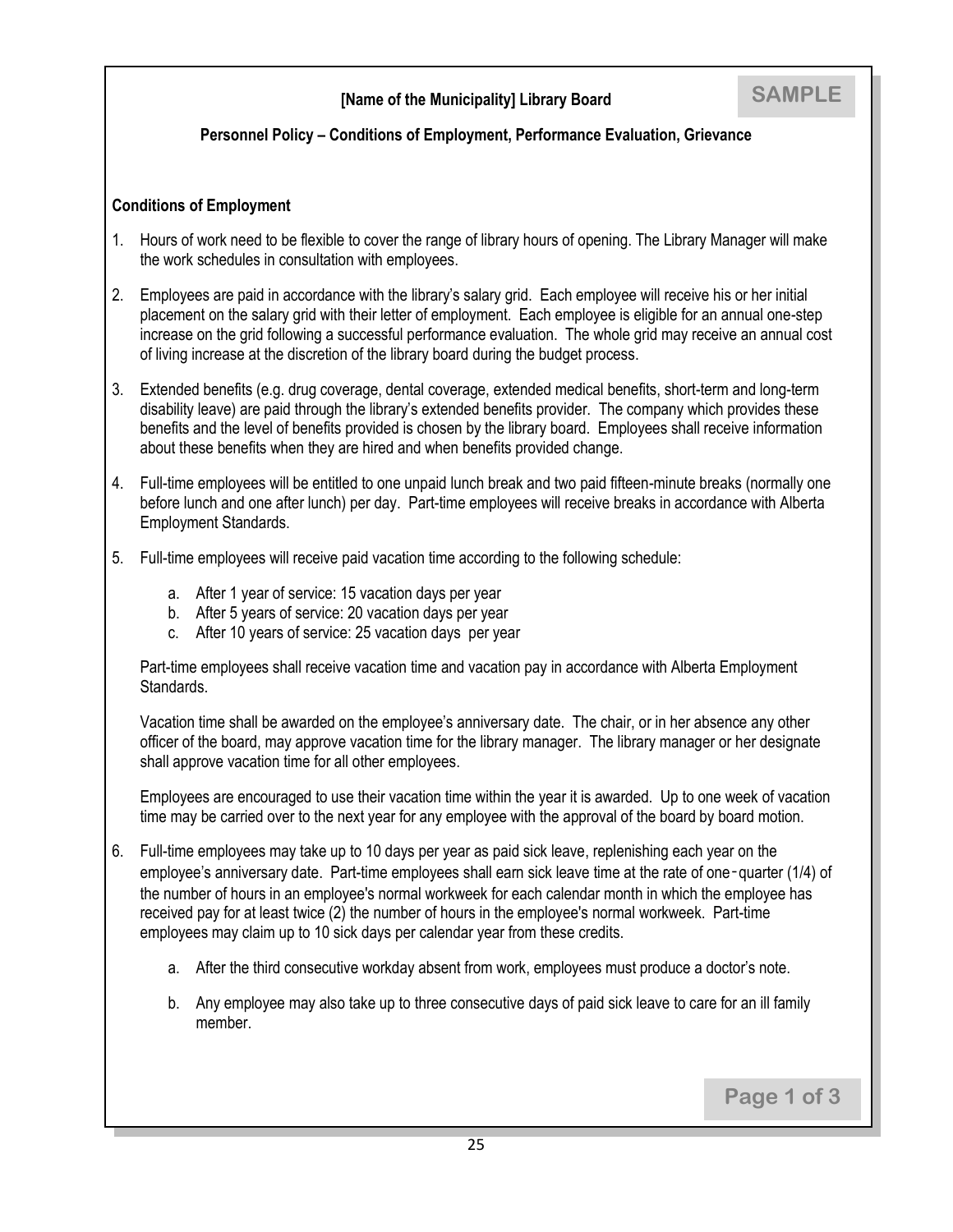7. Any employee may take up to five days bereavement leave following the death of the employee's spouse; or the death of the child, mother, father, brother, sister, grandmother, grandfather, aunt, uncle, or cousin of the employee or the employee's spouse

"Employee's spouse" shall include the husband, wife, common-law spouse or same-sex spouse of the employee. "Child" shall include biological children, adoptive children, or foster children.

If the employee must travel an extended distance to attend a funeral, additional leave may be granted at the discretion of the library manager.

#### **Performance Evaluation**

- 8. The primary purpose of performance evaluation is to compare actual results with desired results and to design action plans for the future. The essence is guidance, mentoring, and development for continuing improvement. It is also an opportunity to thank employees for their efforts on behalf of the library. The library board is an employer, and so it must take steps to evaluate its employees on a regular basis.
- 9. All employees, including the manager, should be evaluated at the end of their six-month probationary period. They should then complete the Performance Evaluation Form with their supervisor once a year. However, performance conversations should also be taking place throughout the year, as described in Section C of the Performance Evaluation Form.
- 10. The Library Manager shall be evaluated by the Personnel Committee of the Board. The Personnel Committee will consist of three board members. The Board Chair should be one of the board members who sits on this committee, because the Board Chair is the primary contact person between the library board and the Library Manager.
- 11. The Library Manager will meet with the Personnel Committee, and they shall complete the evaluation form together. The completed evaluation form shall then be placed in the Library Manager's personnel file.
- 12. A report to the Board shall be made by the Chair of the Personnel Committee.
- 13. The Library Manager is responsible for evaluating the other library staff. All staff will interview with the Library Manager, and they will complete the evaluation form together. The completed evaluation form shall then be placed in the staff member's personnel file.
- 14. The Library Manager is responsible for evaluating the library volunteers. All volunteers will interview with the Library Manager, and they will complete the evaluation form together. The completed evaluation form shall then be placed in the volunteer's personnel file.

**Page 2 of 3**

**SAMPLE**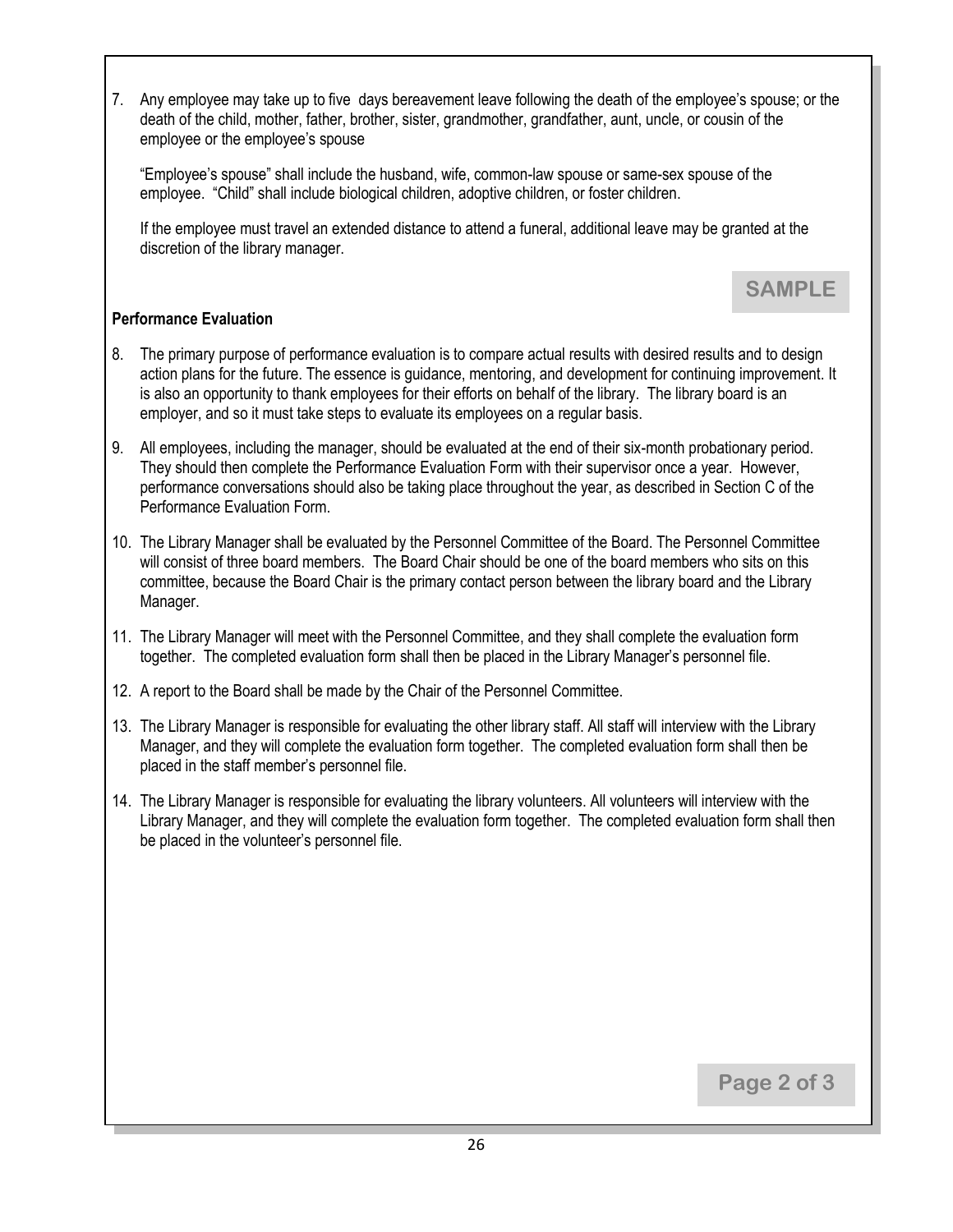#### **Grievance Procedure**

- 15. An employee or library volunteer who has a grievance or concern related to his employment in the library should first discuss the concern with the Library Manager in an attempt to resolve the matter. If the Library Manager has a concern, he should discuss the matter with the Library Board Chair.
- 16. If the griever and the Library Manager or the Library Manager and the Board Chairperson cannot resolve the issue, a full written record of the concern should be made to the Library Board within 15 days of the discussion.
- 17. The Library Board will then refer this matter to the Personnel Committee of the board. This committee shall review the matter and make a recommendation to the Board.

There should be three Personnel Committee members reviewing the grievance, including one officer of the board. If the griever's grievance is with a member or members of the Personnel Committee, that member or members shall not participate in the review process related to that grievance. This may require the Board to appoint a new member or members to the Personnel Committee, or for the Personnel Committee to choose an interim committee chair.

- 18. After receiving and considering the recommendation of the Personnel Committee, the Board should make a decision regarding the grievance. A written record of this decision should be forwarded to the griever within 30 days of the original written concern being received.
- 19. If the response or decision of the Library Board is unsatisfactory to the griever, he has the right to appeal to other organizations as applicable:
	- a. Alberta Employment Standards: Contact for issues related to hours of work, holiday pay, days off, maternity and parental leave, overtime hours, vacations, wage payment, and employee termination.
	- b. Occupational Health & Safety: Contact for issues related to workplace safety, including working alone.
	- c. Office of the Information and Privacy Commissioner of Alberta: Contact to make a request for your personal information under the FOIP act. For more information about the FOIP act, contact Service Alberta.
	- d. Alberta Human Rights Commission: Contact for questions regarding discrimination in the workplace.

**Page 3 of 3**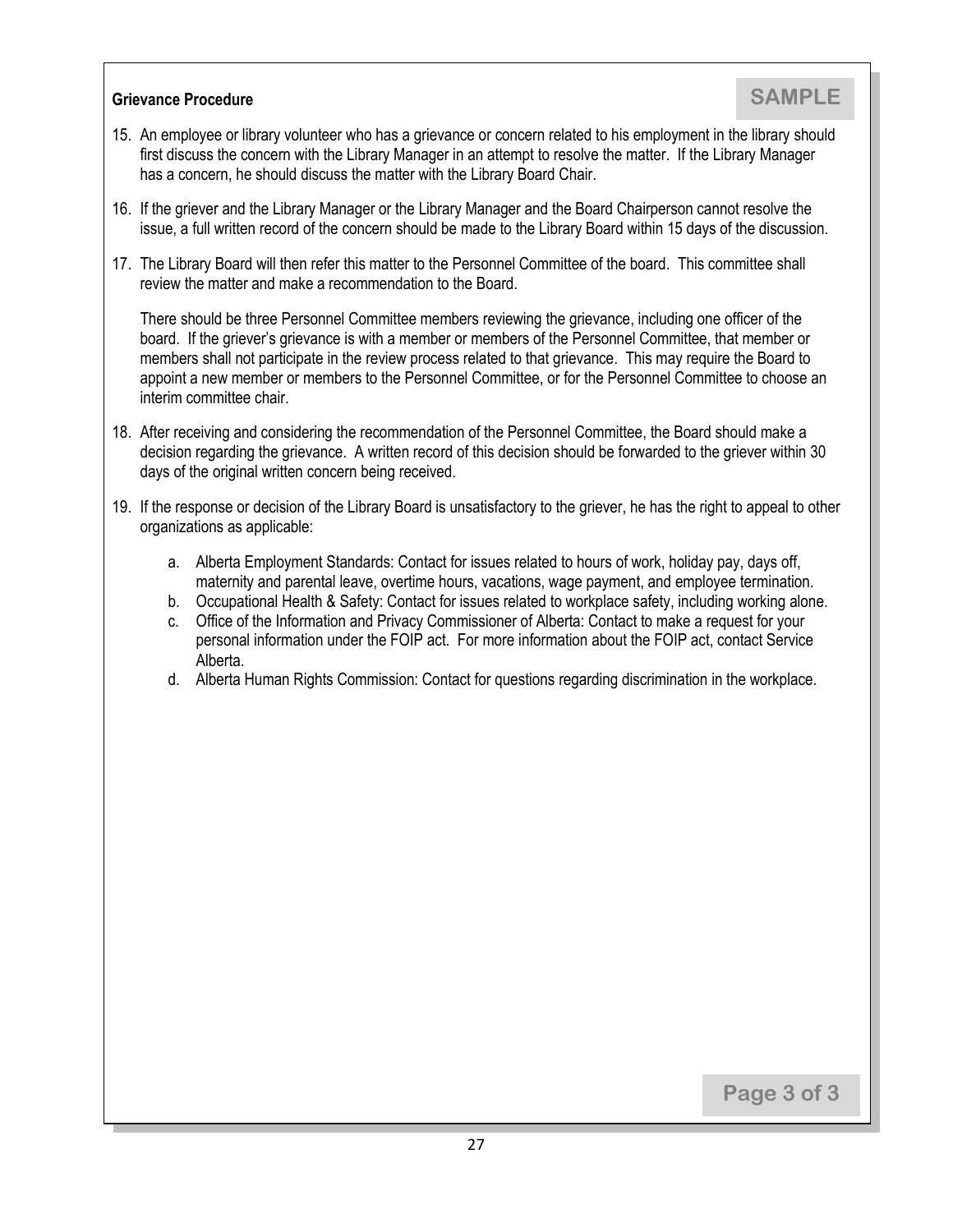| [Name of the municipality] Library Board<br>PERFORMANCE EVALUATION FORM                                                                                                                                               | <b>SAMPLE</b> |
|-----------------------------------------------------------------------------------------------------------------------------------------------------------------------------------------------------------------------|---------------|
| Date: _________________                                                                                                                                                                                               |               |
|                                                                                                                                                                                                                       |               |
|                                                                                                                                                                                                                       |               |
|                                                                                                                                                                                                                       |               |
| <b>PART A: Employee Self-Reflection</b>                                                                                                                                                                               |               |
| The employee should complete this section once a year. Use this section to reflect on your own performance as you<br>complete this form. Your conversations recorded in Section C do not have to use these questions. |               |
| 1. Has the past year in your position been good, bad, or satisfactory to you? Why?                                                                                                                                    |               |
| What do you consider to be your most important achievements of the past year? Why?<br>2.                                                                                                                              |               |
| 3.<br>What do you like and dislike most about working for this organization?                                                                                                                                          |               |
| What elements of your job do you find the easiest and the most difficult?<br>4.                                                                                                                                       |               |
| What elements of your job interest you the most and the least?<br>5.                                                                                                                                                  |               |
| 6.<br>What actions could be taken to improve your performance in your current position by:                                                                                                                            |               |
| You:                                                                                                                                                                                                                  |               |
| Your supervisor:                                                                                                                                                                                                      |               |
| Your board:                                                                                                                                                                                                           |               |
|                                                                                                                                                                                                                       |               |
|                                                                                                                                                                                                                       |               |
|                                                                                                                                                                                                                       |               |
|                                                                                                                                                                                                                       | Page 1 of 4   |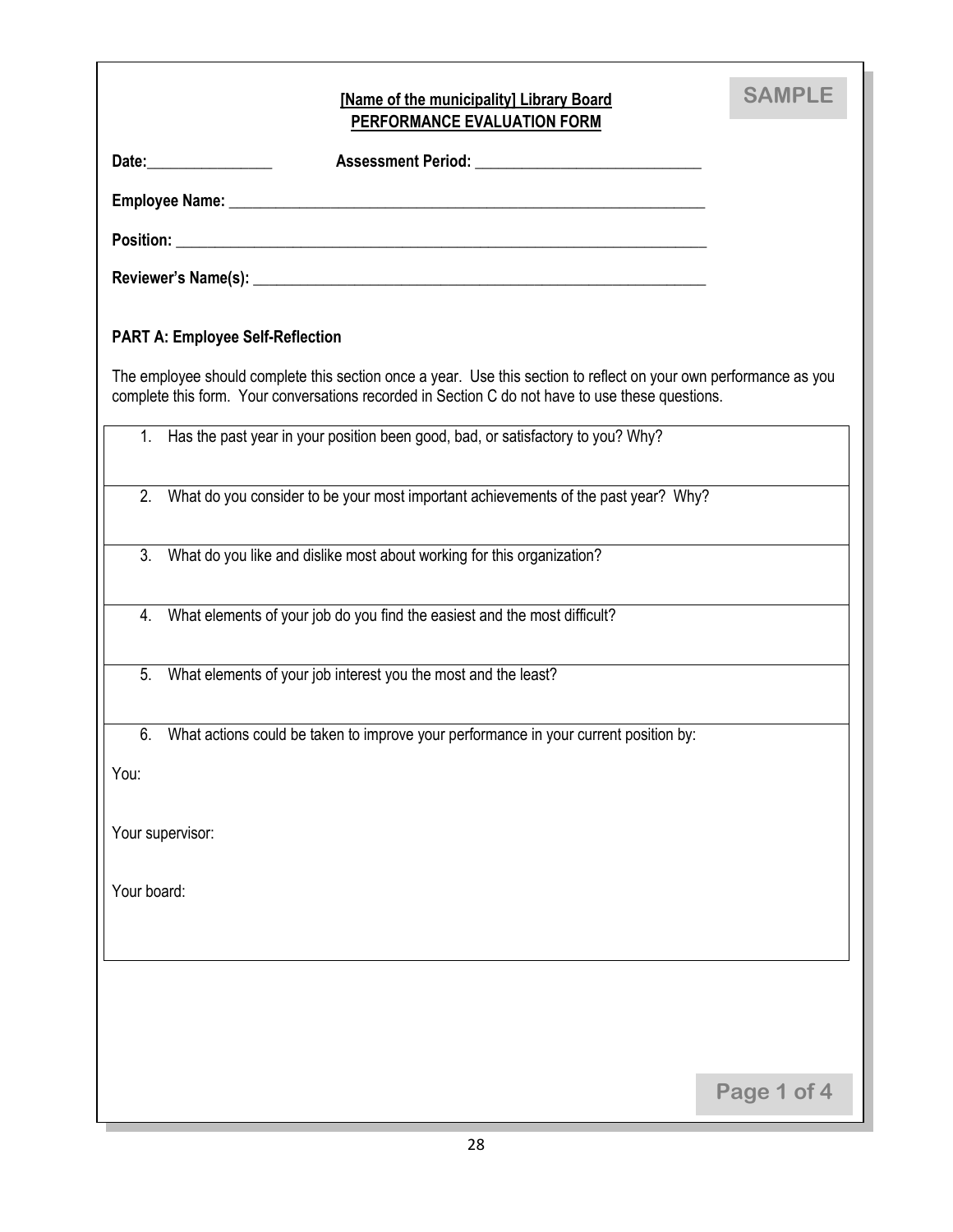#### **PART B: Performance Objectives and Accountability**

The employee and the reviewer(s) should complete the first three columns at the beginning of the assessment period. The employee and the reviewer(s) should work together to describe the employee's individual performance objectives for the next year, including measures and targets. Complete the last column at the end of the performance period.

| <b>OBJECTIVES</b><br>(What do you and your<br>supervisor agree you should<br>achieve?) | <b>PLAN OF SERVICE</b><br>(How does this objective<br>tie into your library's<br>Plan of Service?)     | <b>MEASURES</b><br>(How will you know you've<br>achieved your goals?)       | <b>RESULTS</b><br>(What did you achieve?)        |
|----------------------------------------------------------------------------------------|--------------------------------------------------------------------------------------------------------|-----------------------------------------------------------------------------|--------------------------------------------------|
| E.g. I want more children to<br>come to storytime.                                     | E.g. One of our library's<br>objectives is to improve<br>children's attendance at<br>library programs. | E.g. Storytime attendance<br>will improve by 10% by this<br>time next year. | E.g. Storytime<br>attendance improved by<br>12%. |
|                                                                                        |                                                                                                        |                                                                             |                                                  |
|                                                                                        |                                                                                                        |                                                                             |                                                  |
|                                                                                        |                                                                                                        |                                                                             |                                                  |
|                                                                                        |                                                                                                        |                                                                             |                                                  |
|                                                                                        |                                                                                                        |                                                                             |                                                  |
|                                                                                        |                                                                                                        |                                                                             |                                                  |
|                                                                                        |                                                                                                        |                                                                             |                                                  |
|                                                                                        |                                                                                                        |                                                                             | Page 2 of 4                                      |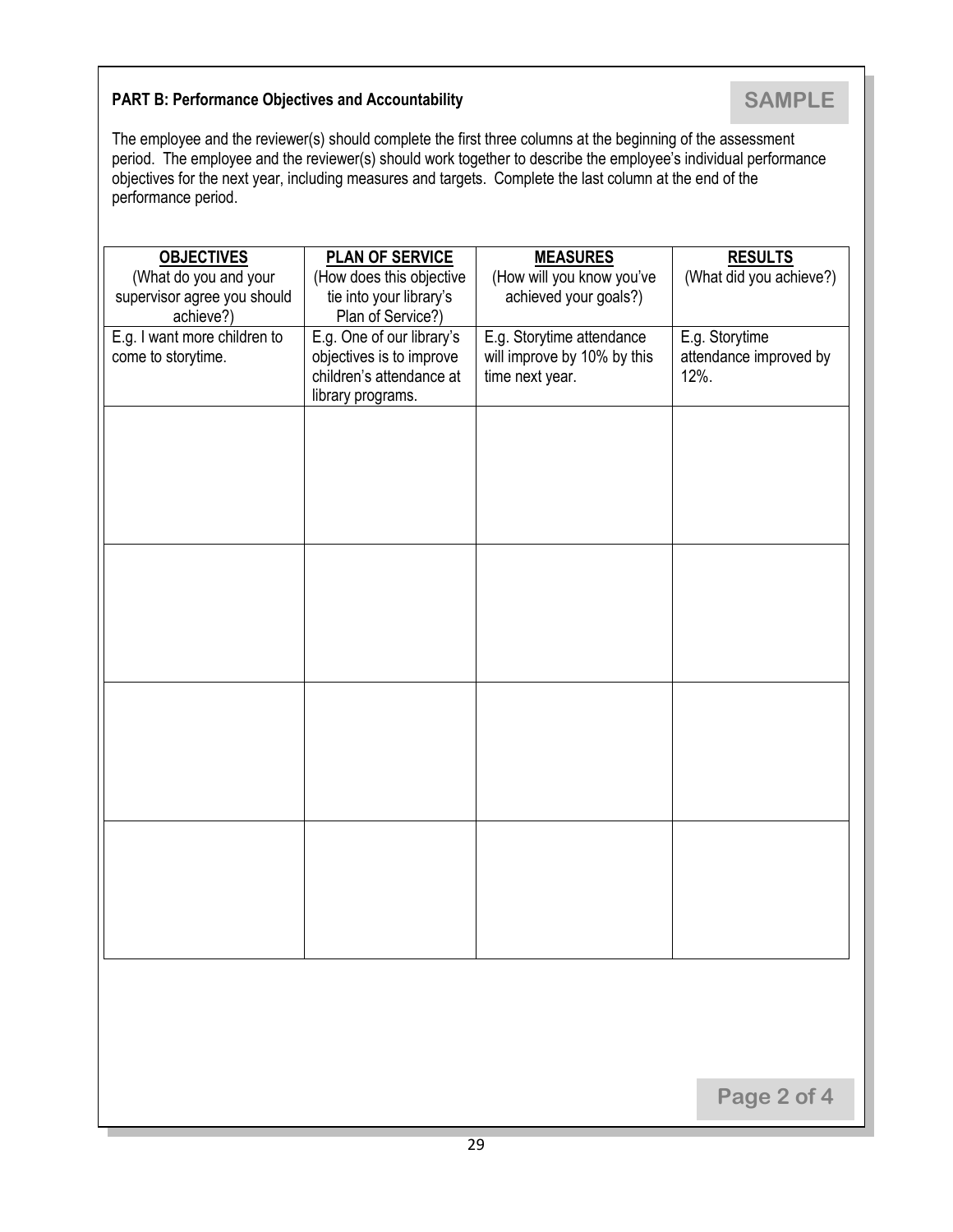#### **PART C: Conversations Throughout The Year**

The employee and his supervisor should complete this section throughout the year. Performance management is an ongoing conversation between the employee (you), and your supervisor. Use this section to record ongoing discussions with your supervisor throughout the year, whether they are informal and spontaneous or scheduled and focused.

Conversation topics normally include:

- Your progress in fulfilling your objectives.
- Problems you've encountered, how you dealt with them, and what you learned from the experience.
- Issues you're dealing with and how your supervisor can provide support.
- Constructive feedback on your performance and how your supervisor can provide support.
- Your learning and career goals and how your supervisor can provide support.

This section is for the benefit of you and your supervisor. You can record as many or as few conversations as you like. You can write as much or as little as you like. Review these conversations with your reviewer(s) at the end of the performance period.

| <b>Conversation Date</b> | <b>Key Discussion Points</b> |
|--------------------------|------------------------------|
|                          |                              |
|                          |                              |
|                          |                              |
|                          |                              |
|                          |                              |
|                          |                              |
|                          |                              |
|                          |                              |
|                          |                              |
|                          |                              |
|                          |                              |
|                          |                              |
|                          |                              |
|                          |                              |
|                          |                              |
|                          |                              |
|                          |                              |
|                          |                              |
|                          |                              |
|                          | Page 3 of 4                  |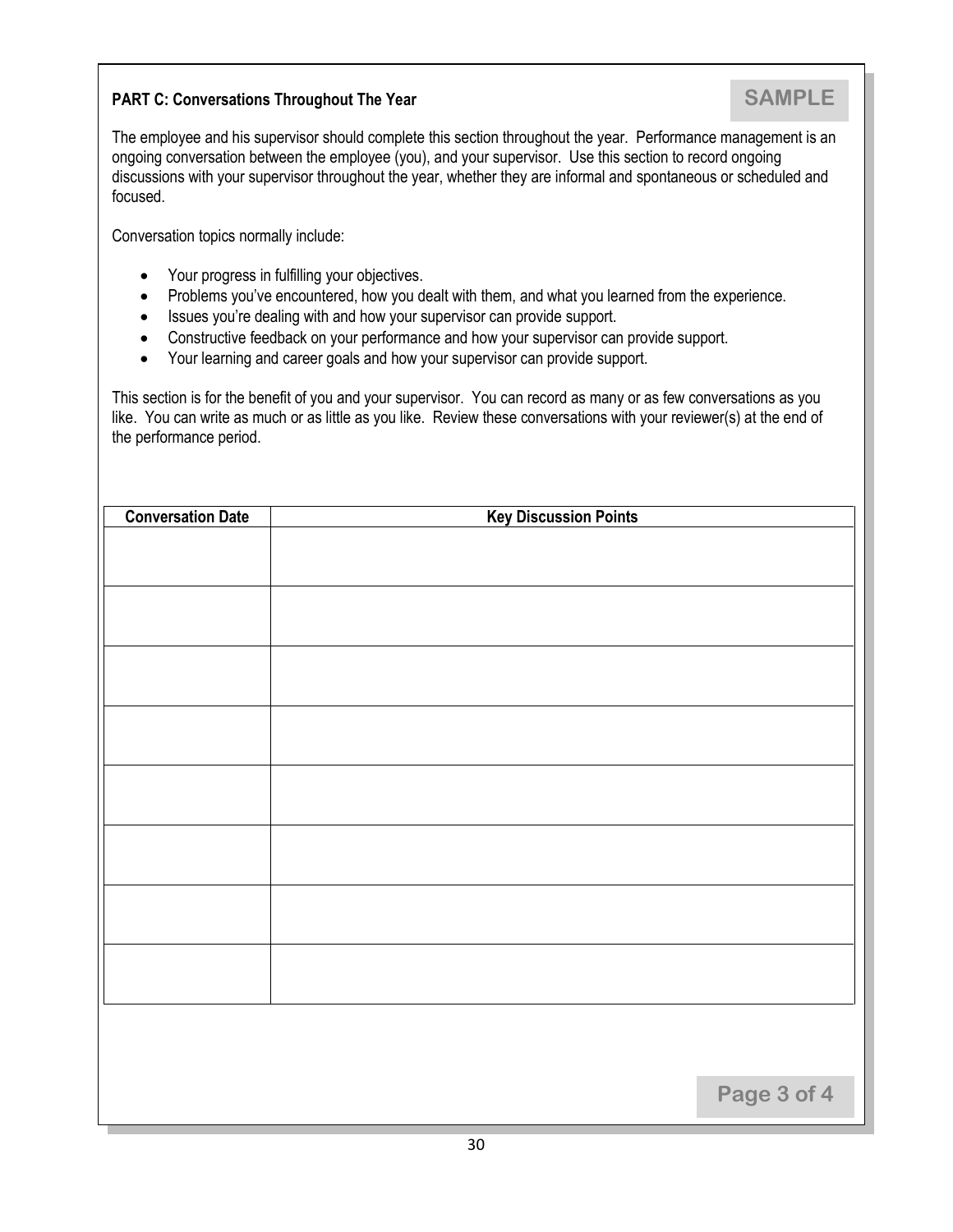#### **PART D: Professional Development**

**SAMPLE**

Identify any courses, workshops, or other training taken by the employee over the past year:

Identify any training or development activities that the employee wants to take or that the reviewer recommends that he take:

#### **PART E: General Comments**

Reviewer Comments:

Employee Comments:

| The employee and the reviewer(s) acknowledge that this assessment has been reviewed and discussed by signing |  |
|--------------------------------------------------------------------------------------------------------------|--|
| and dating below.                                                                                            |  |

Employee Signature

\_\_\_\_\_\_\_\_\_\_\_\_\_\_\_\_\_\_\_\_\_

\_\_\_\_\_\_\_\_\_\_\_\_\_\_\_\_\_\_\_\_\_

Print Name

 $\_$ 

 $\_$ 

Reviewer Signature

 $\_$ Print Name

Print Name

| Reviewer Signature |  |
|--------------------|--|

Date

 $\_$ 

 $\_$ 

Date

| Date | Page 4 of. |
|------|------------|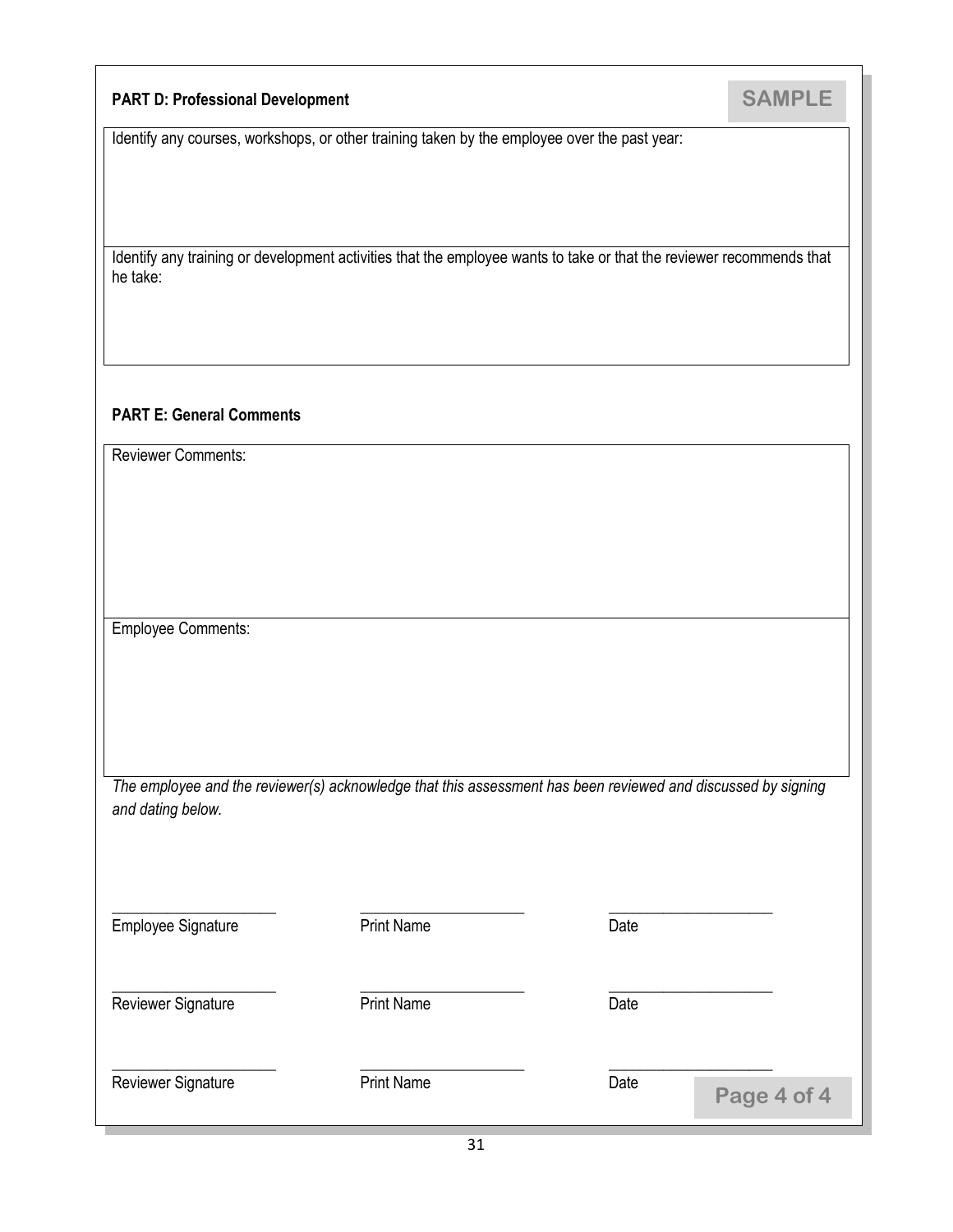#### **[Name] Library Board Library Manager Job Description**

**Page 1 of 3**

**General Description:** The Library Manager is accountable to the Library Board through the Chair of the Board. The Library Manager is responsible for implementing the library's Plan of Service through the operations of the Library.

**Position Reports to:** [Name] Library Board. The Board Chair shall serve as the liaison between the Board and the Library Manager in between Board meetings.

**Reports to Position:** All other library employees and library volunteers report to the Library Manager.

**Responsibilities:** The Library Manager has responsibilities in the following areas:

#### **1) The Library Board**

- Provides regular reports to the Board on all matters essential to the effective functioning of the Library and the Board.
- Provides professional expertise, prompt and accurate Library information and opinions to the Board.
- Assists Board Chair in identifying assignments to working Committees of the Board and developing Board leadership.
- Recommends policy for consideration by the Board.
- Maintains a good working relationship with the Library Board.
- Participates in Board and committee activities as required.
- Orients new Board members to Library operations.
- Attends Board meetings.

#### **2) General Administration**

- Directs policy implementation and administers the organization.
- Manages the day-to-day operations of the Library.
- Oversees property maintenance.

#### **3) Personnel Administration**

- Accepts responsibility for hiring, supervising, coaching, evaluating and dismissing staff.
- Provides an annual performance evaluation for all employees and reports results to the Board.
- Determines appropriate hours of work.
- Arranges staff work schedules for the purpose of providing fair and adequate staff coverage during the hours of Library operation.
- Recruits and trains library volunteers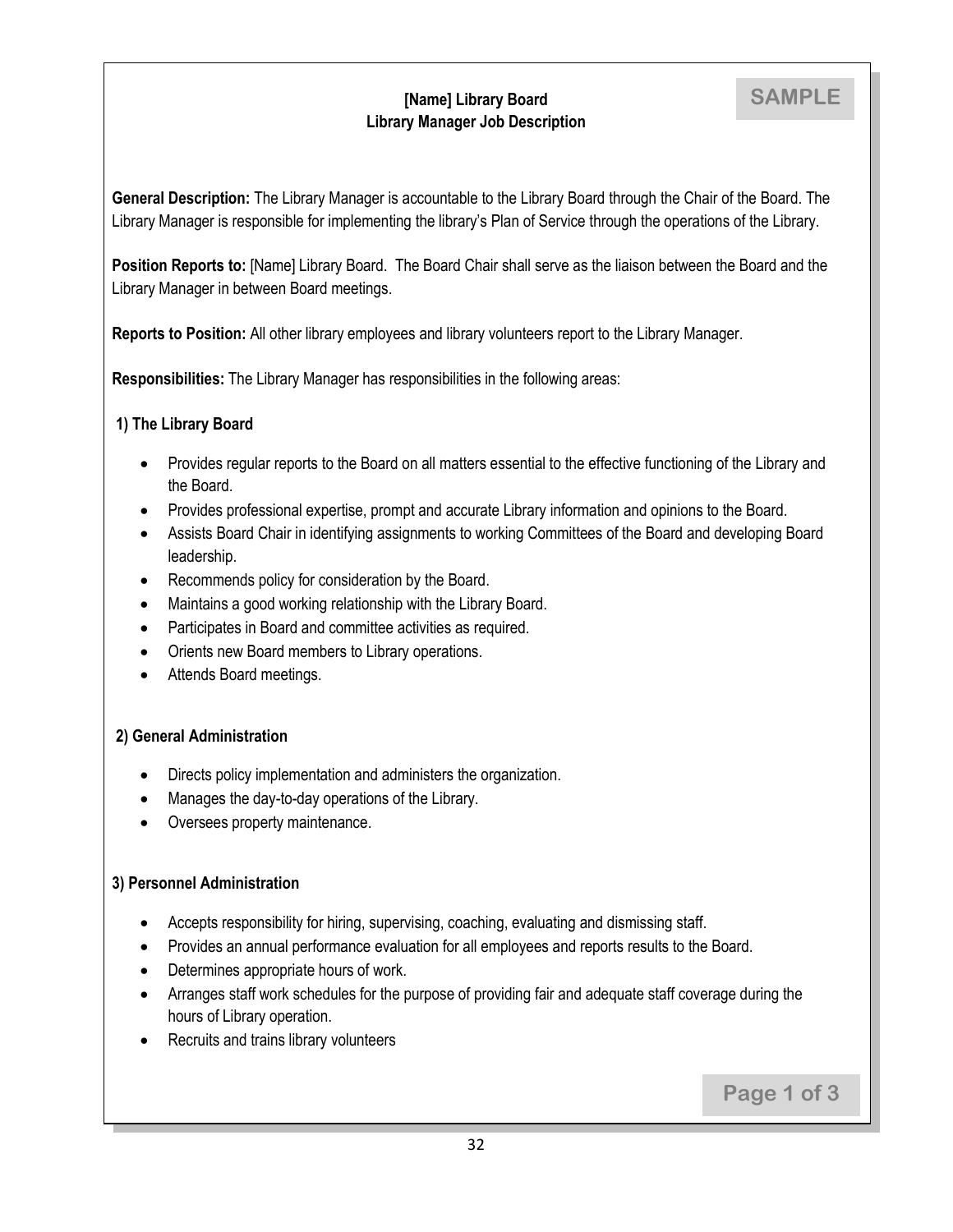#### **4) Planning**

- Leads the execution of the Library's Plan of Service.
- Prepares long and short-term program plans and proposals in consultation with the Board, staff, volunteers, and other community organizations.
- Establishes operational program objectives, based on Board directions.
- Establishes ongoing plans for existing Library activities.
- Leads evaluation of existing library programs.
- Compiles necessary statistics based on input from all other staff members.
- Maintains an atmosphere of continuous improvement.

#### **5) Financial Control**

- Oversees expenditures according to approved budget.
- Puts together all monthly financial records including all revenue and expenditures.
- Oversees bookkeeping and data entry into library's accounting software.
- Provides monthly financial reports to the Board.
- Sits as a member of the Board Finance Committee, which prepares the annual budget.
- Completes applications for grants with the help of the Board or designated committee.
- Initiates and prepares applications for funding for projects and programs, and follows through on reports of expenditures, as required.

#### **6) Library Duties**

- Provides friendly, helpful and efficient library service to patrons.
- Develop library collections and access which responds to the evolving needs of all library patrons as identified in Plan of Service.
- Assists other staff members with program delivery.

#### **7) Promotion**

- Ensures effective and friendly representation of the Library to the community. Promotes increased public awareness of the Library.
- Represents the Library at community functions.

#### **8) Other Professional Responsibilities**

- Builds strategic partnerships with the municipality and other community organizations.
- Participates in the activities of the library system, attends library system meetings.
- Participates in the activities of relevant professional library organizations.
- Keeps abreast of current developments in library services and programs through attendance at training workshops, seminars and conferences as budget allows.
- Assumes other duties as required.

#### **Page 2 of 3**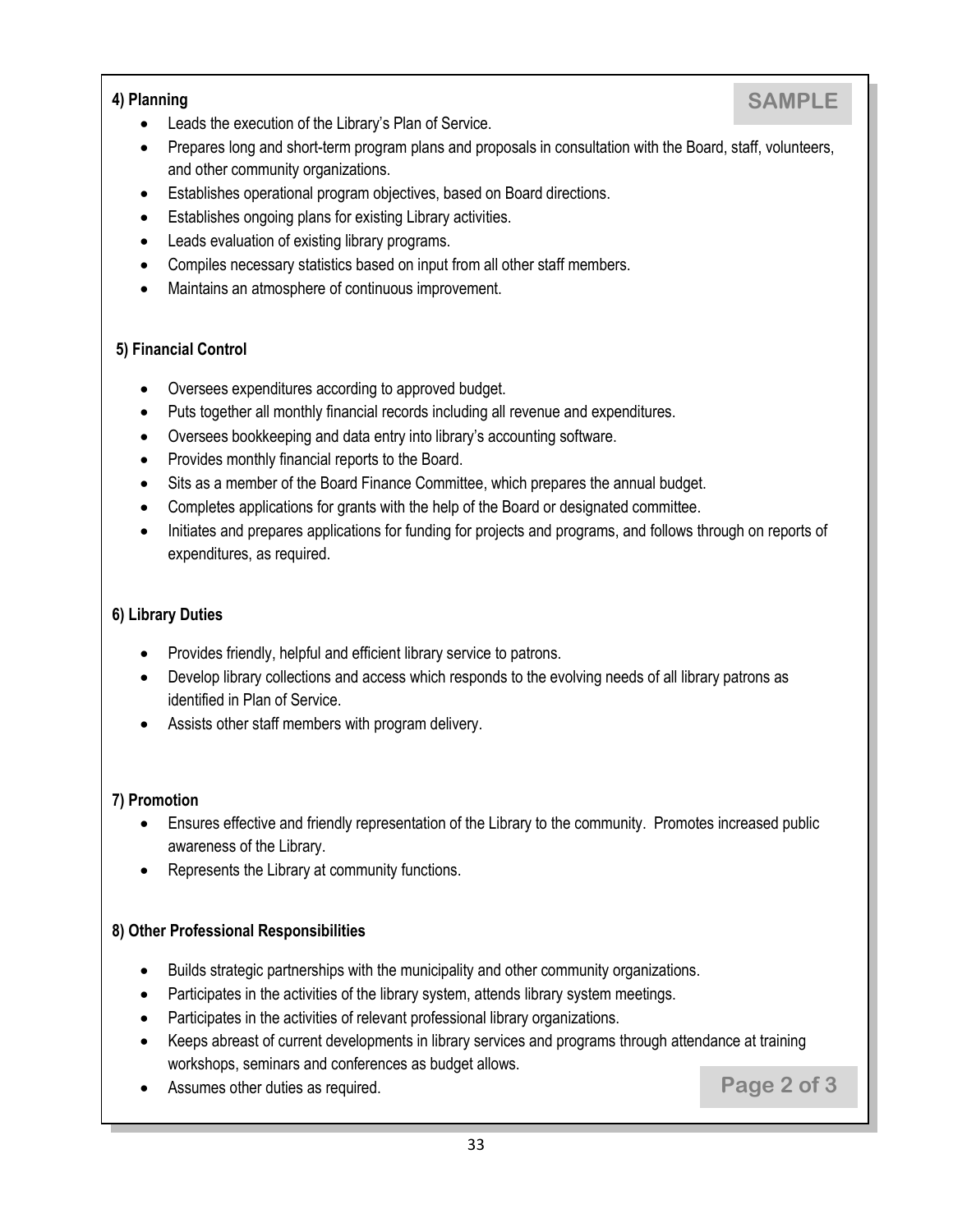**Skills Required:** Effective interpersonal skills are required in order to work effectively with the Board, staff, volunteers, and the community. Specific qualities include the following:



- Ability to act as a liaison between Board and staff.
- Ability to interpret Board policy decisions to staff.
- Demonstrated ability to think creatively, develop plans of action, and carry them through to their successful completion.
- Demonstrated leadership ability.
- Demonstrated ability to recognize and set priorities and to use initiative and independent judgment in a wide variety of situations.
- Demonstrated ability to select, develop, motive and evaluate staff.
- Demonstrated ability to build strategic partnerships and community coalitions, and to foster positive relationships.
- Excellent verbal and written communication skills.

#### **Qualifications:**

- A post-secondary degree in library & information studies, a library technician diploma, or related training or experience.
- At least three years' experience in a supervisory role.
- Canadian citizen or able to work in Canada.
- Ability to work evening and weekend shifts as required.
- Valid driver's license.

**Page 3 of 3**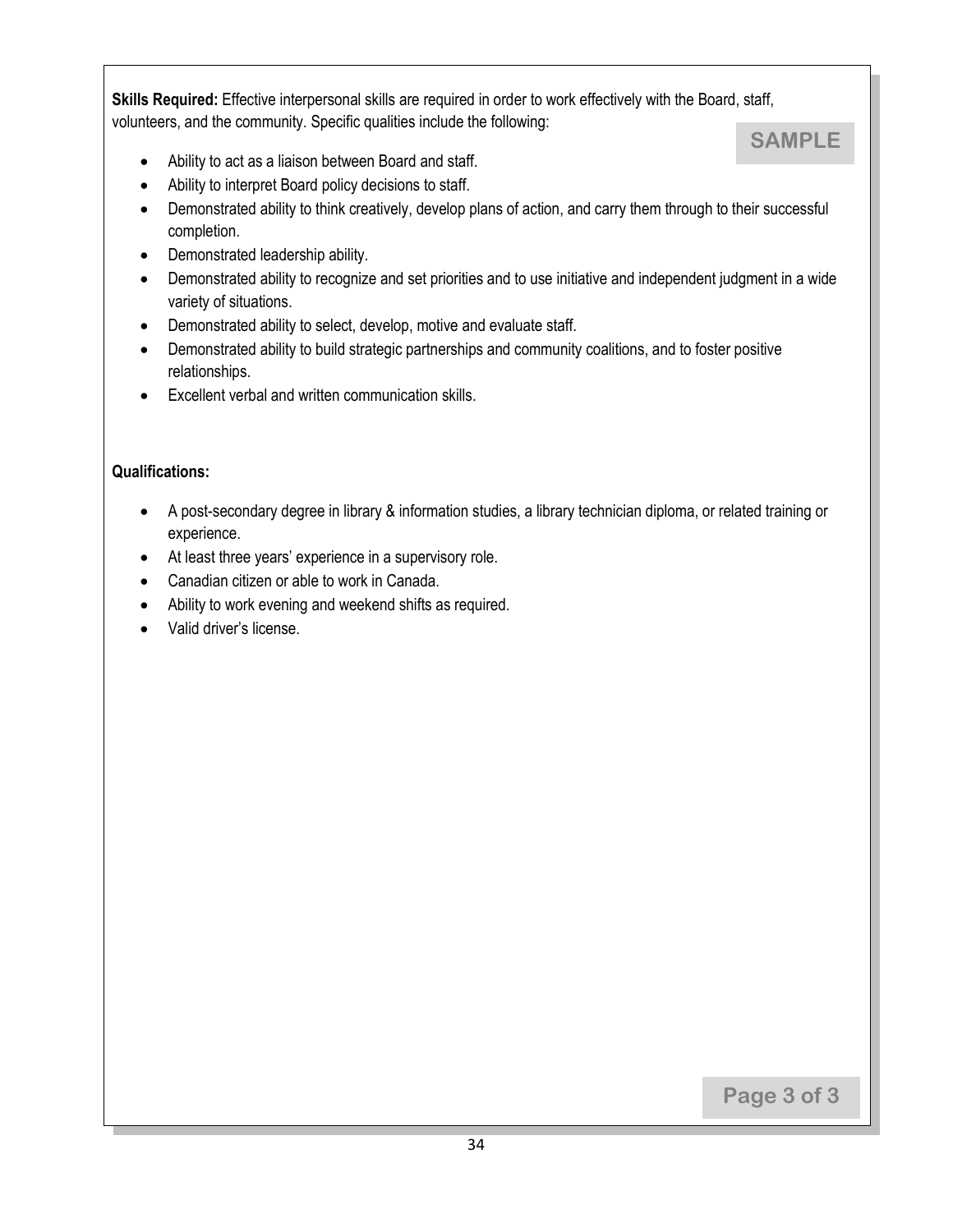#### **[Name] Library Board**

#### **Volunteer Shelver Job Description**

**Purpose:** The Volunteer Shelver at [name] Public Library assists the Library Manager by reshelving returned library materials in the correct order.

**Location:** The Volunteer Shelver will work at the main branch of the [name] Public Library.

#### **Key Responsibilities:**

The Volunteer Shelver:

- Checks the book drop regularly for returned materials and returns them to the shelving cart.
- Reshelves returned books and other materials in the correct Dewey Decimal order.
- Brings items from the shelves that are in poor condition to the Library Manager for possible weeding.
- Answers patrons' directional questions. Refers patrons to other library staff members for other assistance.

**Position Reports to:** Library Manager

**Length of Appointment:** The Volunteer Shelver will serve throughout the year, primarily on evenings and weekends.

**Time Commitment:** The Volunteer Shelver will provide up to 12-15 hours a month from September to June. Hours may be reduced during the months of July and August.

**Qualifications:** No previous library experience required. Customer service experience and knowledge of the Dewey Decimal system is an asset.

**Support Provided:** A one hour orientation to the layout and structure of the library, and the process of shelving, will be scheduled at the convenience of the Volunteer Shelver. The Volunteer Shelver will always be in the library with another library employee who will be able to answer any patron questions the Volunteer Shelver cannot answer. The Library Manager is available on an ongoing basis to answer questions and provide other assistance as needed.

**Benefits Provided:** All Volunteer Shelvers will receive a free individual library card, valid for one year. They will receive a free individual library card annually for the duration of their volunteer service. Volunteer shelvers will be recognized with other library volunteers at the Library's annual Volunteer Appreciation Lunch.

**Page 1 of 1**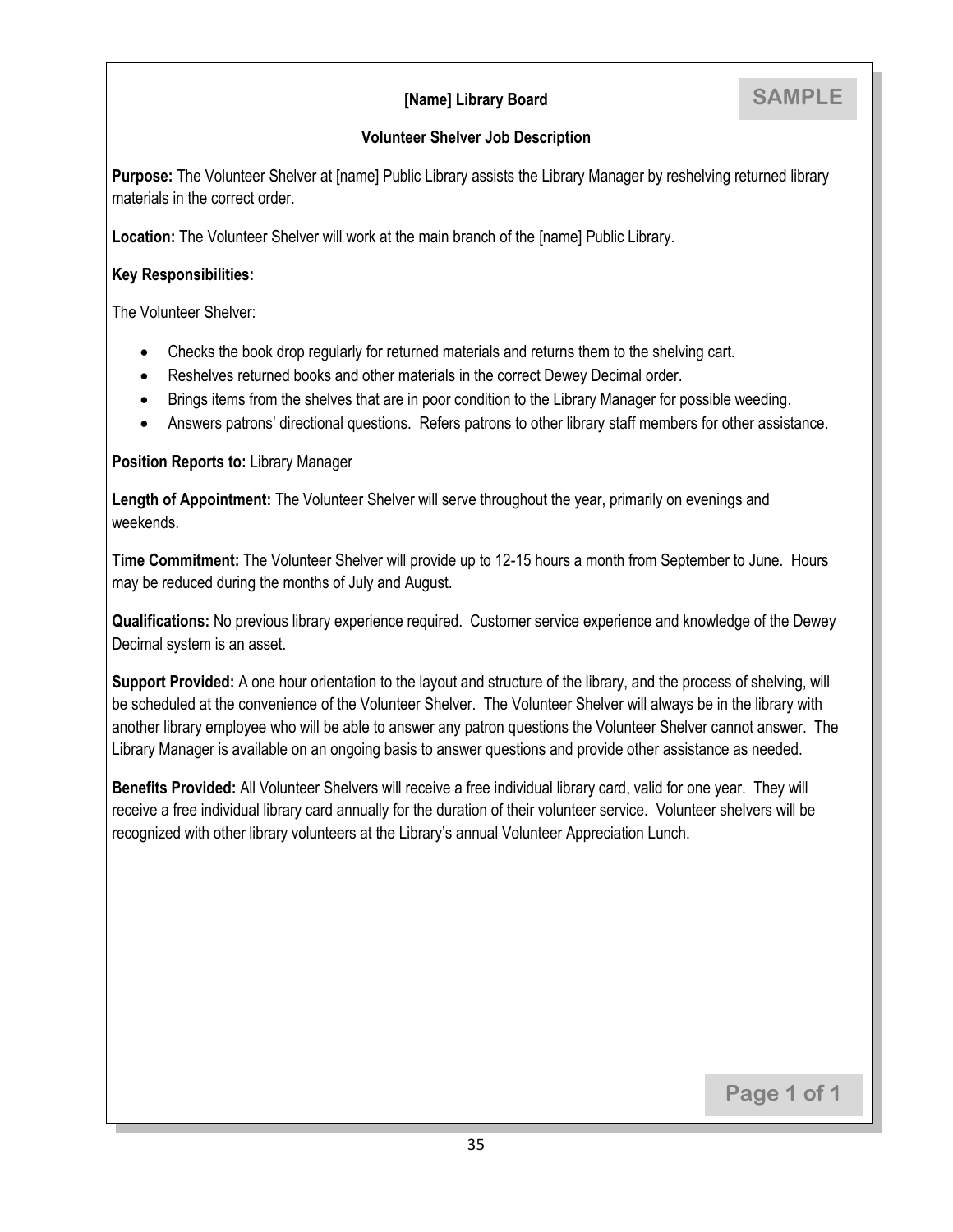## **Selection, Purchase, Acquisition, and Disposition of Library Resources (aka Collection Development)**

A library collection provides resources to assist individuals in their pursuit of educational, intellectual, and recreational enrichment in their lives. While the collection must maintain a balance of many subjects and perspectives, ultimately the library board is responsible for meeting the needs of the community, as identified in the community needs assessment and Plan of Service.

The collection development policy must provide staff with the necessary guidelines to assist them in the development of the collection to meet library goals and inform the public about the principles by which materials are selected for inclusion in the library collection.

#### **Description (from Libraries Regulation)**

"Selection, acquisition, purchase, and disposition of library resources, including a policy regarding gifts and donations." (*Libraries Regulation* 7(2)(b))

#### **Points to consider while writing this policy**

- This required policy defines how library boards select and acquire new materials for their collection, and how they select and dispose of older or unsuitable materials within the collection. It also must include a section on material gifts and donations.
	- $\circ$  This policy must include directions on the selection, acquisition, purchase, and disposition of library resources of all kinds (books, magazines, DVD's, etc.).
- Be sure that collection development plans reflect the goals in the Plan of Service. For example, if the board wishes to focus on Early Literacy, consider increasing the percentage of the collection budget spent on board books and picture books.
- The board may wish to set priorities on specific user needs such as research, recreation, instruction, reference or general information. It may also wish to focus on specific topics of local interest. Within these general priorities, the board may wish to set direction on the formats of material collected. These could include print materials, audio-visual materials, materials in languages other than English, or materials that are specifically suited to print-disabled patrons.
- If your municipality is a member of a library system, make sure the collection development policy is coordinated with your system's collection development policies and procedures, including system book purchasing, processing, and cataloging procedures.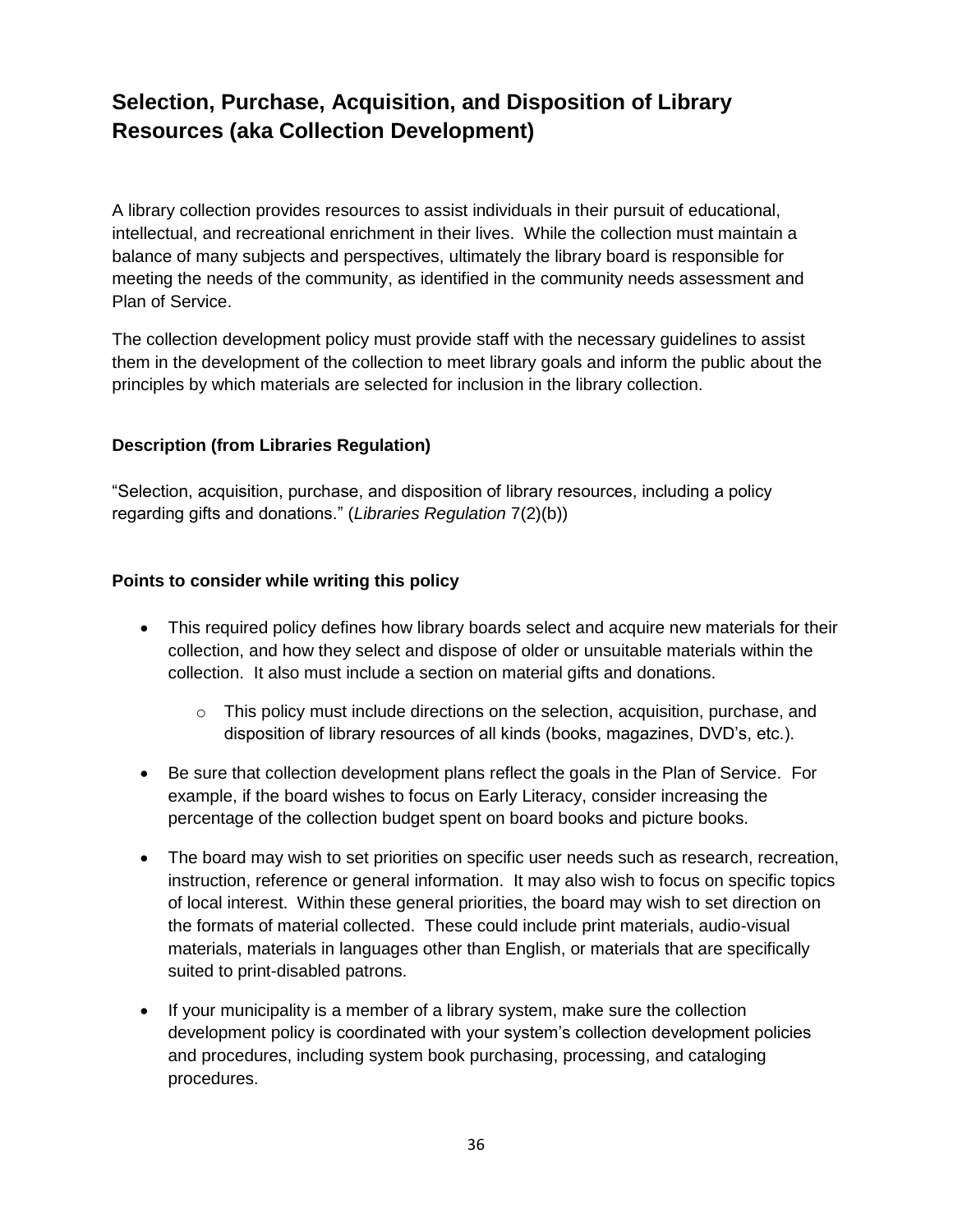- It is not required by law but most collection development policies contain a section on intellectual freedom, which is the right of citizens to read or view what they want without judgment or coercion. Intellectual freedom is a central value of libraries throughout Canada and across the world.
	- o Many collection development policies state that they support the Library Association of Alberta's Statement on Intellectual Freedom or the Canadian Federation of Library Associations' Statement on Intellectual Freedom and Libraries, and have policies about how to respond to challenged materials. A copy of the Canadian Federation of Library Associations' Statement on Intellectual Freedom and Libraries can be found after the sample policy.

#### **Procedures to consider**

- It's good practice to have all patrons who want the library to reconsider an item in their collection fill out a written form to do so. A sample form is enclosed here.
- Do not be afraid to turn down material donations, even from significant community members, if they do not fit the collection policy or are in poor physical condition.
- Set up a schedule for collection review and weeding, so the entire collection is reviewed every 3-5 years. Your library system may be able to help develop this schedule.
	- $\circ$  Consult with patrons and check circulation statistics when reviewing your collection to ensure the collection continues meets the needs of the community.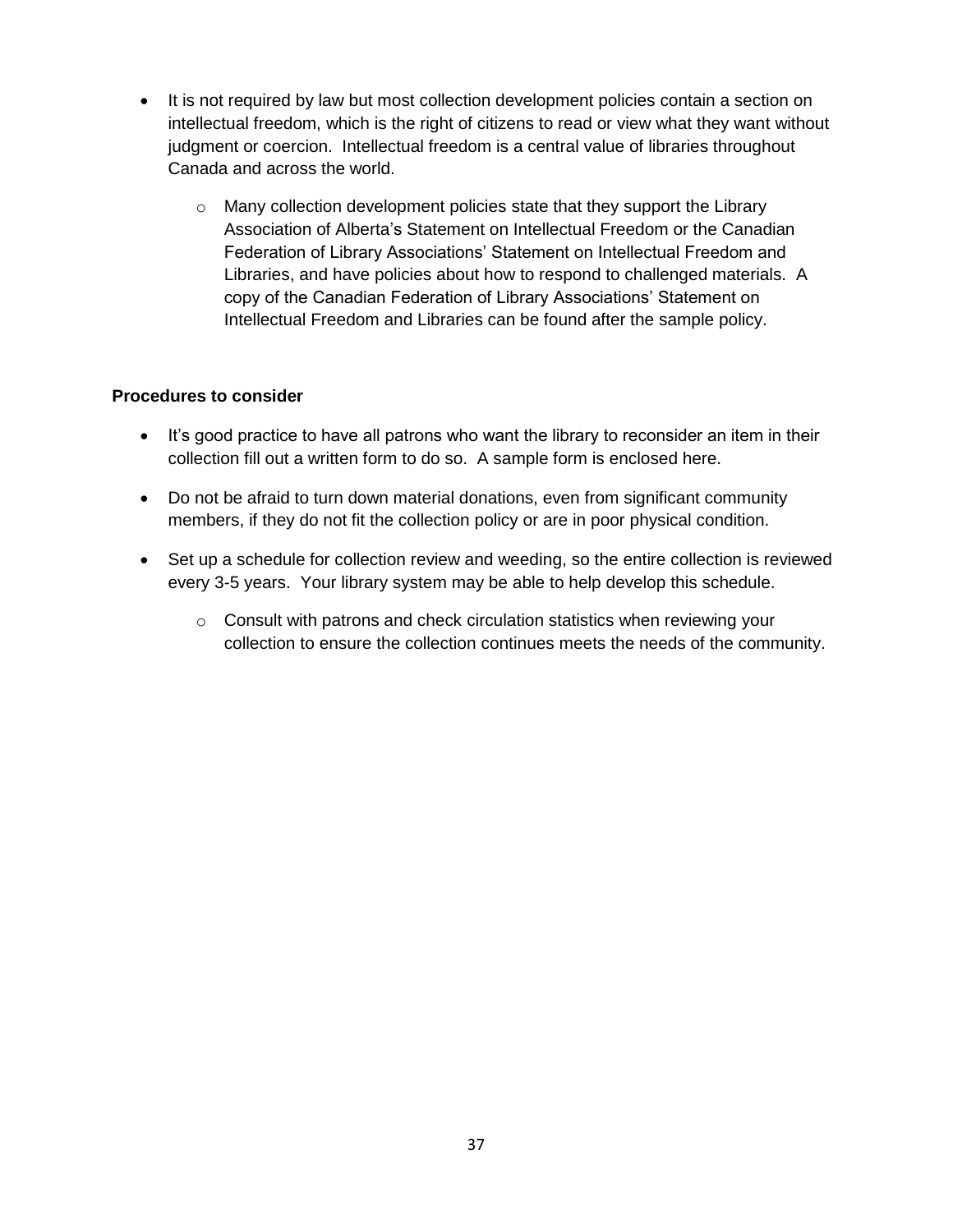#### **[Name] Library Board**

#### **Selection, Acquisition, Purchase, and Disposition of Resources Policy**

#### **Background**

Collection development and assessment is an ongoing concern of public libraries. It arises from the formal and informal assessment of educational, informational, and recreational needs of the community. A collection development policy must meet the changing interests and concerns of the community.

#### **Selection**

- 1. The Library Manager is responsible for the selection of library materials.
- 2. Materials are selected to meet the information and entertainment needs of the residents of the library's service area, and to meet the goals of the library's Plan of Service.
- 3. The Library Manager will use sources such as trade publications, reviews, requests by users, and other resources to develop the library collection.
- 4. Materials will be evaluated and selected according to the following criteria:
	- Currency of information
	- Popular demand
	- Relevance to community needs and interests, as based on community awareness and the library's Plan of Service.
	- Popularity of format (e.g. DVD over VHS)
	- Authority of the writer, editor and/or publisher
	- Accuracy or artistic quality of the content
	- Price and availability
	- Space considerations
	- Relationship to existing collection
	- Canadian content, especially where such is critical, such as law, government or finance
	- Enduring value
	- Availability of resource or similar material elsewhere (e.g. other libraries, online licensed databases)
	- Quality of construction (e.g. durable binding and paper)

An item need not meet all of the above criteria to be acceptable. Multiple copies may be purchased to meet the need for high-demand titles.

#### **Gifts and Donations**

- 5. The Board encourages donations of books and other materials to the [name] Public Library. Such gifts are greatly appreciated.
- 6. All material donations become the exclusive property of the [name] Library Board and will not be returned.
- 7. The same principles of selection are applied to gifts as purchased materials.

**Page 1 of 3**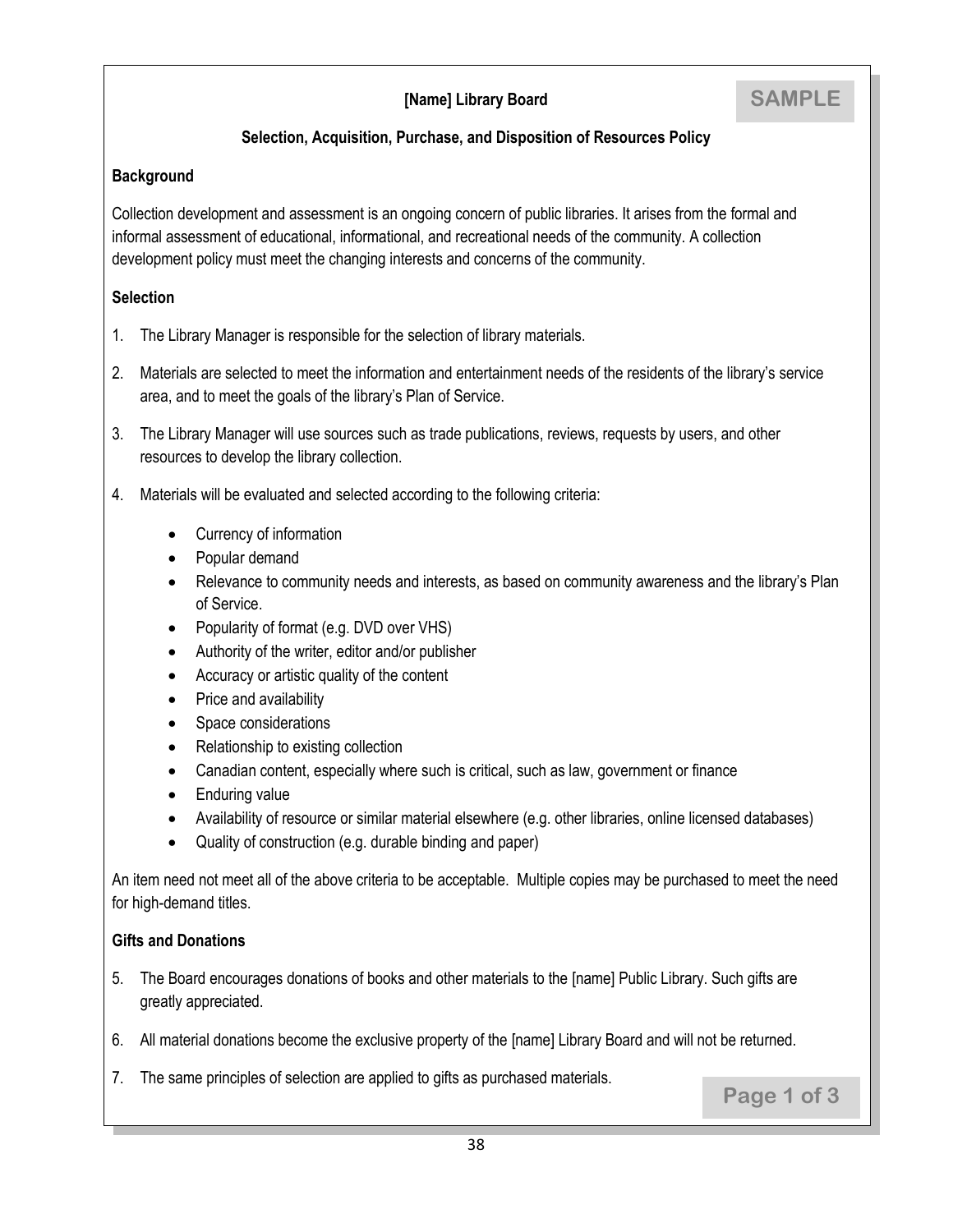- 8. Generally material donations should be less than three years old and in good condition, i.e. not musty, mouldy, damp, worn, smelly, cracked, etc. **SAMPLE**
- 9. Restrictions placed on library donations will only be followed at the mutual agreement of the donor and the library board.
- 10. Material donations may or may not become part of the Library's collection.
- 11. Material donations are accepted with the understanding that if the library cannot use them, it may at any time dispose of them in any way it sees fit. Unwanted material donations are generally sold to patrons at the library's regular book sale, donated to another library or organization (e.g. schools, seniors' centres), or recycled.
- 12. Receipts will not be issued for donated materials.

#### **Weeding**

- 13. Materials that no longer fit the stated mission and service priorities of the library will be withdrawn from the collection.
- 14. The materials will be examined to determine suitability for the collection on the following criteria:
	- physical condition and appearance (e.g. markings in the book, broken spine, yellow pages, outdated cover art)
	- currency and accuracy of subject matter
	- usage (i.e. not checked out in 3 years)
	- relevance to the needs and interests of the community
	- availability elsewhere (e.g. other libraries, online licensed databases)
- 15. When necessary, local experts will be consulted to determine the continued relevance and reliability of materials.
- 16. Materials of local interest (i.e. local histories, local authors, and other materials specifically relating to will generally be kept in the collection as long as possible, so long as the materials are still in good physical condition and the information in them is still accurate.
- 17. Replacement copies will be considered when a title is withdrawn from the collection due to loss, damage, or wear, but is still considered relevant to the needs of the community.
- 18. Weeded materials will disposed of at the discretion of the Library Manager, generally by donation to another library or organization (e.g. schools, seniors' centres), sale to the public, or recycling.
- 19. Dangerously outdated materials (i.e. medical or legal materials more than five years old) will not be sold to the public or donated and will instead be recycled or destroyed. Following outdated medical or legal information in a used book could cause physical harm or legal problems for members of the public.

**Page 2 of 3**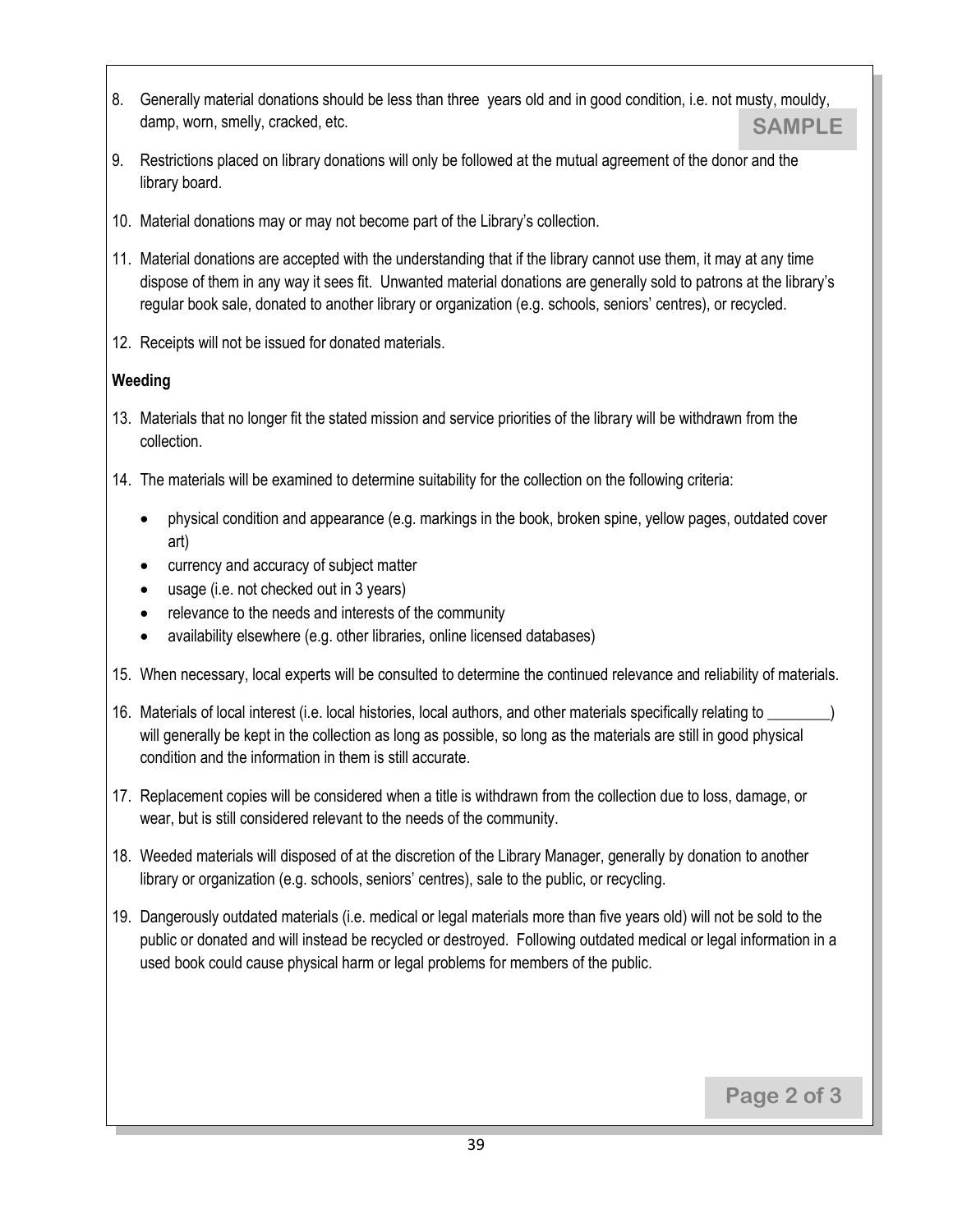#### **Intellectual Freedom and Challenged Materials**

- 20. The [name] Library Board subscribes to the *Statement on Intellectual Freedom and Libraries* of the Canadian Federation of Library Associations, as found attached to this policy.
- 21. The [name] Library Board does not believe its role, or that of its staff, is to censor materials or act in any way as the supervisor of public morals.
- 22. If an individual strongly objects to an item, he/she may complete a "Request for Reconsideration of Library Material" form, and submit this form to the Library Manager for review by the Board. Only requests for reconsideration submitted on this form will be considered by the Board.
- 23. The Board will review the written request, usually at its next regular board meeting.
- 24. The procedure for receiving requests for reconsideration of library materials is as follows:
	- i. Discussion of complaint with patron by the Library Manager.
	- ii. Review Selection, Acquisition, Purchase, and Disposition of Resources Policy.
	- iii. Provision of "Request for Reconsideration of Library Material" (attached) form to complainant.
	- iv. Informing Board chair.
	- v. Forming material review committee (2 members of the Board and the Library Manager).
	- vi. Committee review of material, which shall include:
		- $\circ$  Reading and/or viewing the challenged item.
		- o Seeking out and reading reviews and other evaluations of the challenged item.
		- o Determining if challenged item meets the Selection, Acquisition, Purchase, and Disposition of Resources Policy.
		- o Providing written report of committee recommendation to the Board.
- vii. Communicating Board decision to complainant in writing.

**Page 3 of 3**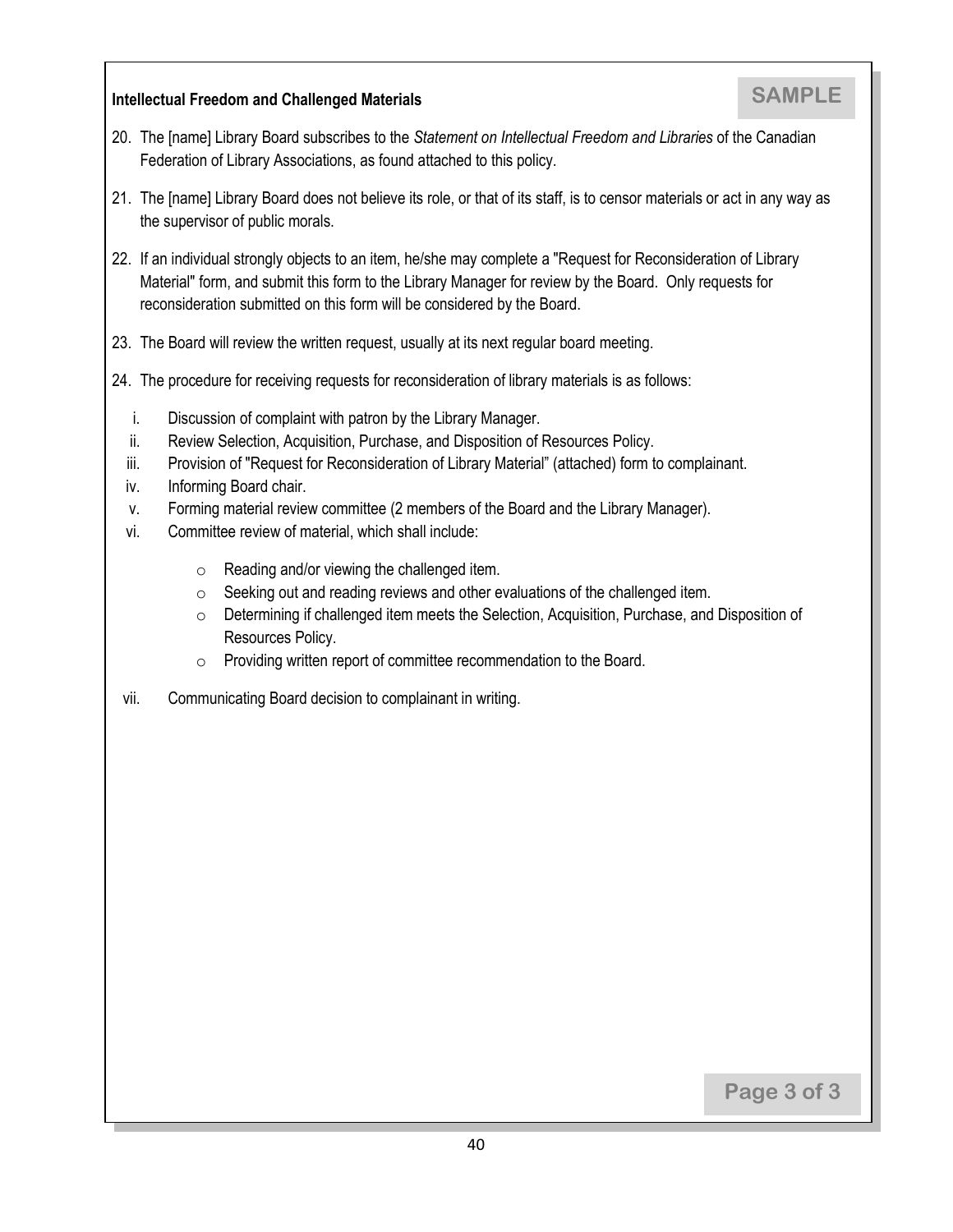| [Name] Library Board<br><b>Request for Reconsideration of Library Materials Form</b>                                                               | <b>SAMPLE</b> |
|----------------------------------------------------------------------------------------------------------------------------------------------------|---------------|
|                                                                                                                                                    |               |
|                                                                                                                                                    |               |
|                                                                                                                                                    |               |
|                                                                                                                                                    |               |
|                                                                                                                                                    |               |
|                                                                                                                                                    |               |
|                                                                                                                                                    |               |
| Requester represents:                                                                                                                              |               |
|                                                                                                                                                    |               |
| 1. Did you read/listen to/view the entire item? _________________________________                                                                  |               |
|                                                                                                                                                    |               |
| 2. To what in the item do you object? (Please be specific, cite pages or scenes)                                                                   |               |
| 3. What do you feel might be the result of reading/viewing/listening to this item?                                                                 |               |
| 4. Is there anything positive about this item?                                                                                                     |               |
| 5. Have you read any reviews of this item by literary critics/reviewers? What did they think of this item?                                         |               |
| 6. What would you like your Library to do about this item?                                                                                         |               |
| 7. Have you read the [name] Public Library Selection, Acquisition, Purchase, and Disposition of Resources Policy?<br>$\square$ Yes<br>$\square$ No |               |
|                                                                                                                                                    |               |
|                                                                                                                                                    |               |
|                                                                                                                                                    | Page 1 of 1   |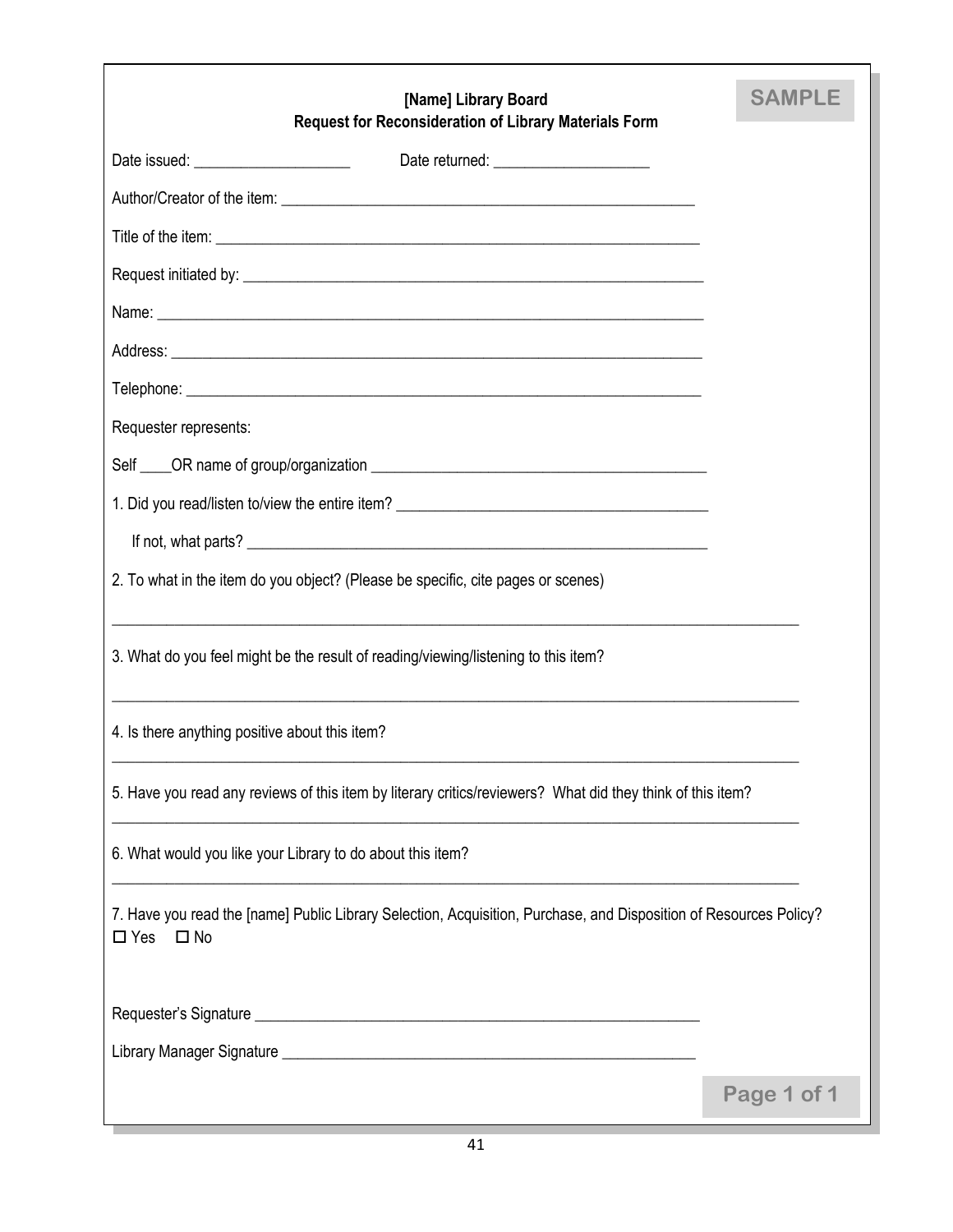#### *CANADIAN FEDERATION OF LIBRARY ASSOCIATIONS STATEMENT ON INTELLECTUAL FREEDOM AND LIBRARIES* **SAMPLE**

The Canadian Federation of Library Associations recognizes and values the Canadian Charter of Rights and Freedoms as the guarantor of the fundamental freedoms in Canada of conscience and religion; of thought, belief, opinion, and expression; of peaceful assembly; and of association.

The Canadian Federation of Library Associations supports and promotes the universal principles of intellectual freedom as defined in the Universal Declaration of Human Rights, which include the interlocking freedoms to hold opinions and to seek, receive and impart information and ideas through any media and regardless of frontiers.

In accordance with these principles, the Canadian Federation of Library Associations affirms that all persons in Canada have a fundamental right, subject only to the Constitution and the law, to have access to the full range of knowledge, imagination, ideas, and opinion, and to express their thoughts publicly. Only the courts may abridge free expression rights in Canada.

The Canadian Federation of Library Associations affirms further that libraries have a core responsibility to support, defend and promote the universal principles of intellectual freedom and privacy.

The Canadian Federation of Library Associations holds that libraries are a key institution in Canada for rendering expressive content accessible and affordable to all. Libraries are essential gateways for all persons living in Canada to advance themselves through literacy, lifelong learning, social engagement, and cultural enrichment.

Libraries have a core responsibility to safeguard and facilitate access to constitutionally protected expressions of knowledge, imagination, ideas, and opinion, including those which some individuals and groups consider unconventional, unpopular or unacceptable. To this end, in accordance with their mandates and professional values and standards, libraries provide, defend and promote equitable access to the widest possible variety of expressive content and resist calls for censorship and the adoption of systems that deny or restrict access to resources.

Libraries have a core responsibility to safeguard and foster free expression and the right to safe and welcoming places and conditions. To this end, libraries make available their public spaces and services to individuals and groups without discrimination.

Libraries have a core responsibility to safeguard and defend privacy in the individual's pursuit of expressive content. To this end, libraries protect the identities and activities of library users except when required by the courts to cede them.

Furthermore, in accordance with established library policies, procedures and due process, libraries resist efforts to limit the exercise of these responsibilities while recognizing the right of criticism by individuals and groups.

Library employees, volunteers and employers as well as library governing entities have a core responsibility to uphold the principles of intellectual freedom in the performance of their respective library roles.

Approved by Executive Council June 27, 1974

Amended November 17, 1983; November 18, 1985; and September 27, 2015

**Page 1 of 1**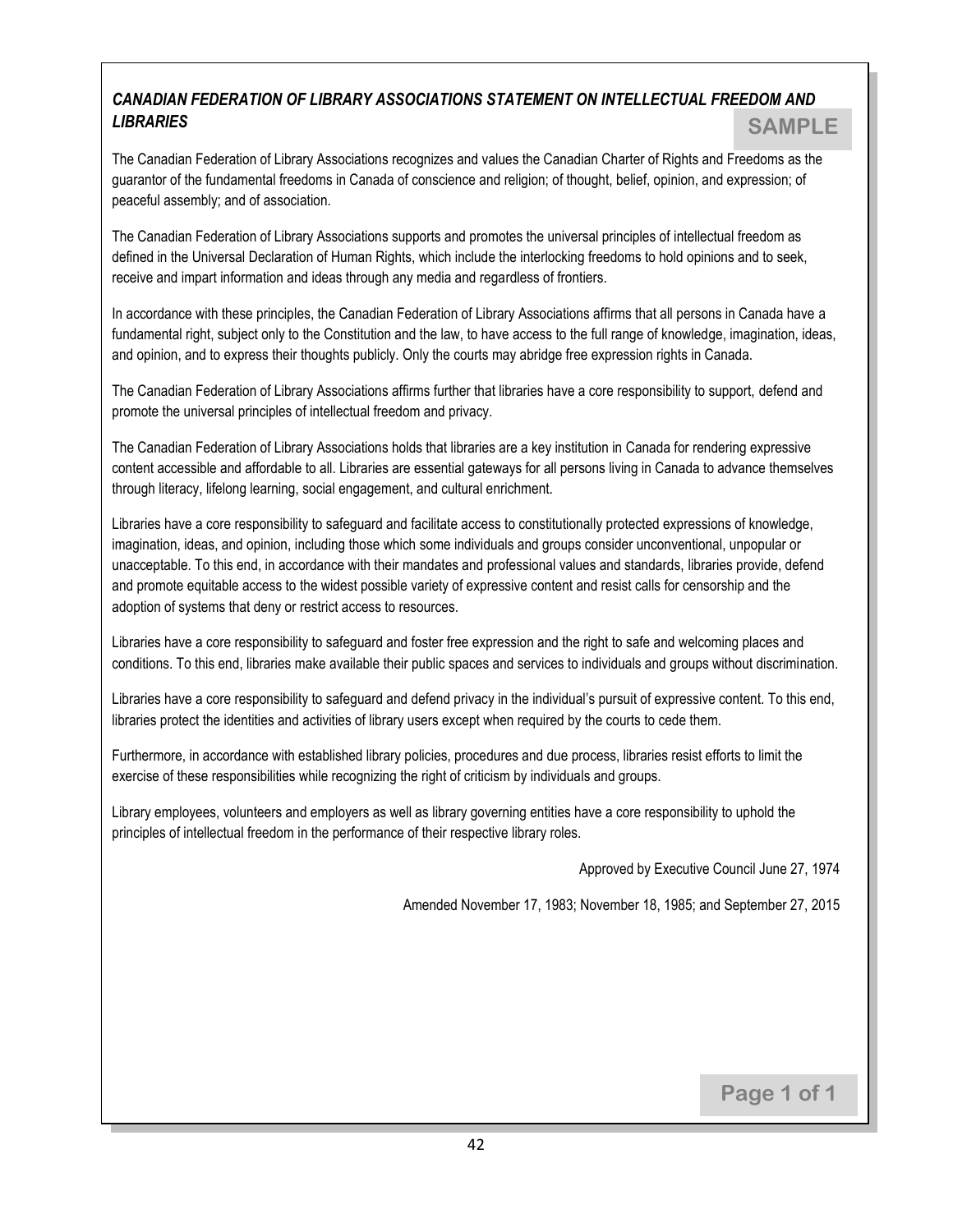## **Resource Sharing**

Resource sharing means making available to other libraries the library materials owned by a board, the information contained in those materials, and/or the staff expertise required to locate and provide the information or materials. No one collection can contain every conceivable item a patron might ask for. By sharing materials, a library can greatly expand the selection of resources available to patrons.

The province supports a library network including interlibrary loan service linking public libraries in the province to each other, university libraries, and out-of-province sources of materials.

#### **Description (from Libraries Regulation)**

"Resource sharing, including participation in a provincial resource sharing network and the conditions that apply to the acquisition of library resources and information from other sources, including inter-library loans and information in electronic databases." (*Libraries Regulation*   $7(2)(c)$ 

#### **Points to consider while writing this policy**

- This required policy defines how library boards share resources with other libraries in the province.
- This policy must contain a statement regarding participation in provincial resource sharing through the Public Library Network, your local library system (if applicable), and other provincial resource-sharing programs (e.g. TAL, ME Libraries)
- This policy must coordinate with the provincial Public Library Network policy and its associated operational policies in order for the board to benefit from participation in the Public Library Network.
- Note that section 36 (1) (3) (d) of the *Libraries* Act prohibits charging patrons for interlibrary loan services.
- Reproduction of materials for patrons must follow the *Copyright Act*. See Appendix B for links to more information about the *Copyright Act*.
- Resource sharing is not a substitute for effective local collection development. Make sure the local collection meets community needs.

#### **Procedures to consider**

 Consult your local library system and Public Library Services Branch for information about procedures the library must follow for inter-library loans.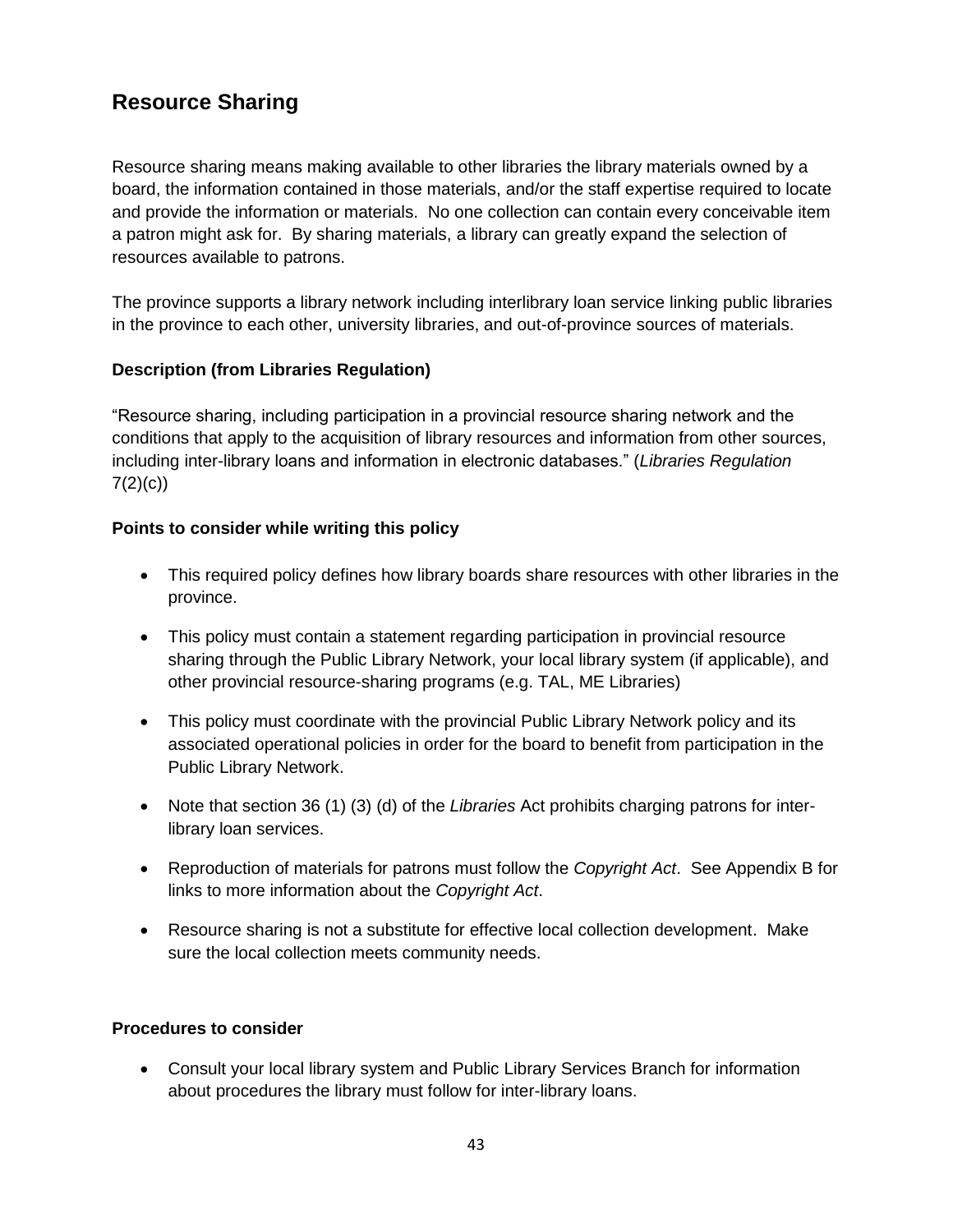#### **[Name of Municipality]Library Board**

**SAMPLE**

#### **Resource Sharing Policy**

- 1. The [name of municipality] Library Board participates in the Provincial Public Library Network.
- 2. The Board also participates in The Alberta Library (TAL) by virtue of membership in the [name] Library System.
- 3. The Board shall actively participate in resource-sharing programs and services, including but not limited to the provincial interlibrary loan program, ME Libraries, and the TAL Card program.
- 4. The board will not charge another public library for the interlibrary loan service.
- 5. The board publicizes the interlibrary loan, TAL card, and ME Library services to its patrons through newspaper articles, posters and brochures, presentations to groups and organizations, and displays within the community.
- 6. Training of staff in resource sharing is the responsibility of the Board and Library Management, in partnership with the [name] Library System, and Public Library Services Branch. Training shall be carried out through a combination of one-on-one training, on-site visits, online training, workshops, procedure manuals, and conferences as per the board's continuing education policy and procedures.

**Page 1 of 1**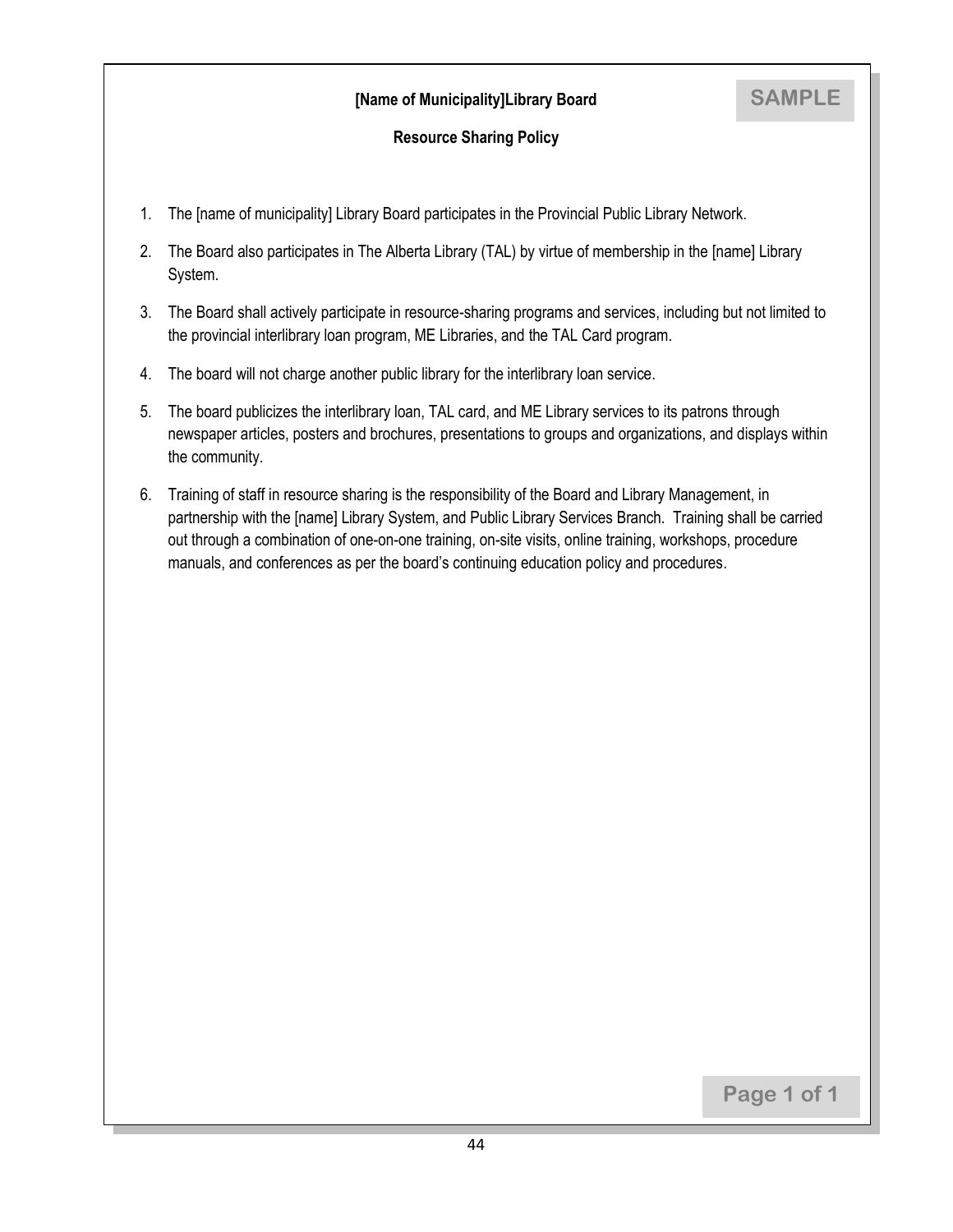## **Provision of Resources to Persons Unable to Use Conventional Print**

Persons unable to use conventional print are also known as print-disabled patrons, and they are more numerous than many library boards may think. A print-disabled patron may be someone who is visually impaired, or a person with cognitive disabilities who is unable to focus on a conventional print book, or a person who is unable to hold and manipulate a conventional print book due to limited motor skills (e.g. an arthritic patron), or someone otherwise disabled.

Print-disabled patrons are found in every community. Print disabled patrons are entitled to access library services. Boards must consider how to serve these patrons as effectively as possible.

#### **Description (from Libraries Regulation)**

"Provision of library resources to persons unable to use conventional print resources, including provision in co-operation with community agencies." (*Libraries Regulation* 7(2)(d))

#### **Points to consider while writing this policy**

- This required policy defines how library boards provide resources to persons who are unable to use conventional print materials, and how they will partner with other organizations to provide these materials.
- While it is not required by law, boards may also wish to consider how else to serve printdisabled patrons in this policy, for example by making accommodations in programs, space design, and marketing.

#### **Procedures to consider**

- Ensure that library staff members are trained in how to deliver service to print-disabled patrons. While the manager or another staff person may take the lead in delivering service to print-disabled patrons, they should not be the only one who knows how to provide these services.
- Resources from Public Library Services Branch, the National Network for Equitable Library Service (NNELS) and the Centre for Equitable Library Access (CELA) are available to support service to print-disabled patrons.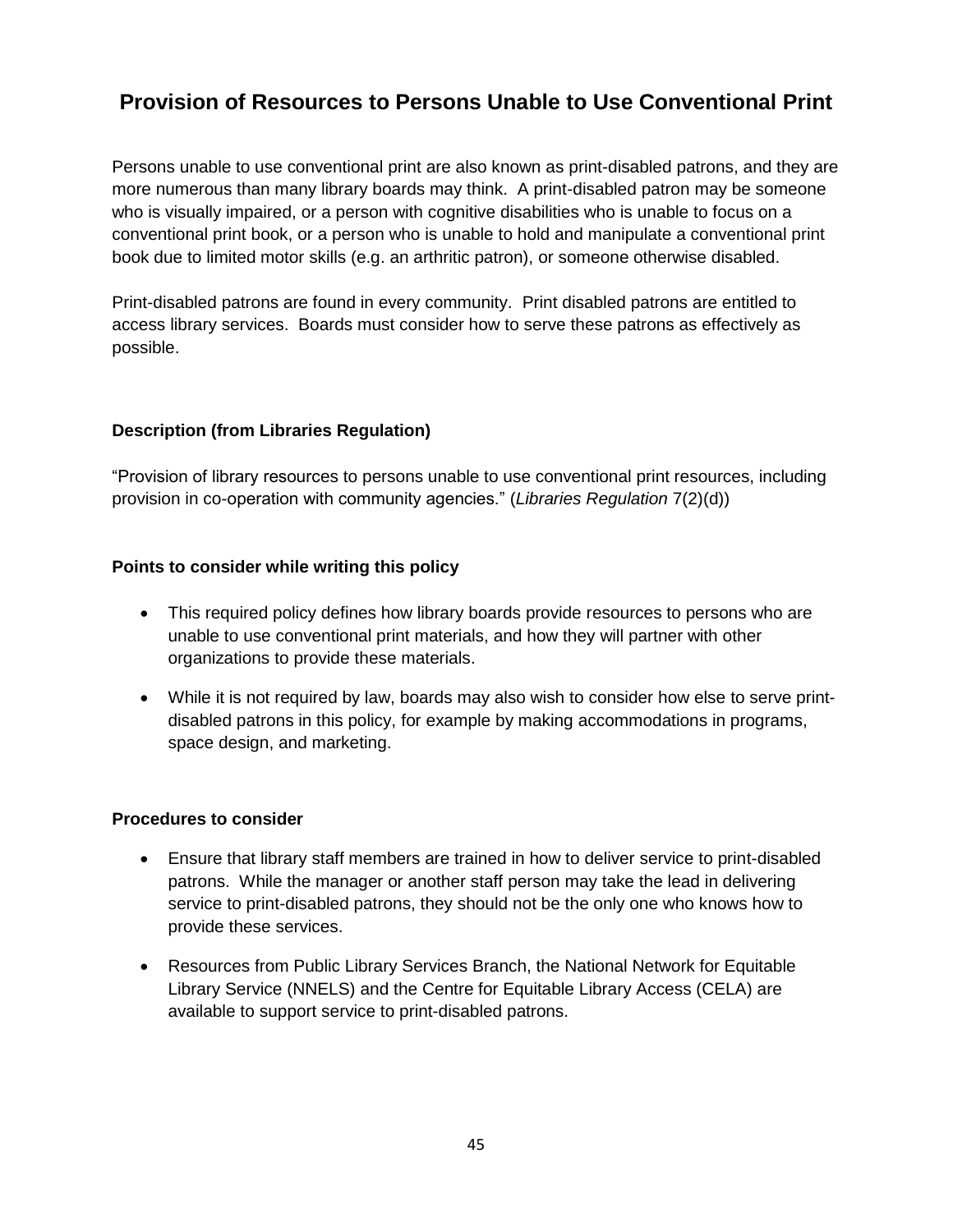#### **Provision of Service to Those Unable to Use Conventional Print Policy**

- 1. A patron unable to use conventional print may also be known as a print-disabled patron. Print-disabled patrons include any patron who has a perceptual disability, defined in the *Copyright Act* as "a disability that prevents or inhibits a person from reading or hearing a literary, musical, dramatic or artistic work in its original format, and includes such a disability resulting from:
	- (a) severe or total impairment of sight or hearing or the inability to focus or move one's eyes,
	- (b) the inability to hold or manipulate a book, or
	- (c) an impairment relating to comprehension."
- 2. The [name] Library Board believes patrons unable to use conventional print materials should still have full access to library services and programs. It is therefore essential that library services for print-disabled patrons be incorporated into **all** aspects of library service.
- 3. Services to print-disabled patrons shall be incorporated into library planning, including the Plan of Service. Every patron who is print-disabled has unique needs, and a broad range of print disabilities may be found in all communities. The Library Board shall plan its services to meet the needs of a broad range of print disabilities.
- 4. Services to print-disabled patrons shall be treated as essential core services during the budgeting process, and adequate funds shall be allotted to these services.
- 5. The [name] Library Board shall work with or use the resources of other local, regional, provincial, and national organizations to provide services to print-disabled patrons. Such organizations may include:
	- The regional library system
	- Public Library Services Branch
	- Local community services organizations (e.g. Alberta Health Services, schools, social services)
	- Regional or national organizations (e.g. CELA, CNIB, NNELS)
	- Other organizations as required
- 6. All staff members shall be trained on how to provide services to print-disabled patrons. While one or two staff members may take the lead in providing services to print-disabled patrons, they should not be the only ones who know how to provide these services.
- 7. The [name] Library Board shall endeavour to provide materials in a form appropriate to the patron, from whatever source is available. Forms may include:
	- Adaptive computer software
	- Talking books (e.g. Books on CD, DAISY books)
	- Titles at a variety of reading levels for a variety of audiences (e.g. high/low titles)
	- Large print titles
	- Other adaptive technology

**Page 1 of 2**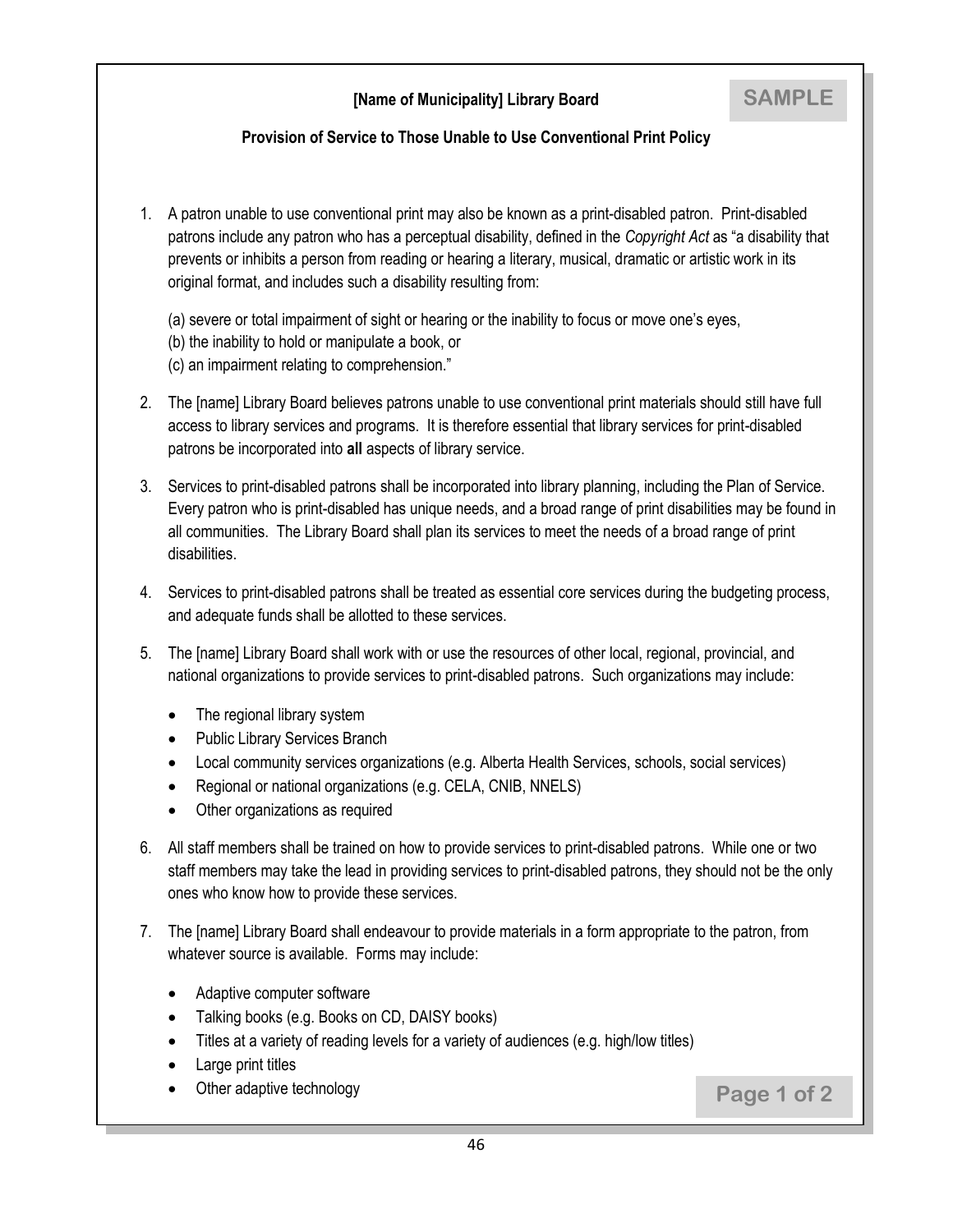- 8. Library staff shall incorporate the needs of print-disabled patrons when planning library programs. Staff shall take whatever steps are reasonably possible to ensure print-disabled patrons are able to participate in all library programs, and shall regularly evaluate its programs to ensure they are being delivered effectively to those with print disabilities.
- 9. The Library Board shall ensure that the library building is accessible to people with print-disabilities. It shall do this by consulting with print-disabled members of its community, as well as building codes and design standards (e.g. Barrier-free design). The Library Board shall budget for appropriate building renovations and upgrades when necessary, but may also consider smaller changes such as accessible desks and clear, glare-free, easy-to-read signage or tactile signage.
- 10. The Library Board shall promote library services to persons with print disabilities through local media and partner organizations. Services can be promoted in standard and alternative formats, depending on the needs of the audience.

**Page 2 of 2**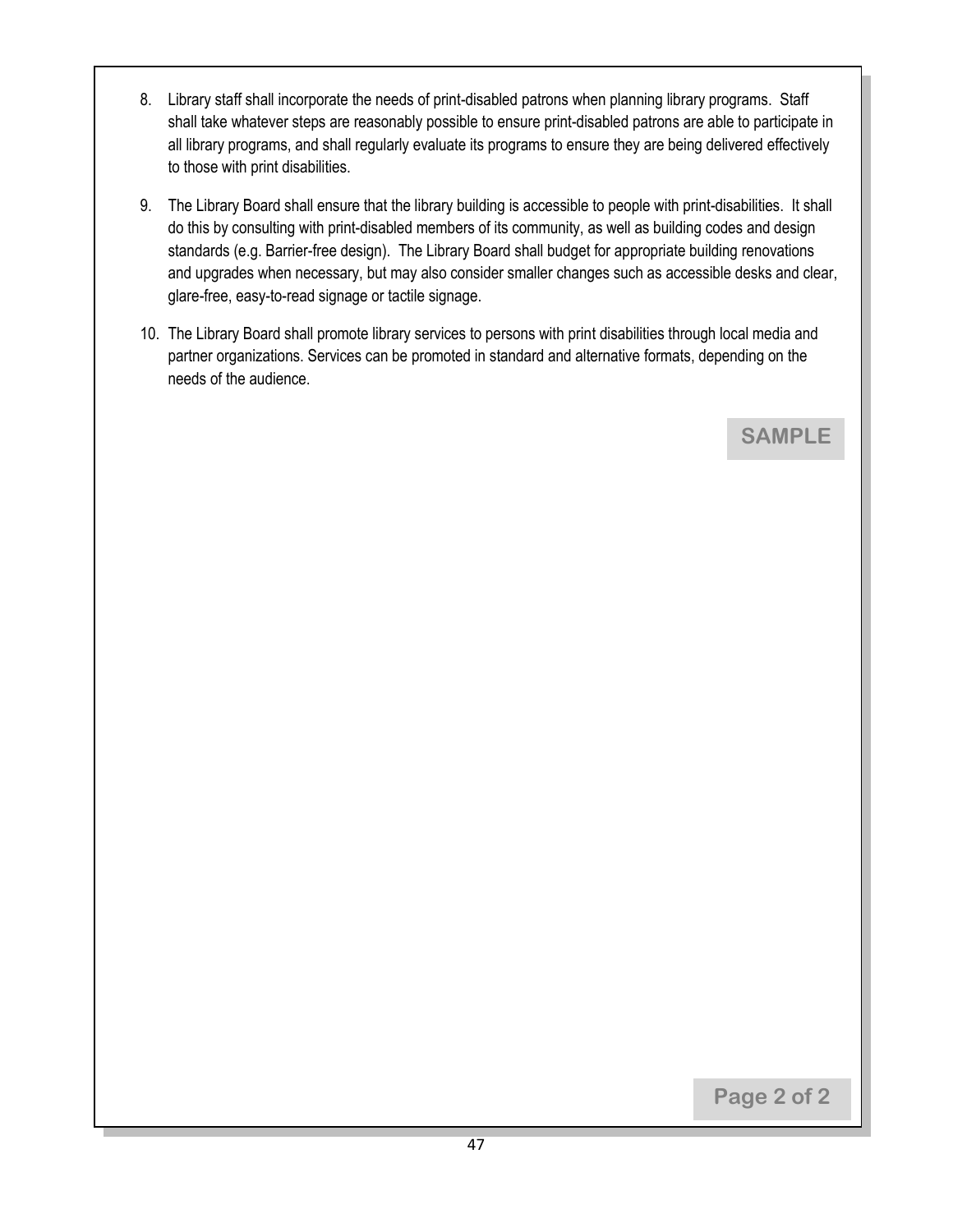## **Loan of Library Resources**

The loan of materials is the service most strongly associated with public libraries, and usually the most popular service offered by the public library. It is essential that the library deliver this service well.

This policy should focus on getting materials in the hands of patrons at a time and place convenient to the patron, with as few restrictions as possible. This policy should also facilitate the return of materials to the library in good condition and in a timely manner, so they can be borrowed again by another patron and do not have to be frequently replaced.

#### **Description (from Libraries Regulation)**

"The terms and conditions under which library resources will be loaned to members of the library for use in a location other than the library." (*Libraries Regulation* 7(2)(e))

#### **Points to consider while writing this policy**

- This required policy defines how library boards will loan resources to patrons for use outside the library. Be sure to coordinate with library system and/or consortium rules.
- It is best practice to require patrons to present their library card when checking out materials, and for patrons to stipulate who else may use their library card in written format, to protect patron privacy.
- Most libraries have some materials that are not lent to the public because they are fragile, difficult to replace, or heavily used in the library. The policy should indicate which materials are excluded from the general lending policy, being careful not to contravene the provincial Resource Sharing Operational policy.
- While loan periods, renewal periods, and fees for damaged and overdue books may be listed in this policy for reference purposes, they should also be listed in the safety and use bylaws so that they are legally enforceable.

#### **Procedures to consider**

 Ensure that all library staff members responsible for circulation are trained in proper materials check-in and check-out procedures.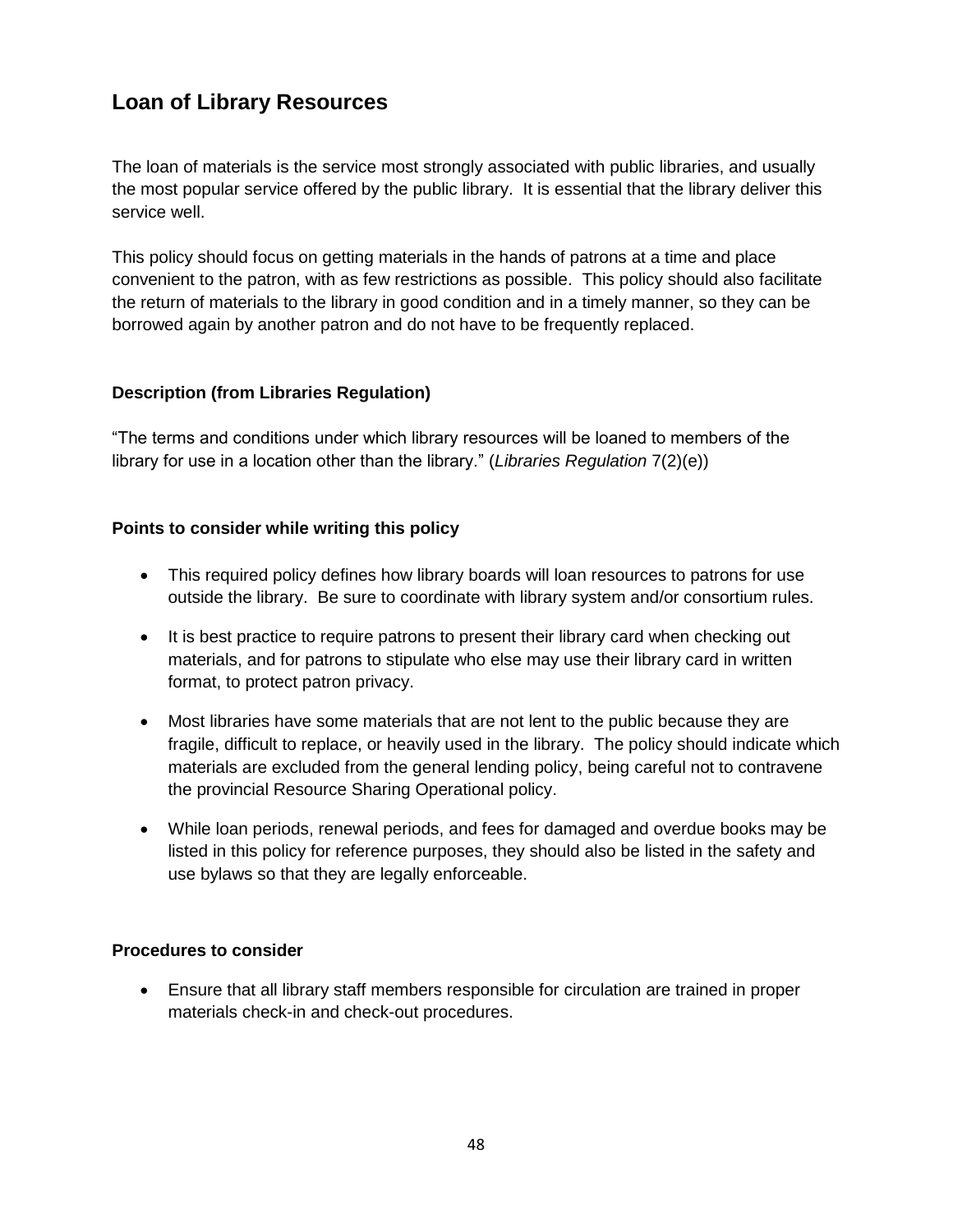#### **[Name of Municipality] Library Board**

#### **Conditions Under Which Library Resources Will Be Loaned Policy**

The intent of this policy is to make the widest possible selection of library items available to all patrons of the [name] Public Library, and to facilitate the return of library items in good condition and in a timely manner. The [name] Public Library will uphold the obligations of participation in the Public Library Network, the [name] Library System, the Alberta Library (TAL) Card program, and the ME Libraries Program.

- 1. A cardholder must present his or her library card to borrow materials. Cardholders must give prior written approval for anyone else to pick up materials on their behalf.
- 2. An eligible cardholder may borrow a maximum of fifty (50) circulating items at any one time, of which not more than five (5) may be items from the Video collection.
- 3. Books, audiobooks, and CDs may be borrowed for a period of three (3) weeks.
- 4. Items from the video collection (i.e. DVDs/Blu-Rays), and circulating magazines may be borrowed for a period of one (1) week.
- 5. Digital resources not provided by the library system may be borrowed for a period of time as stipulated by the content provider.
- 6. Interlibrary Loan (ILL) items may normally be borrowed for a period of three (3) weeks. This loan period may vary for out-of-system loans, as stipulated by the loaning library.
- 7. Items in the reference collection or items deemed by the Library Manager to be irreplaceable may not be borrowed.
- 8. A maximum of two renewals per item are permitted.
	- a. An item may not be renewed if another cardholder in the library system has placed a hold on that item.
	- b. Renewals may not be possible for ILL items.
	- c. Extended due dates may be granted at the discretion of the Library Manager or his designate in the event of holiday travel, anticipated hospitalization or recuperation, or other foreseeable absences.
- 9. Renewals may be made in person, over the phone, or via the Library's online catalogue.
- 10. It is the responsibility of cardholders to ensure items are returned on time. As per the Library bylaws, overdue fees are as follows:
	- a. Children's materials (fiction, non-fiction, audio-visual): \$0.10 per day
	- b. Adult materials (fiction, non-fiction, audio-visual): \$0.25 per day

**Page 1 of 2**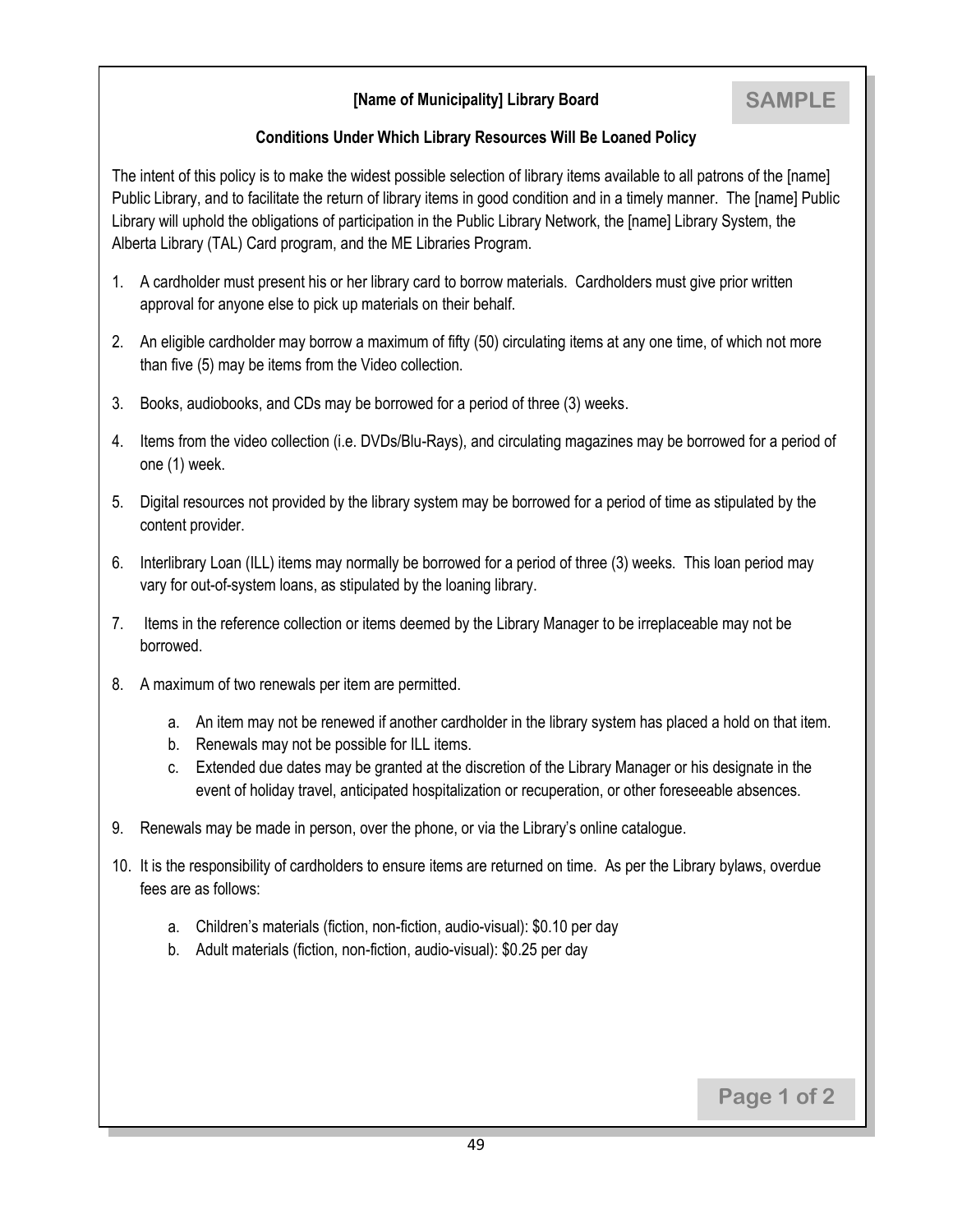11. Cardholders are encouraged to inform the library immediately about lost items.

## **SAMPLE**

- a. As per the Library bylaws, the cardholder will be charged the purchase price of the book as listed in the library's integrated library system (ILS), plus a processing fee of \$5.00 for any lost item.
- b. Replacement charges may be waived if an exact replacement copy in new or pristine condition is provided by the cardholder.
- c. If an item is found by a cardholder after the replacement costs have been paid, that item becomes the property of the cardholder and cannot be returned to the library for reimbursement.
- 12. A cardholder's borrowing privileges are suspended when their total fines are equal to or greater than ten (\$10.00) dollars.

**Page 2 of 2**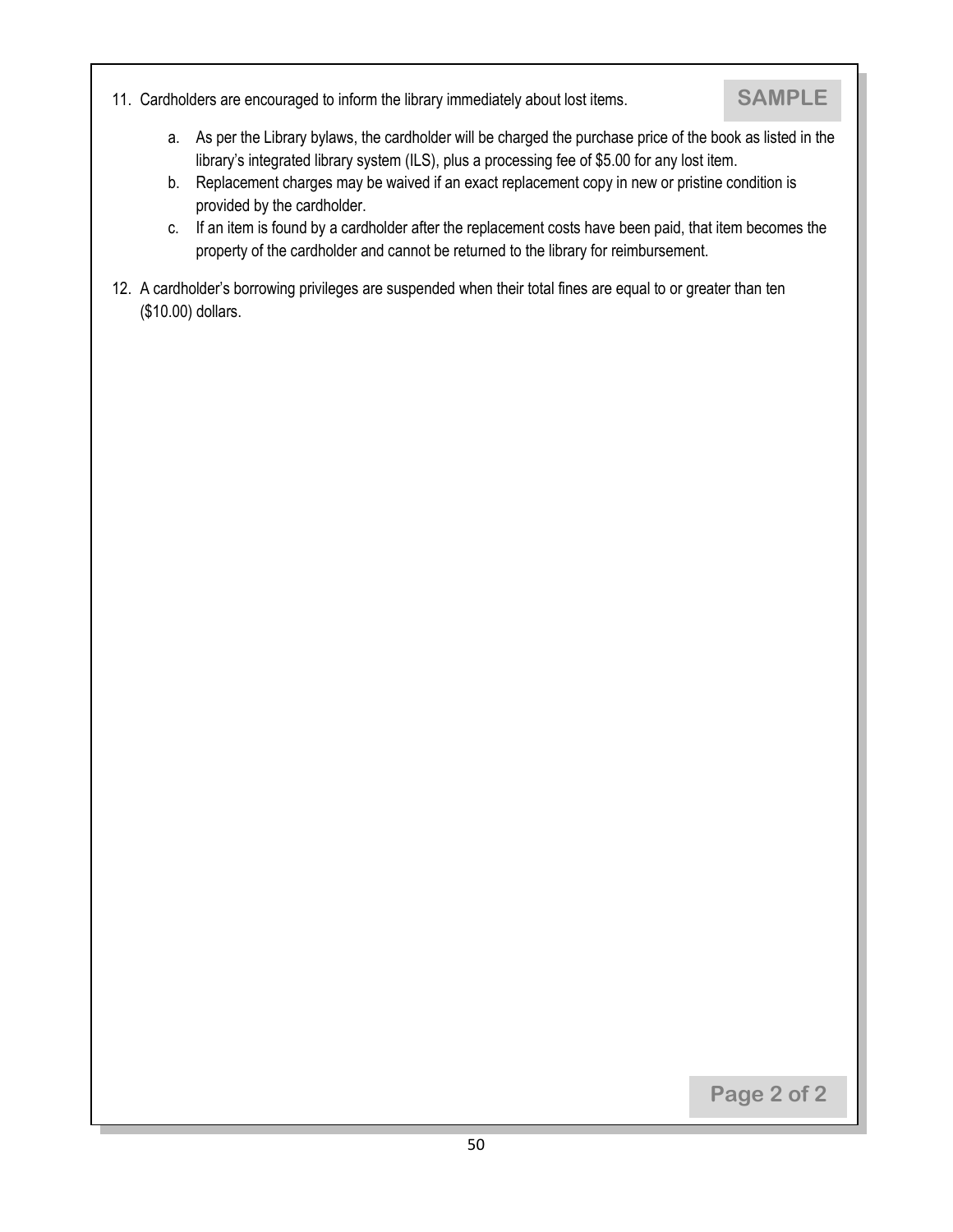## **Hours of Service**

It is important that public libraries encourage all residents of the community to use the services and materials that they provide. While many library services are now delivered online, many library boards have a goal of being a community gathering place, or a comfortable place for patrons to read, visit, or learn.

An important part of achieving these goals is being open at times that are convenient to library patrons. Libraries should be open to the public as much as possible, within the limits of community expectations, budget, and staff.

#### **Description (from Libraries Regulation)**

"Hours of service at each library service point." (*Libraries Regulation* 7(2)(f))

#### **Points to consider while writing this policy**

- This required policy defines the hours of service at every service point the library board operates.
- Note that the hours of service for each service point must be identified separately.
- Usually, this policy also includes a list of holidays when the library is closed, and direction on how the library manager can close the library in emergency situations.

#### **Procedures to consider**

- Whenever hours of service are changed, make sure that stakeholders are properly notified well in advance. This includes patrons, employees, your library system, your municipality, and Public Library Services Branch.
- Ensure that required operational changes can be completed before the change in hours takes effect (e.g. changes in employee schedules).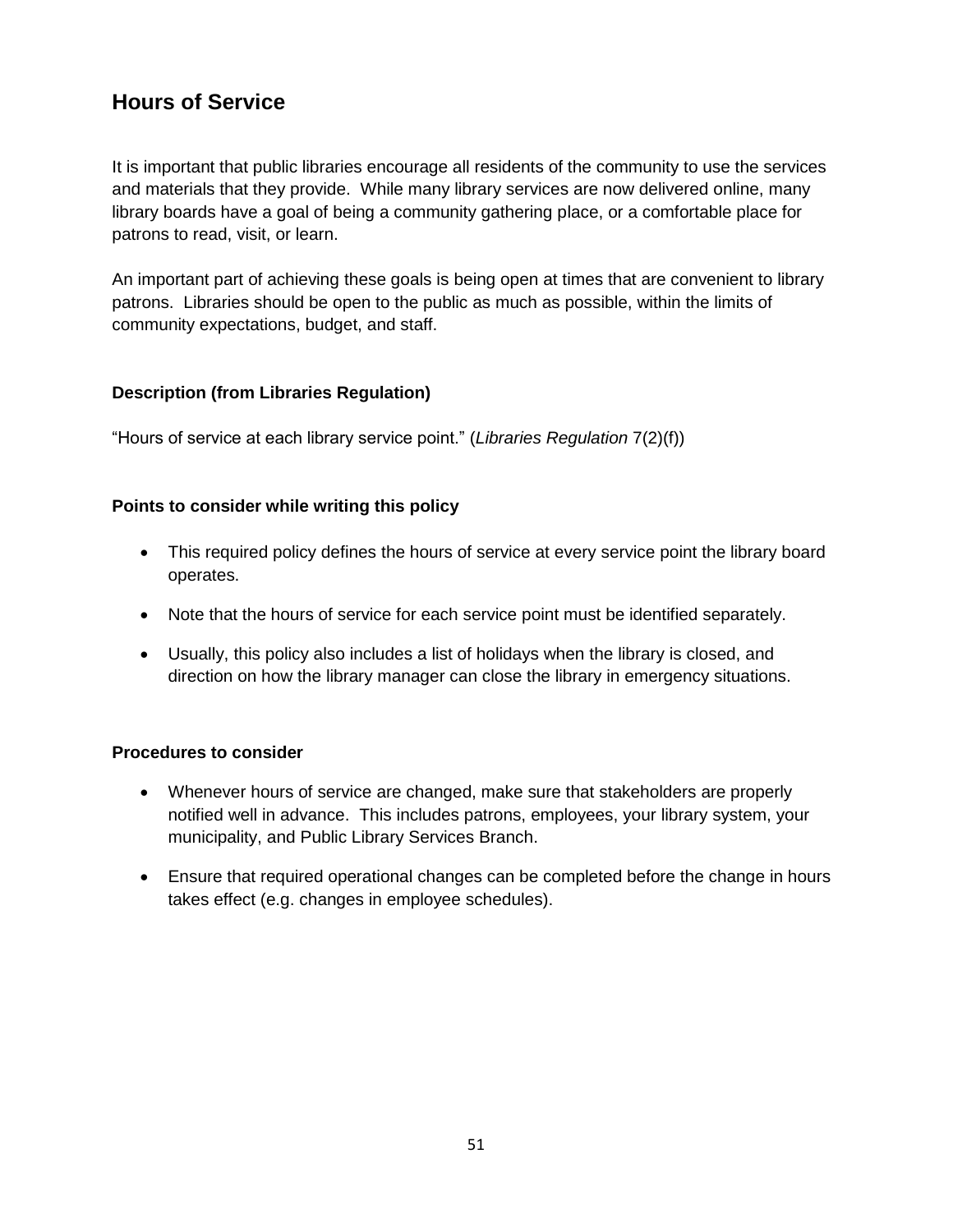#### **[Name of Municipality] Library Board**

## **SAMPLE**

#### **Hours of Service Policy**

The [name] Library Board shall set hours of service that are convenient for members of the community.

- 1. The hours of service for the main branch are as follows:
	- a. Monday, Wednesday, Friday: 10:00 AM 6:00 PM
	- b. Tuesday, Thursday: 10:00 AM 8:00 PM
	- c. Saturday: 12:00 PM 4:00 PM
- 2. The hours of service for the satellite branch are as follows:
	- a. Monday, Wednesday: 10:00 AM 8:00 PM
	- b. Saturday: 2:00 PM 6:00 PM
- 3. Both Library branches will be closed to the public on designated holidays including: New Year's Day, Family Day, Good Friday, Easter Monday, Victoria Day, Canada Day, Heritage Day (August Long Weekend), Labour Day, Thanksgiving Day, Remembrance Day, Christmas Day, and Boxing Day.
- 4. At her discretion, the Library Manager may authorize that one or both branches be closed in emergency situations (e.g. power failure, extreme weather conditions). Whenever possible, the Library Manager should inform the Board Chair or at least one other board member of an emergency closure.
- 5. Other closure dates not covered in points 3 or 4 must be approved in advance by Board motion.
- 6. The public must be notified of library closure dates in advance, except in emergencies.

**Page 1 of 1**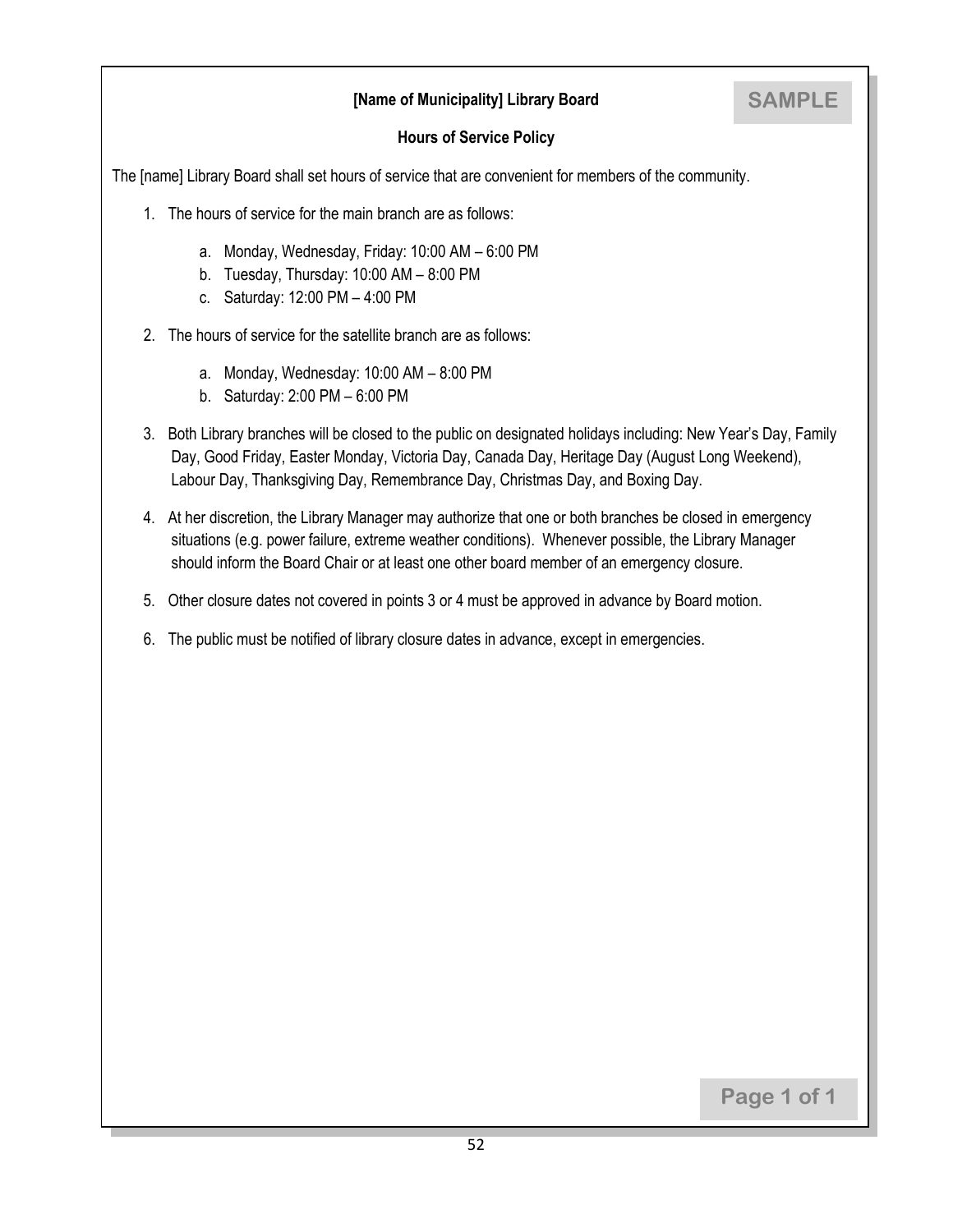## **Areas Not Used for Library Purposes (e.g. Meeting Rooms)**

Many public libraries have a meeting room or other library space that they do not normally use for library purposes. The board should ensure that any group using this space must meet certain standards for use, to ensure that the space is not damaged, abused or used for inappropriate purposes.

Library boards can choose to serve community groups by allowing them to use meeting room space, and possibly even assisting in program delivery if the program meets the goals and objectives of both organizations.

#### **Description (from Libraries Regulation)**

"The terms and conditions for use of any areas of a building managed by the board that are not normally used for library purposes, including who may use those areas." (*Libraries Regulation*   $7(2)(g)$ 

#### **Points to consider while writing this policy**

- This required policy defines the use of areas of the building not normally used for library purposes. Normally, these areas are meeting rooms or program spaces.
- Rental fees may be listed here for reference purposes, but they should also be in Safety and Use bylaws so they are legally enforceable.

#### **Procedures to consider**

- This policy is frequently made available to members of the public, so be sure that information and procedures on how to book and access the room are clear.
	- o How big is the room?
	- $\circ$  Are there any materials that patrons can use with the room (e.g. Tables & chairs, TV with DVD player, data projector)?
	- $\circ$  Is there a specific staff member that is in charge of room bookings?
	- o Is there a form for bookings?
	- $\circ$  How do users get access to the room? Do they get a key, will a staff member let them in, or is there another method? How will they secure the room once their rental time is up?
	- $\circ$  What conduct is expected for room renters? What happens if renters don't follow these expectations? What constitutes damage that should be repaired? Who is responsible for the cost of repairs, if they are needed?
- Keep a written record of reservations to avoid double booking.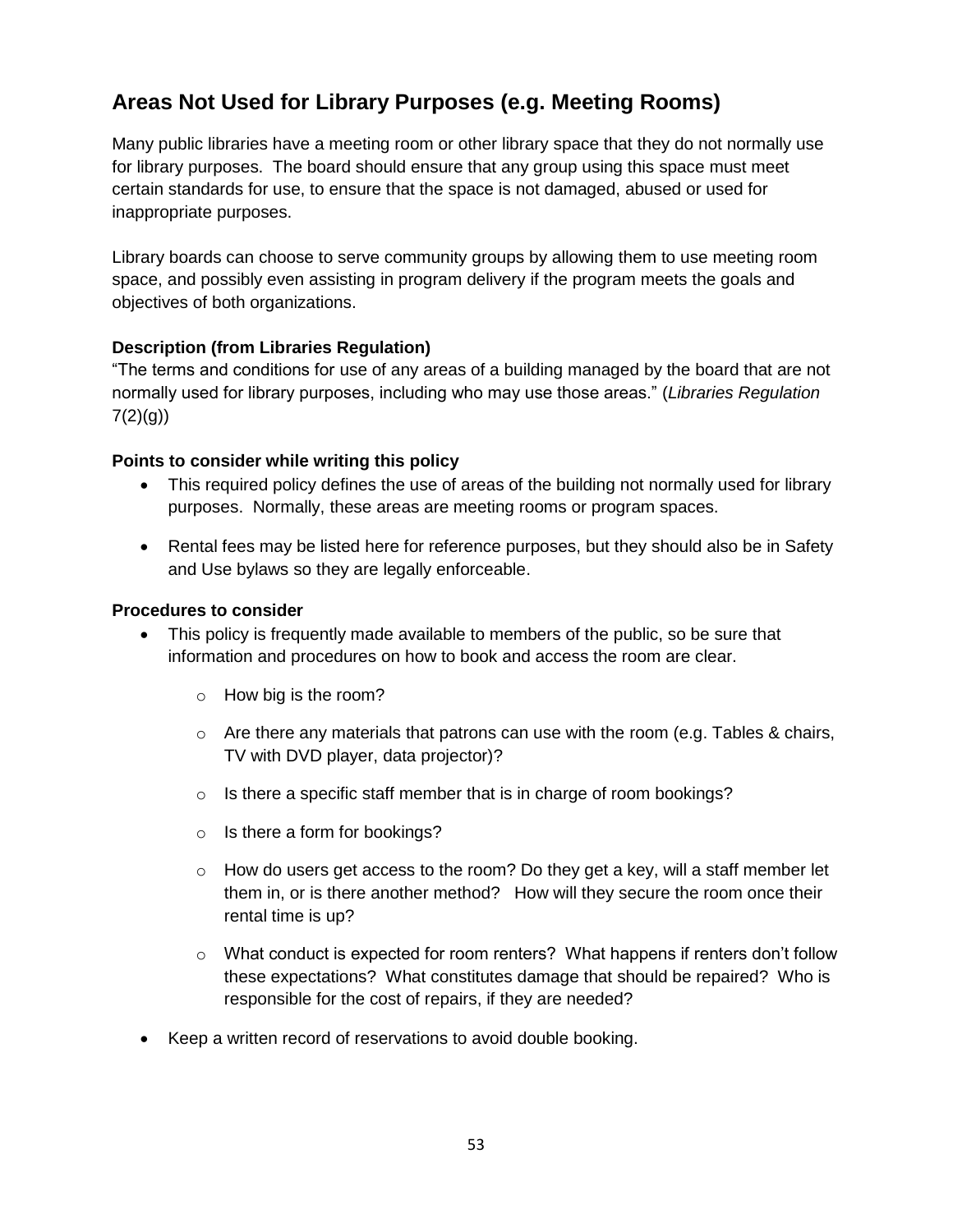#### **[Name of the Municipality] Library Board**

#### **Conditions for Use of Areas of the Library Not Normally Used for Public Service Policy**

The purpose of this policy is to facilitate the use of the [name] Public Library meeting room by members of the public, while ensuring that the room remains in good repair. The meeting room measures about 450 square feet, and will hold about 40 people comfortably. The meeting room includes 45 chairs, 10 rectangular tables, and a whiteboard.

- 1. Members of the public must speak to a library staff member and fill out the appropriate form to book the library meeting room.
- 2. The meeting room is only available for use by the public during regular library open hours. A library staff member will open the meeting room for renters at their scheduled time.
- 3. As per the library bylaws, the fees for use of the meeting room are as follows. Payment is due in full at the time of booking:
	- a. Non-profits, not-for-profit organizations, and private individuals: \$10.00 per hour.
	- b. For-profit organizations: \$20.00 per hour.
- 4. The Library Board reserves the right to refuse rental requests at its discretion.
- 5. Renters are responsible for setting up the room for their events and returning the room to its original condition once their activity is complete.
- 6. Renters will not permit any actions which may be deemed a nuisance, annoyance, or contrary to any federal, provincial, or municipal law or regulation. Renters will obey all library policies.
- 7. Renters are responsible for the conduct of participants at all times during their rental period and will be held totally responsible for the cost of repairing or replacing lost or damaged equipment, supplies, or furnishings.

**Page 1 of 1**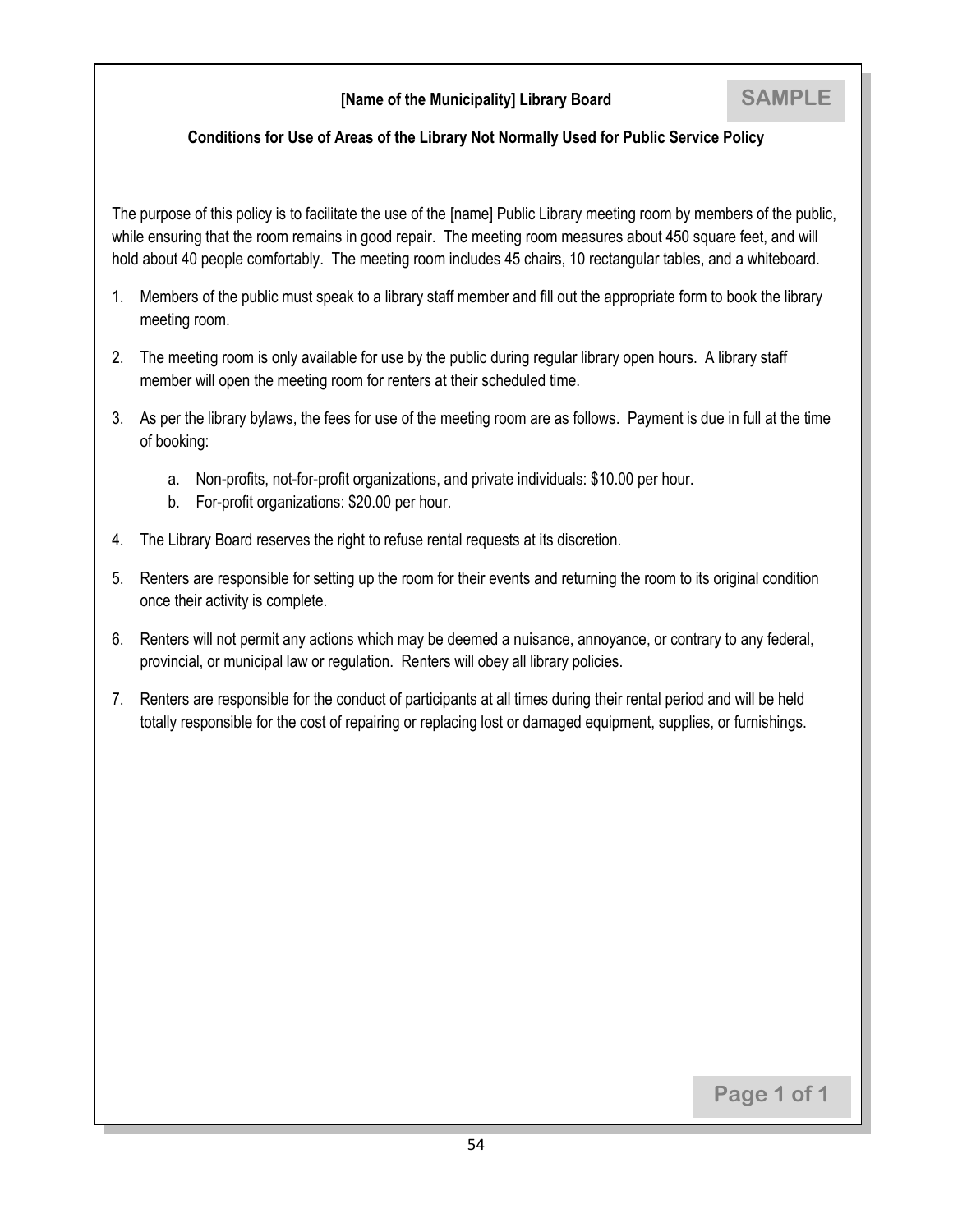# **Appendix A: Safety and Use Bylaws, with sample**

#### **What are Bylaws? What are Safety and Use Bylaws?**

Bylaws are policies that are legally enforceable. If someone violates a bylaw, law enforcement personnel can respond. Financial obligations created through bylaws can be enforced through debt collectors and other methods.

The *Libraries Act* gives the board the power to pass bylaws around the safety and use of the library. These bylaws may include the terms and conditions under which:

- the public may be admitted into the building,
- library materials may be used or borrowed by members of the public, and
- borrowing privileges may be suspended or revoked

They may also include fees that are to be paid for:

- issuing a library card,
- use of those parts of the building not used for library purposes (e.g. meeting rooms)
- photocopying
- receiving information in print, electronic, or other format
- receiving, on request, a library service not normally provided by a public library (e.g. business consultation services).

The above are the only items that can be included in safety and use bylaws. Note that fees for any of the following are prohibited:

- admittance to the parts of the library building used for public library services
- using library resources on library premises
- borrowing library materials that are normally lent by the library (NOTE: this doesn't affect the ability to charge for issuing library cards.)
- receiving inter-library loans
- consultation with library staff
- receiving basic information service.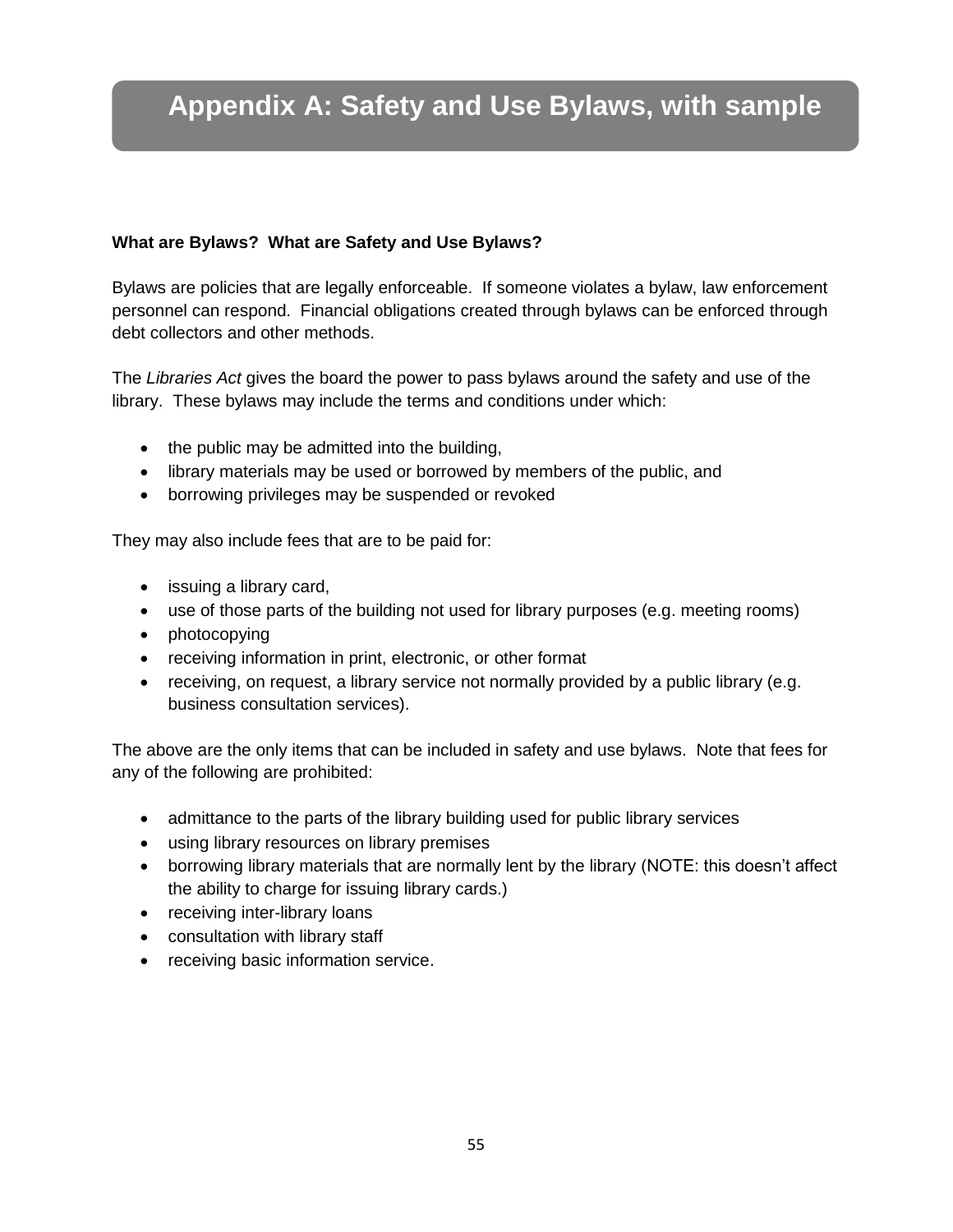#### **How do Safety and Use Bylaws become enforceable?**

To be legally enforceable, safety and use bylaws must be passed by the board and accepted by municipal council. Bylaws are usually passed by three board motions (or "readings") conducted over at least two library board meetings.

Once the board has passed bylaws, they are sent to municipal council. Municipal council cannot make changes to library bylaws, but they can accept them as they would any other correspondence to council. If they do this, the bylaws are legal and enforceable.

If municipal council does not accept a bylaw, the bylaw is disallowed and is not legal or enforceable. If this happens, communicate with the municipality and draft a new bylaw that is acceptable to both council and board. Then the board must pass new these new bylaws so they can be sent on to council once again where they will hopefully be accepted.

#### **How are Safety and Use Bylaws different than other bylaws?**

Safety and use bylaws are not the same as the municipal bylaw that formed the library board. The municipal bylaw is passed by the municipality and creates the library board. Safety and use bylaws are passed by the library board and they govern how the library is used by staff and members of the public.

Safety and use bylaws are not the same as society bylaws. Society bylaws set out the governance structure for a society (e.g. who is on the board, how members are appointed to the executive, etc.). The governance structure for public library boards is laid out in the *Libraries Act* and cannot be included in safety and use bylaws.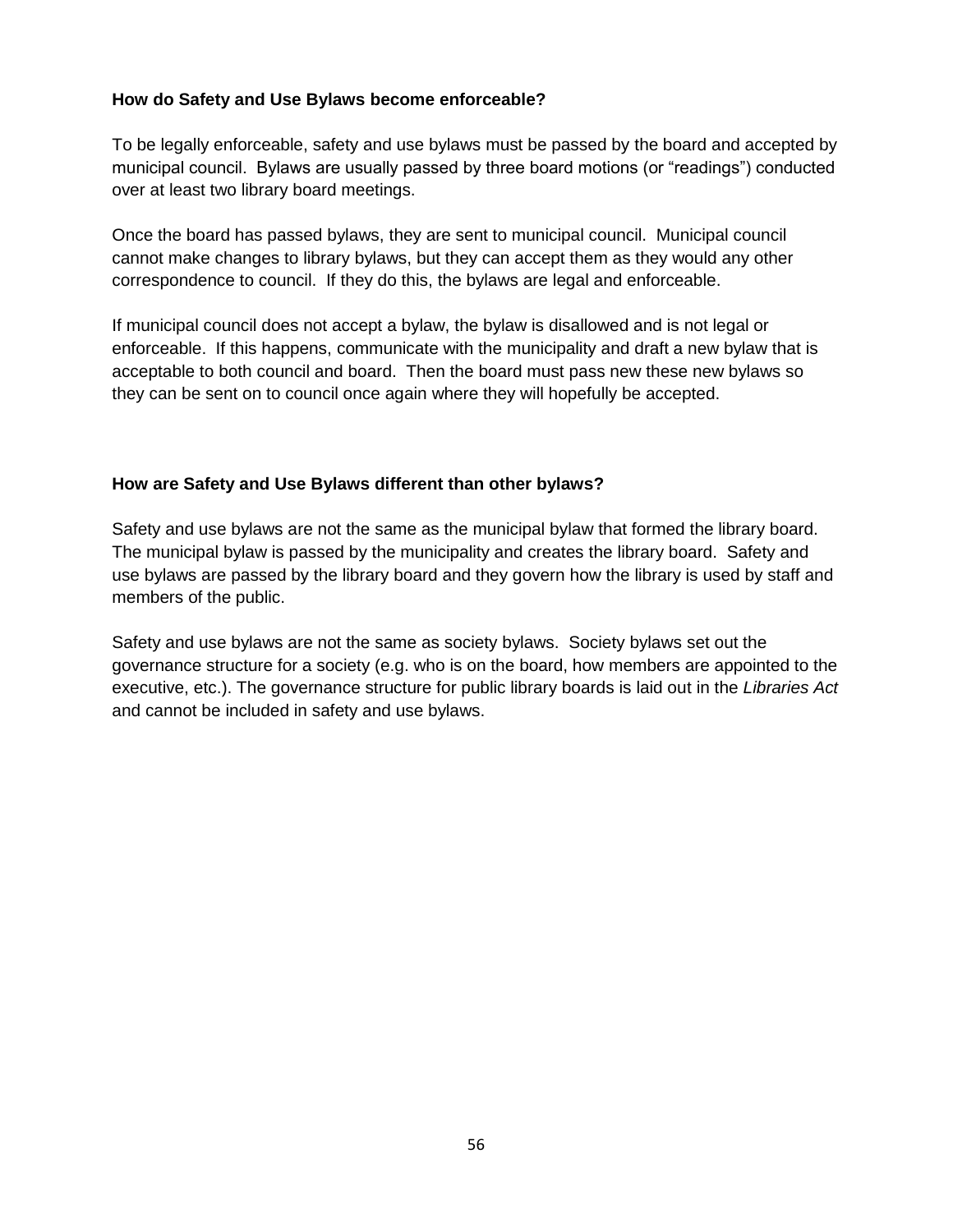#### **SAFETY & USE BYLAWS OF THE [Name of the municipality] LIBRARY BOARD**

Approved by the Board on:

Accepted by (Name of the municipality) Municipal Council on:

The [Name] Library Board enacts the following Bylaws pursuant to Section 36 of the Alberta *Libraries Act.* 

**SAMPLE**

**Page 1 of 6**

- 1. Definitions in these Bylaws shall mean:
	- 1.1. **Board:** the [name] Library Board.
	- 1.2. **Applicant:** a person applying for a library card.
	- 1.3. **Cardholder:** the registered user of a current library card.
	- 1.4. **Cardholder Categories** shall include the following:
		- 1.4.1. Adult: any person 18 years and older.
		- 1.4.2. Young adult: any person 13 through 17 years of age.
		- 1.4.3. Child: any person up to and including 12 years of age.
		- 1.4.4. Family: two or more members of the same family residing in the same home.

1.4.5. TAL Card borrower: a cardholder with a current TAL card. This could include non-residents with a card from another library.

1.4.6. ME Libraries borrower: a cardholder whose card is registered in the ME Libraries program. This could include non-residents with a card from another library.

- 1.5. **Good Standing:** a cardholder with no outstanding overdue items or charges.
- 1.6. **Library Manager:** the person charged by the Board with operation of the [name]Public Library.
- 1.7. **Library:** the [name] Public Library.
- 1.8. **Library resources:** any resources, regardless of format, that are held in the [name] Public Library's collection, or borrowed by the [name] Public Library, and include but are not limited to books, periodicals, audio recordings, video recordings, projected media, paintings, drawings, photographs, toys and games, kits, and electronic databases.

1.9. **Loan Period:** the period of time, as set out in schedule B, which a cardholder may borrow library resources and includes any renewal of an original loan period.

1.10. **ME Libraries:** A provincial program that allows library card holders to borrow materials from any library in Alberta that participates in the Alberta Public Library Network.

- 1.11.**Non-resident:** any person who does not have a residence within the service area and does not pay property or business taxes within the service area (see 1.13).
- 1.12.**Resident:** any person who has a residence within and/or pays property or business taxes within the service area (see 1.13).
- 1.13.**Service Area:** the [name of municipality] and the [name] divisions of the County of [name].
- 1.14. **TAL card:** the Alberta Library card allows a cardholder to borrow materials from any library participating in the Alberta Library Card program.

#### 2. Interpreting the Bylaws

2.1. The Board is a corporation established under the *Libraries Act* Sect 3(4) as defined by the *Interpretation Act, R.S.A.2000 Chapter I-8.*

#### 3. Admittance to/Conduct in the Building

3.1. The building is to be open free of charge to the public for library purposes at the hours posted.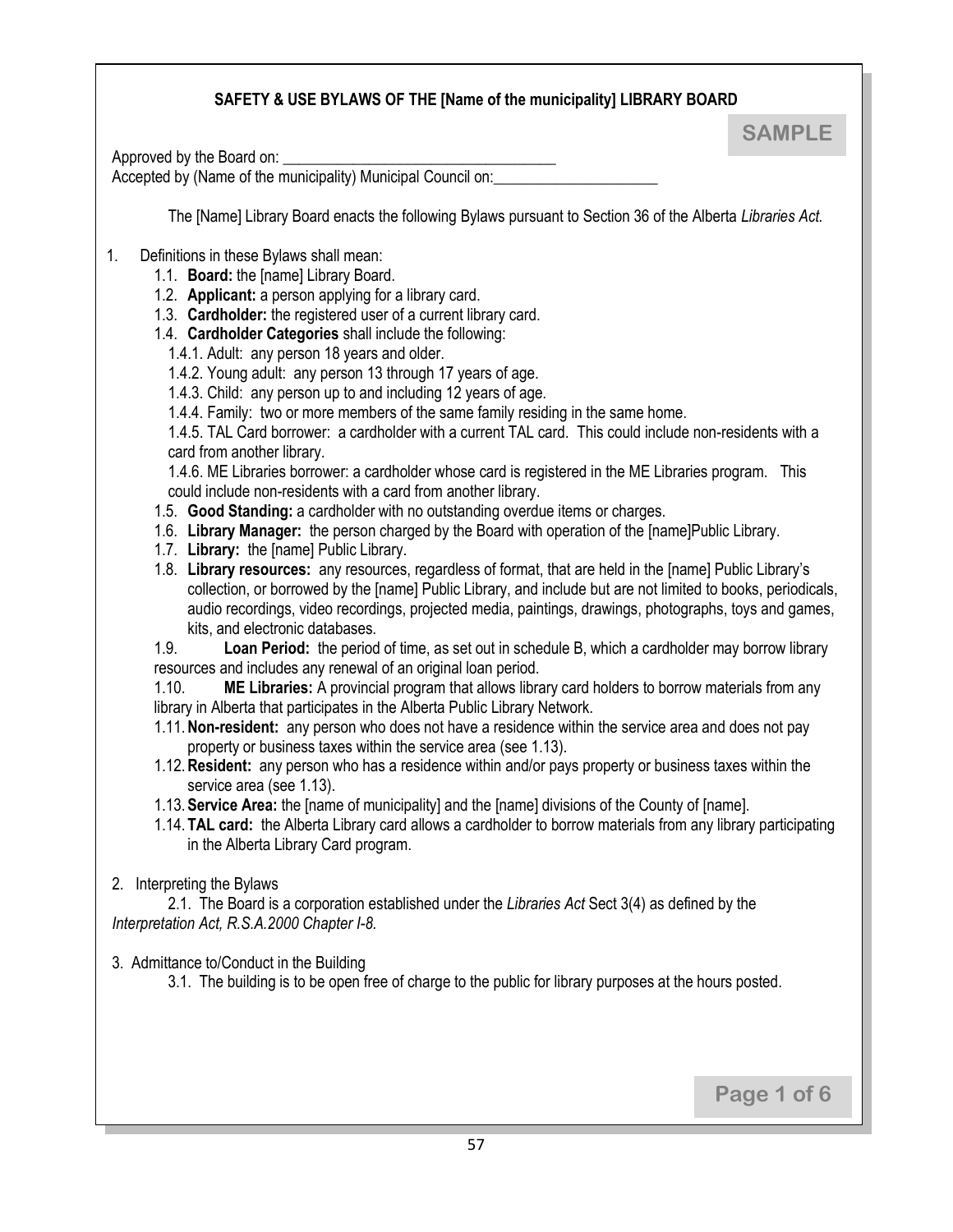3.2. No person using the library building shall:

## **SAMPLE**

3.2.1. Contravene any Board policy

3.2.2. Create any unnecessary disturbance for other library users

 3.2.3. Take away any library item from the building unless the item has been properly checked out in accordance with library circulation policies and procedures.

 3.2.4. Go into or stay in the building outside of those time periods chosen for public use, unless approved by a motion of the Board.

3.2.5. Solicit other library users and staff for personal, commercial, religious, or political reasons.

3.3. Except with the permission of the Library Manager, no person shall:

3.3.1. Consume food or drink while using the public access computers.

3.3.2. Bring any animal, other than a service animal, into the building.

 3.3.3. Bring a wheeled vehicle or conveyance, other than a wheelchair, walker, baby carriage or stroller, into the building.

 3.4. Persons who do not act in accordance with 3.2 and 3.3 shall be asked to put an end to their actions. If the action continues or the seriousness of the action justifies it, library staff will direct the person to leave the building. Library staff may also ask for outside assistance, including contacting local law enforcement officers.

3.5. All persons using the library shall comply with applicable public health regulations.

 3.6. No member of the public is to be left in the library building for any purpose without a library staff person or member of the Board present at all times. (Name of Municipality) staff shall have access to the building in relation to building concerns. Law enforcement officers or fire fighters may have access to the building under special circumstances.

4. Procedures for Acquiring a Library Card

 4.1. Anyone is eligible to apply for a library card. However, non-residents are encouraged to apply for a library card at their local library.

4.2. A library card is issued upon:

4.2.1. Completion of an official [name]Public Library card application form.

 4.2.2. Presentation of one piece of photo identification bearing the applicant's permanent address if a young adult or an adult is applying for a card. If a child is applying for a card, a parent or legal guardian must present photo identification bearing his/her permanent address.

4.2.3. Presentation of payment of applicable fees as outlined in Schedule A.

4.3. Applicants will receive a library card which:

 4.3.1. is valid from the date of issue to the date of expiry, unless revoked by the Library Manager under 7.3. 4.3.2. Remains the property of the [name] Library Board.

4.4. An applicant may receive a TAL card if the applicant is a resident cardholder in good standing.

 4.5. An applicant may participate in the ME Libraries program if the applicant is a resident cardholder in good standing.

5. Responsibilities of a Cardholder

 5.1. The cardholder named on a library card will be the only person that may use the card. The cardholder may designate alternate people to access his/her library records or collect holds on their behalf.

 5.2. Loss or theft of a current library card must be reported immediately to the Library. Cardholders are responsible for all library resources borrowed and all charges attributable before the loss or theft of the card is reported. Cardholders may be assessed a minimal charge as outlined in Schedule A for a replacement card.

5.3. Cardholders must notify the library of any change of contact information as soon as possible.

**Page 2 of 6**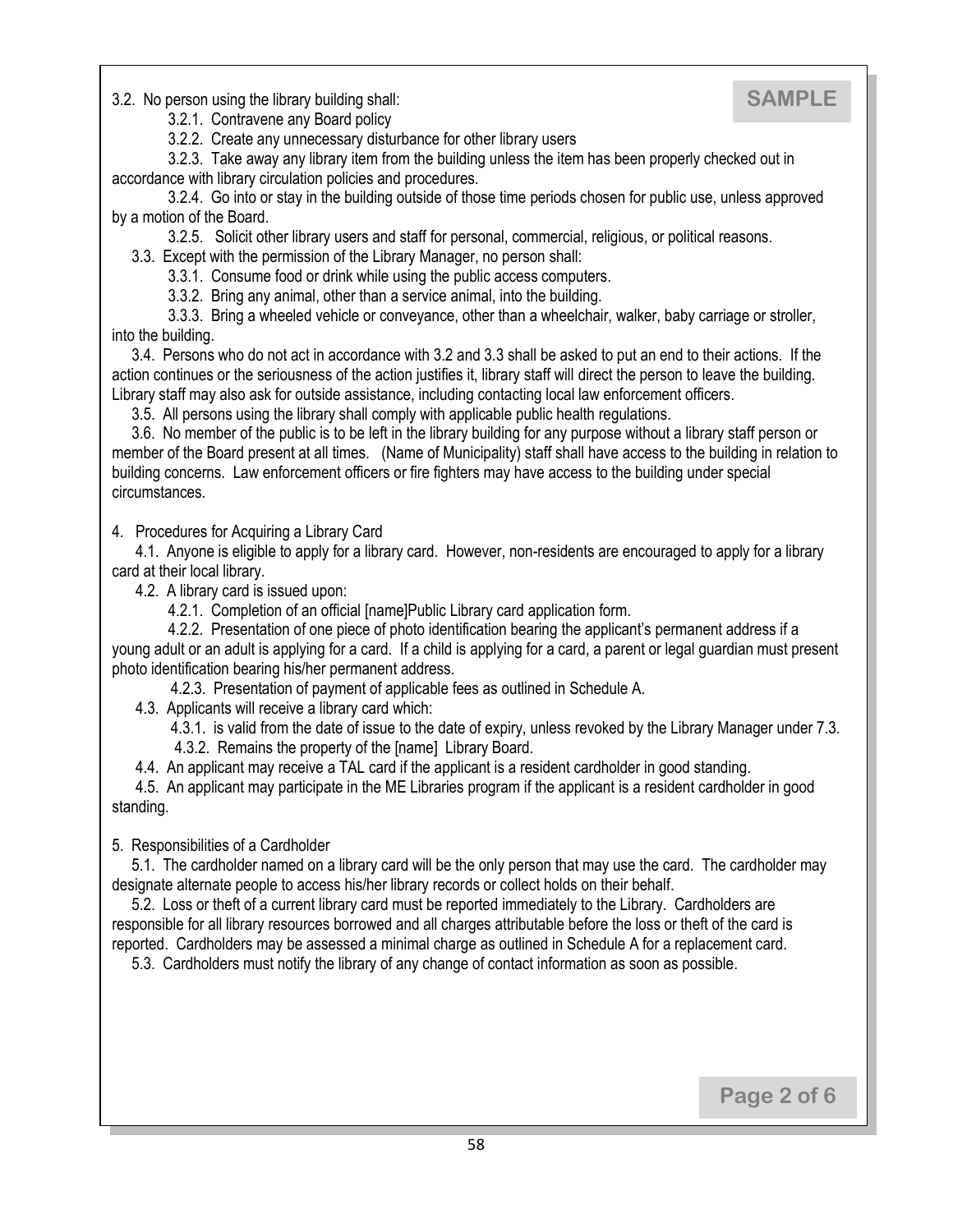5.4. A cardholder is responsible for all library items borrowed on their card and will compensate the library for all library items damaged or lost while borrowed on their card. In the case of a family card, the designated cardholder(s) listed on the family card application form is/are responsible for all library items borrowed on all family cards on that application form, and will compensate the library for all library items damaged or lost while borrowed on those cards. In the case of a Child or Young Adult card, the parent or legal guardian who signed the Child/Young Adult cardholder's application form is responsible for all library items borrowed on that library card and will compensate the library for all library items damaged or lost while borrowed on that card.

5.5. A cardholder will return or renew any library items on or before the due date as provided in Schedule B.

#### 6. Loan of Library Resources

 6.1. There is no charge for using library resources on library premises or borrowing library resources normally lent by the library, consultation with members of the library staff or receiving basic information service.

6.2. Loan periods for library resources are set out in Schedule B.

 6.3. Library resources may be reserved and/or renewed in accordance with procedures established by the Library Manager.

**SAMPLE**

#### 7. Penalty Provisions

7.1. The procedures for demanding the return of overdue resources are as set out in Schedule C.

 7.2. As per 5.4, cardholders are responsible for all charges resulting from failing to return or the late return of library resources. The fine schedule is outlined in Schedule C.

 7.3. A library card may be denied or revoked if the cardholder fails to satisfy the conditions prescribed in 6 or has previously shown that he/she cannot be trusted with library resources by repeated damage to or loss of library materials, non-payment of overdue fines, and/or loss or damage assessments.

 7.4. In cases of serious dereliction, the Board may prosecute an offence under the *Libraries Act, s.41.* Such an offense is punishable under the *Libraries Act, s.41.* The range of penalties applying on conviction for such an offense is set out in Schedule C.

 7.5. Any fine or penalty imposed pursuant to an offence under 7.4 inures to the benefit of the [name] Public Library Board in accordance with the *Libraries Act, s.42.*

#### 8. Service and Equipment Rental

8.1. Service and Equipment rental fees are listed in Schedule D.

#### 9. Room Rental Fees

 9.1 Charges for the use of library premises not normally used for public library purposes (i.e. the library meeting room) are set out in Schedule E.

**Page 3 of 6**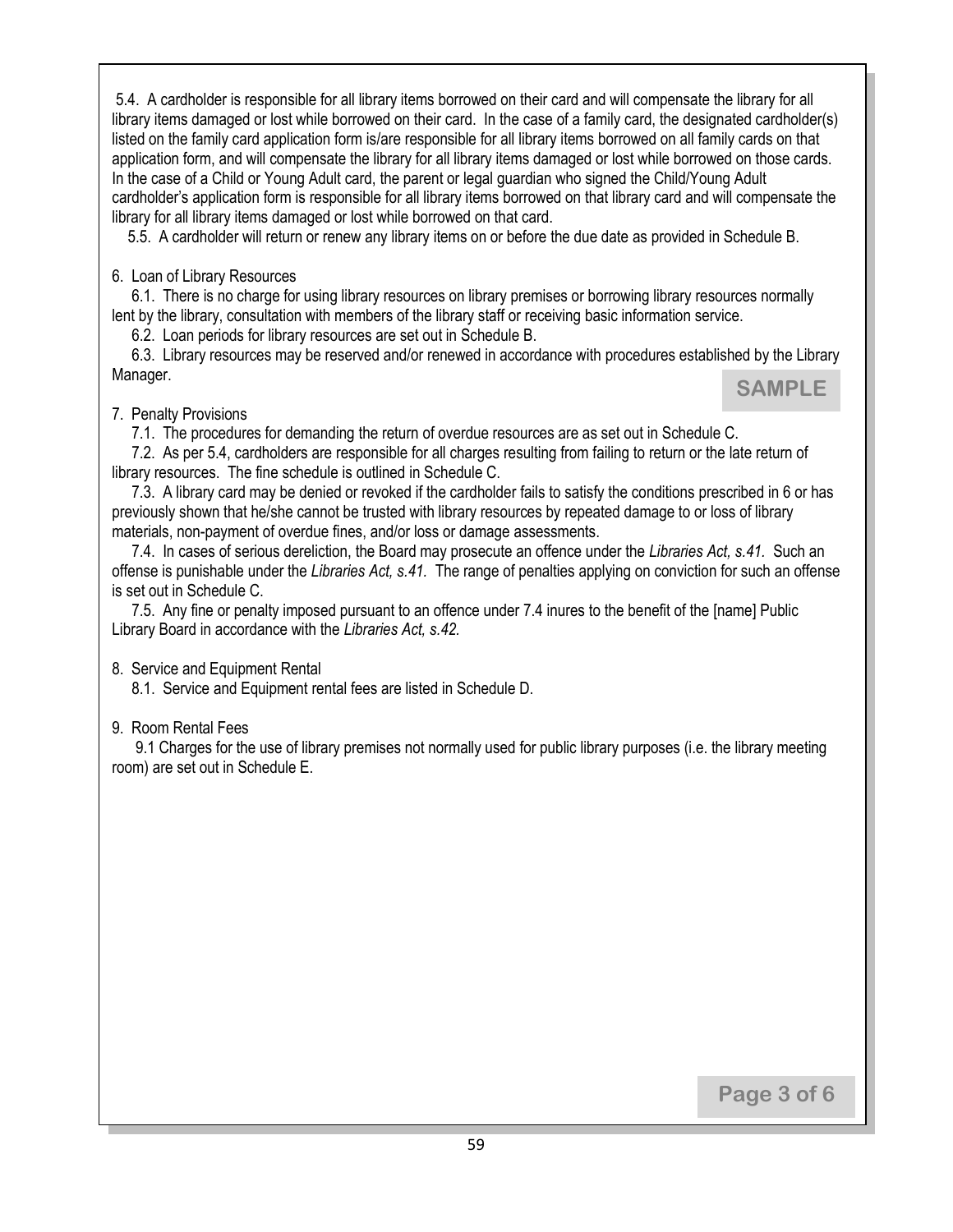#### **SCHEDULE A – Fees for the Issuance of Library Cards**

| Resident Individual Adult Card Fee (18 years and older)     | \$10.00/ year |
|-------------------------------------------------------------|---------------|
| <b>Resident Family Card Fee</b>                             | \$15.00/ year |
| Non-resident Individual Adult Card Fee (18 years and older) | \$60.00/ year |
| Non-resident Family Card Fee                                | \$80.00/ year |
| <b>Replacement Card Fee</b>                                 | \$2.00/ card  |

Card fees may be waived at the discretion of the Library Manager – proof of hardship may be required. All library cards are subject to review.

#### **SCHEDULE B – Loan Periods for Library Resources**

- 1. All circulating resources are loaned for three weeks, with the following exceptions:
	- a. Audiovisual recordings are loaned for one week.
	- b. Interlibrary items are typically loaned for three weeks unless otherwise authorized by the lending library.
- 2. Renewal Periods: All circulating resources may be renewed a maximum of two times for a total loan of nine weeks, with the exception of video recordings which may be renewed twice for a total loan of three weeks.
	- a. Extended due dates may be granted by at the discretion of the Library Manager or his designate in the event of upcoming travel, anticipated hospitalization or recuperation, or other foreseeable absences.
	- b. All renewals are subject to recall or reservations from other cardholders.

**Page 4 of 6**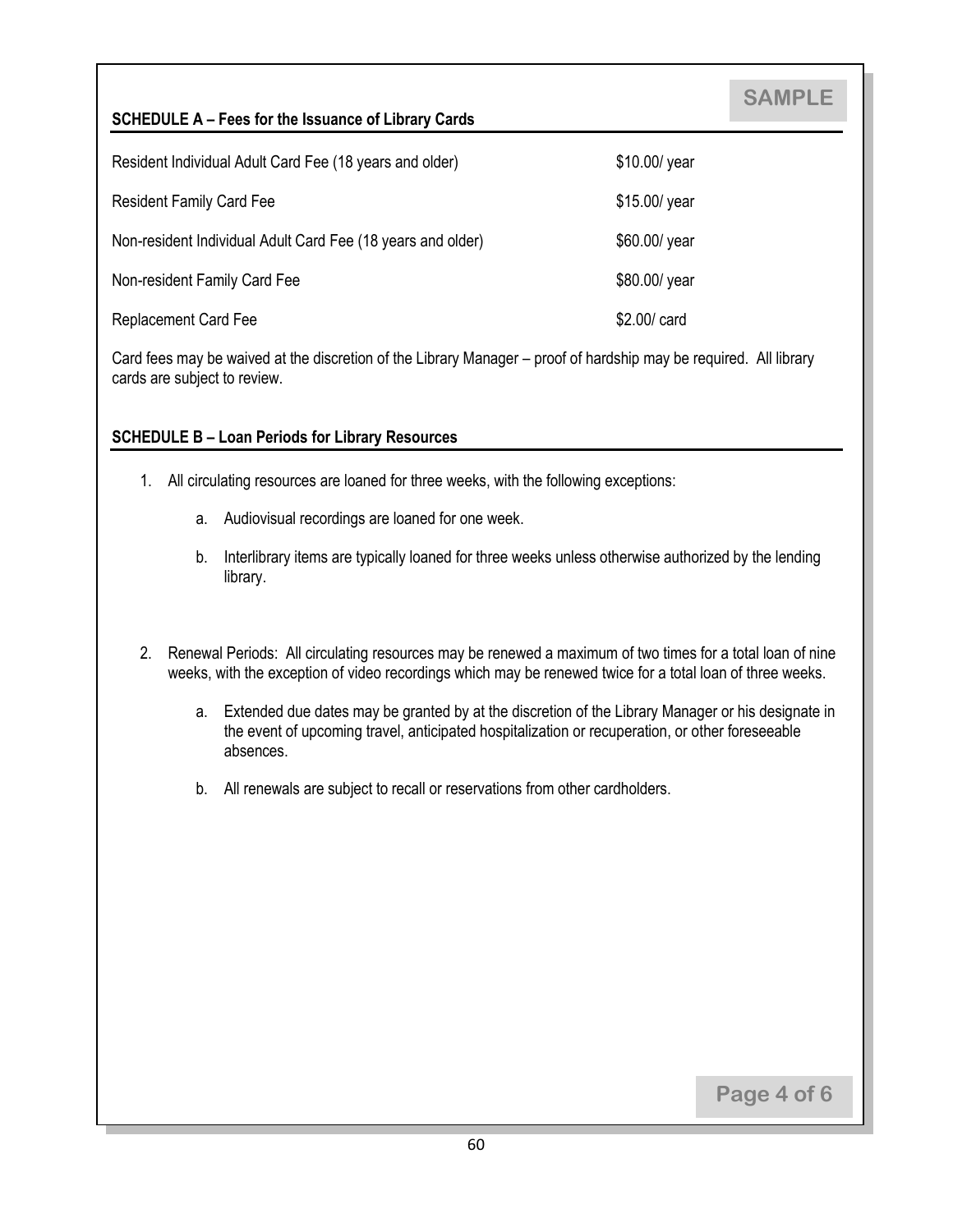#### **SCHEDULE C – Overdue Fines and Procedures for the Return of Overdue Material**

| <b>Material Type</b>                               | Charge per day |
|----------------------------------------------------|----------------|
| Children's Materials including fiction, non-       | \$0.10         |
| fiction, and audiovisual materials                 |                |
| Adult and Young Adult Materials including          | \$0.25         |
| fiction, non-fiction, large print, and audiovisual |                |
| materials                                          |                |

Procedures for return of overdue materials

1. An overdue notice is produced one week after the item(s) is/are due and the cardholder is called and/or a message is left. A record is kept of all calls made.

2. A second overdue notice is produced two weeks after the item(s) is/are due and the cardholder is called and/or a message is left. A record is kept of all calls made.

3. A third and final notice is produced four weeks after the item(s) is/are due. It is printed and mailed to the cardholder.

4. Cardholders who have reached a maximum fine of \$10.00, or have other fees owing totaling an amount greater than \$10.00, will not be allowed to borrow resources until their account is paid.

5. Notwithstanding number 4, accounts may be paid in installments without loss of borrowing privileges and accounts may be reduced or waived under special circumstances at the discretion of the Library Manager.

Penalties for lost or damaged items

1. The purchase cost as listed in the library's integrated library system (ILS) shall be charged. This charge may be waived if an exact replacement copy in new or pristine condition is provided by the cardholder before the replacement item is purchased. If the item is found after a replacement copy has been purchased, the found item becomes the property of the cardholder and the replacement fee will not be waived.

2. A processing fee of \$5.00 will be charged on any lost or damaged item.

**Page 5 of 6**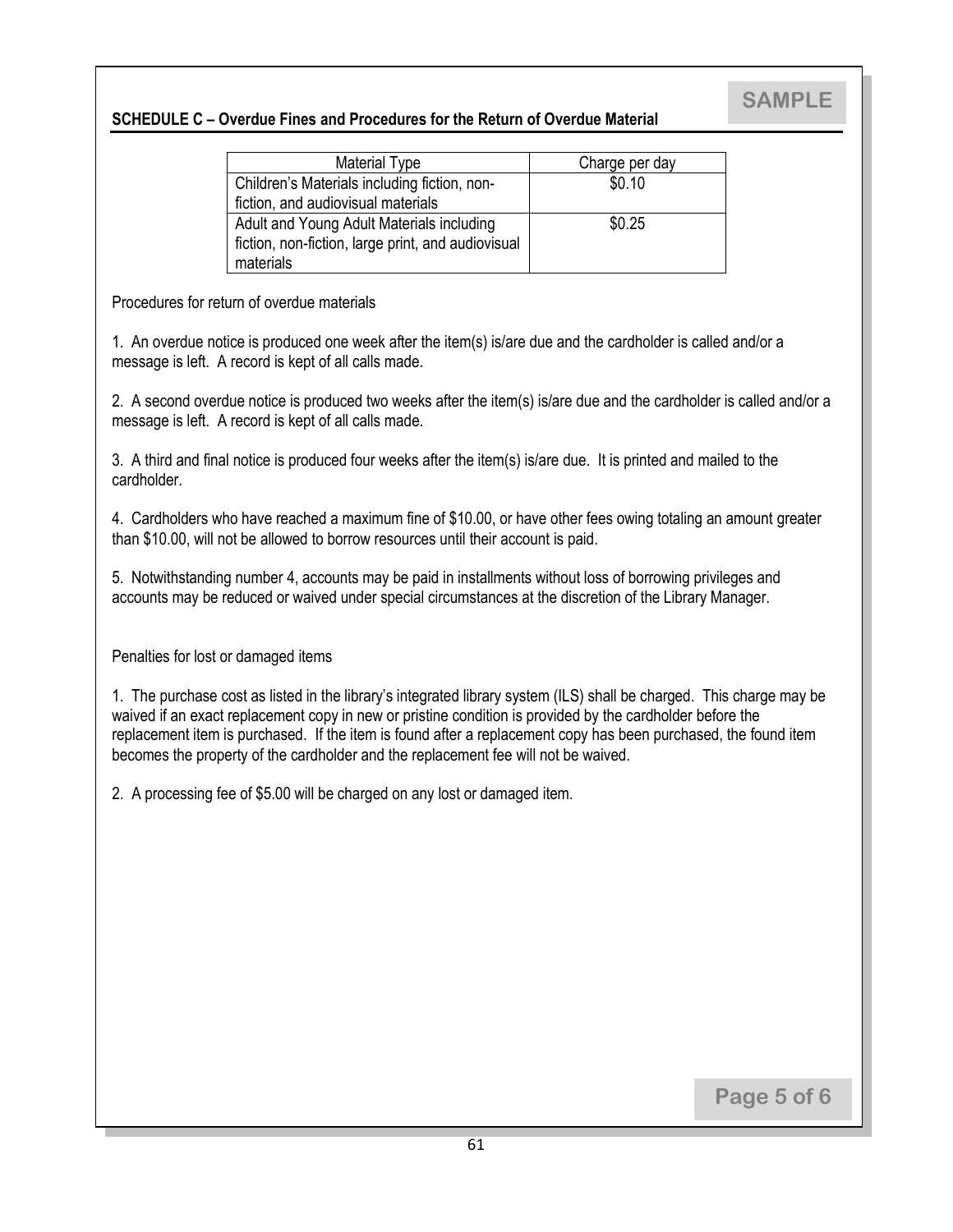#### **SCHEDULE D – Service and Equipment Fees**

Photocopying and Printing **EXECUTE:** \$0.25 per page

Faxing (receiving) **Example 2018 \$0.25** per page

Faxing (sending) **Example 2008** S2.00 first page \$0.50 per additional page

#### **SCHEDULE E – Meeting Room Rental Fees**

Non-Profit Organizations and Private Individuals \$10.00 per hour

For-Profit Companies  $$20.00$  per hour

**Page 6 of 6**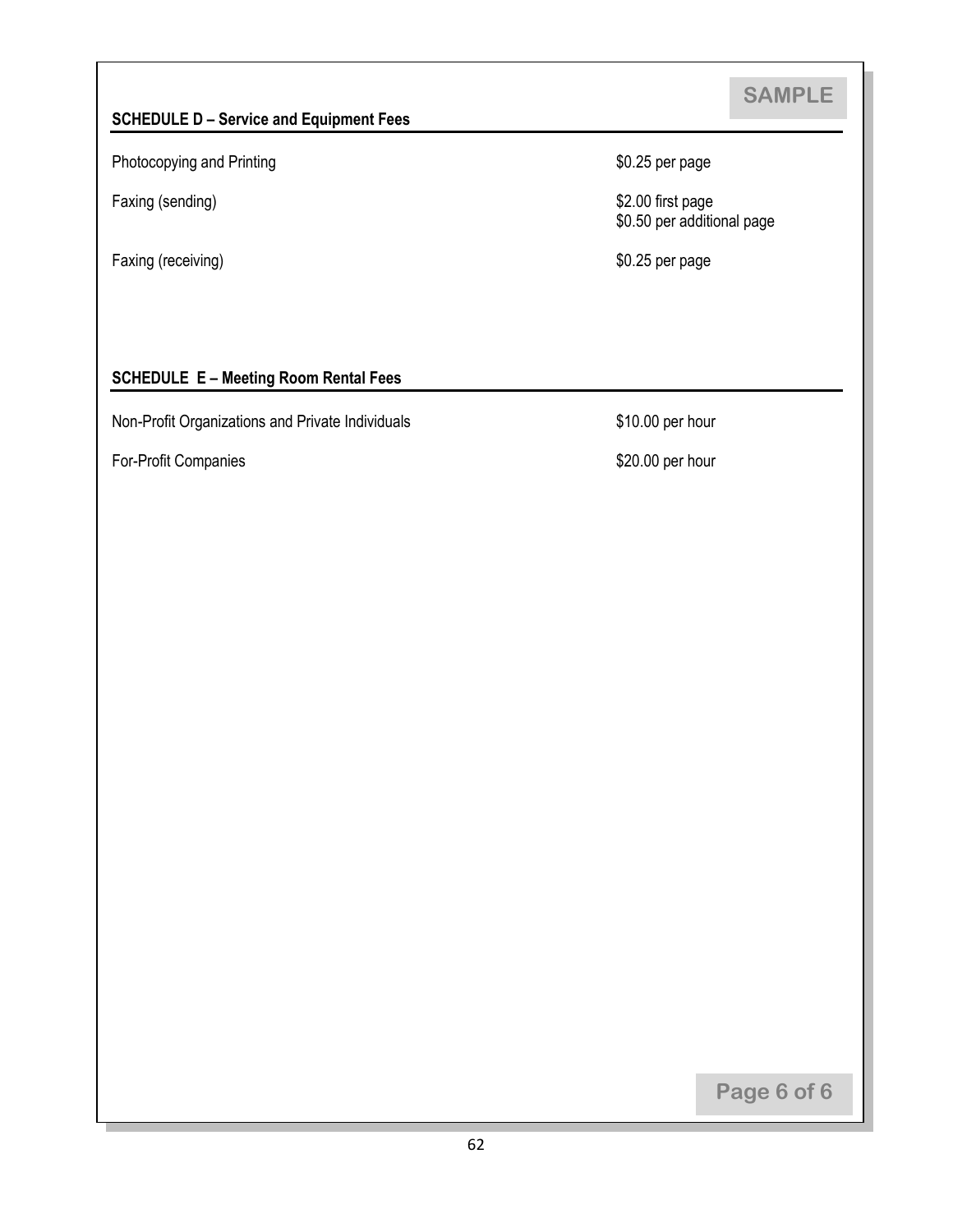# **Appendix B: Other Relevant Legislation**

Public library boards are subject to many other laws and regulations besides the *Libraries Act* and *Libraries Regulation.* Some of the most important laws and regulations are summarized below, along with who to contact for more information (Contact information is current as of August 2017):

 **Alberta Employment Standards Code:** These are the minimum standards of employment for employers and employees in Alberta workplaces. They include standards for employees under 18; general holidays and general holiday pay; hours of work, rest periods, and days of rest; Maternity and Parental Leave; minimum wage; overtime hours and overtime pay; payment of earnings; reservist leave; termination of employment and termination pay; and vacations and vacation pay.

**Contact:** Employment Standards Contact Centre of Alberta - 1‑877‑427‑3731. A guide to the standards can be found at [http://work.alberta.ca/employment-standards/standards-and](http://work.alberta.ca/employment-standards/standards-and-definitions.html)[definitions.html.](http://work.alberta.ca/employment-standards/standards-and-definitions.html)

- **Occupational Health and Safety (OH&S) Act, Code, and Regulation:** This provincial legislation sets rules for safety in the workplace, including rules for working alone.
	- $\circ$  Many small public libraries have only one employee, who often has to work alone. Alberta has specific legal requirements for employees who have to work alone.

**Contact:** Occupational Health and Safety (OHS) of Alberta - 1-866-415-8690, [http://work.alberta.ca/occupational-health-safety.html.](http://work.alberta.ca/occupational-health-safety.html) A guide to working alone safely can be found at [https://work.alberta.ca/documents/WHS-PUB\\_workingalone.pdf](https://work.alberta.ca/documents/WHS-PUB_workingalone.pdf)

- **Freedom of Information and Protection of Privacy Act (FOIP)**: This provincial legislation governs how records, including personal information, can be collected, used, and released by public organizations in Alberta. This legislation requires library boards to have several policies:
	- o **FOIP Policy**: This is a policy passed by a library board that states who will be responsible for managing FOIP requests at your library and how fees will be charged. A sample policy can be found in Appendix C.
		- Whenever a patron's personal information is collected on a form, include a FOIP notice stating under what authority the information is collected, what the information will be used for, and who can be contacted with questions about the information. A sample notice can be found in Appendix C
	- o **Records Retention Policy:** This is a policy that states how long the board will keep its various records, in what format, and how the records will be destroyed after they are kept.
	- o **Personal Information Bank (PIB) Policy:** This is a policy that states what personal information is managed by the library about specific groups of people, where that information is stored, and who has access to it. The personal information bank policy should be made available to the public.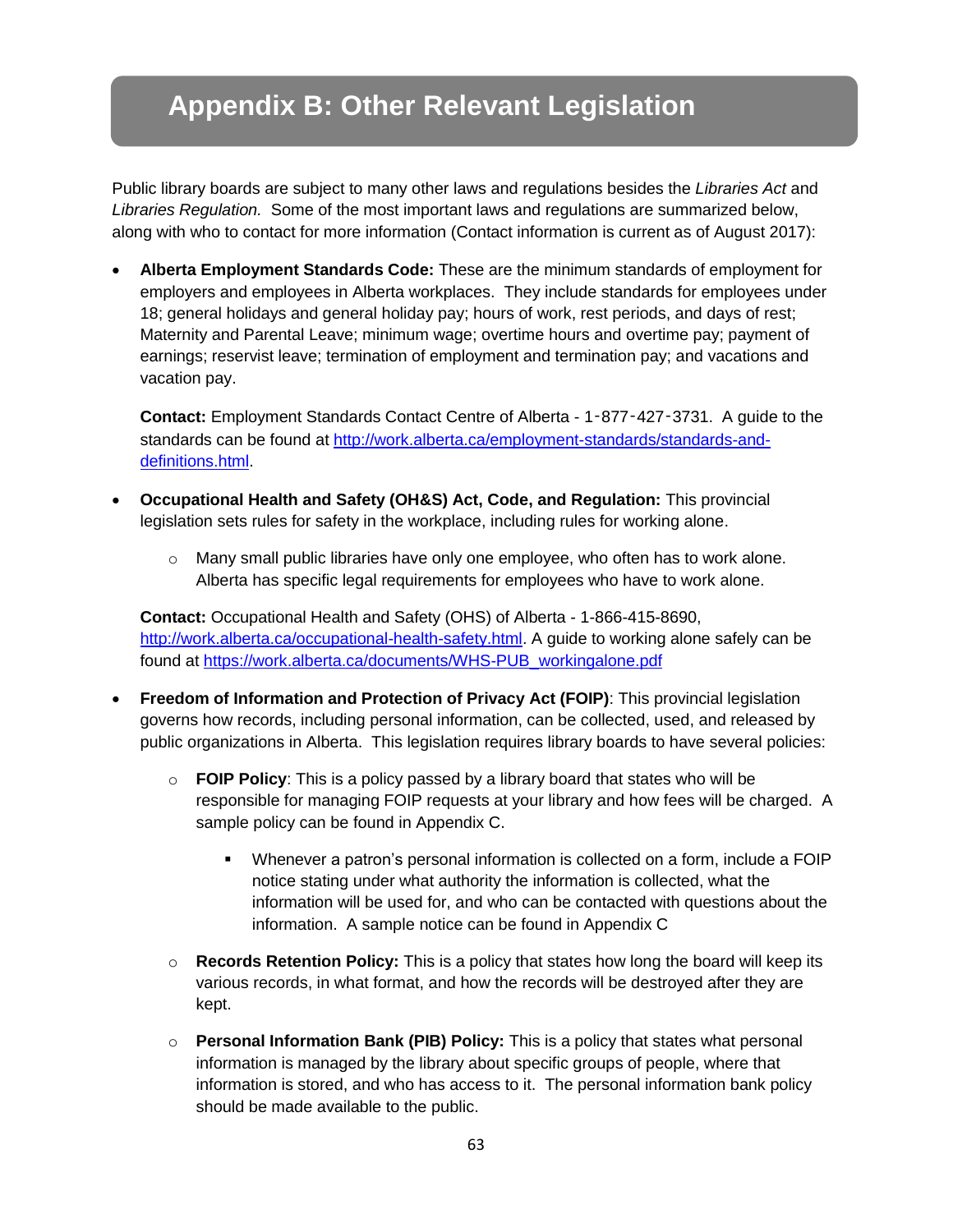**Contact:** Information Access and Protection Branch of Alberta Help Desk - 780-427-5848. Dial toll free in Alberta by first dialing 310-0000 and then the number. Website: <http://www.servicealberta.ca/foip/>

- o A guide to creating a records management policy can be found at <http://www.servicealberta.ca/foip/documents/chapter8.pdf>
- o A guide to creating a PIB policy can be found at <http://www.servicealberta.ca/foip/documents/pibguide.pdf>
- **Canadian Charter of Rights and Freedoms:** Part of the Canadian constitution, this federal legislation outlines the basic freedoms entitled to all Canadians. Some of these freedoms include the freedoms of thought, belief, opinion, and expression.

**Contact:** Canadian Human Rights Commission – 1-888-214-1090. Website: [https://www.chrc](https://www.chrc-ccdp.gc.ca/eng)[ccdp.gc.ca/eng.](https://www.chrc-ccdp.gc.ca/eng)

- o A copy of the Charter can be found at: [http://laws-lois.justice.gc.ca/eng/Const/page-](http://laws-lois.justice.gc.ca/eng/Const/page-15.html)[15.html.](http://laws-lois.justice.gc.ca/eng/Const/page-15.html)
- **Copyright Act**: Copyright protects works from being reproduced without the permission of the copyright holder. This federal legislation outlines how copyrighted material can be used by individuals and corporations.

**Contact:** Canadian Intellectual Property Office - 1-866-997-1936. Guide to Canadian copyright: [http://www.cipo.ic.gc.ca/eic/site/cipoInternet-Internetopic.nsf/eng/h\\_wr02281.html.](http://www.cipo.ic.gc.ca/eic/site/cipoInternet-Internetopic.nsf/eng/h_wr02281.html)

- **Human Rights Legislation:** This legislation prohibits discrimination on various protected grounds, including race, colour, ancestry, place of origin, religious beliefs, gender, age, physical disability, mental disability, marital status, family status, source of income and sexual orientation.
	- $\circ$  There is both provincial and federal legislation related to human rights. Federal human rights legislation includes the *Canadian Human Rights Act* and the *Employment Equity Act*. Provincial human rights legislation includes the *Alberta Human Rights Act*.

**Contact: Federal:** Canadian Human Rights Commission. Information on federal human rights can be found at [http://www.chrc-ccdp.gc.ca/eng/content/i-want-know-more-about-human-rights.](http://www.chrc-ccdp.gc.ca/eng/content/i-want-know-more-about-human-rights)

o The *Canadian Human Rights Act* can be found a[t http://laws-lois.justice.gc.ca/eng/acts/h-](http://laws-lois.justice.gc.ca/eng/acts/h-6/)[6/,](http://laws-lois.justice.gc.ca/eng/acts/h-6/) the *Employment Equity Act* can be found at [http://lois-laws.justice.gc.ca/eng/acts/e-](http://lois-laws.justice.gc.ca/eng/acts/e-5.401/index.html)[5.401/index.html,](http://lois-laws.justice.gc.ca/eng/acts/e-5.401/index.html) and the *Alberta Human Rights Act* can be found at <http://www.qp.alberta.ca/documents/Acts/A25P5.pdf>

 **Contact: Provincial:** Online at<http://www.albertahumanrights.ab.ca/employment.asp>

o Information on protected grounds in Alberta: [https://www.albertahumanrights.ab.ca/publications/bulletins\\_sheets\\_booklets/sheets/Pag](https://www.albertahumanrights.ab.ca/publications/bulletins_sheets_booklets/sheets/Pages/protected_grounds.aspx) [es/protected\\_grounds.aspx](https://www.albertahumanrights.ab.ca/publications/bulletins_sheets_booklets/sheets/Pages/protected_grounds.aspx)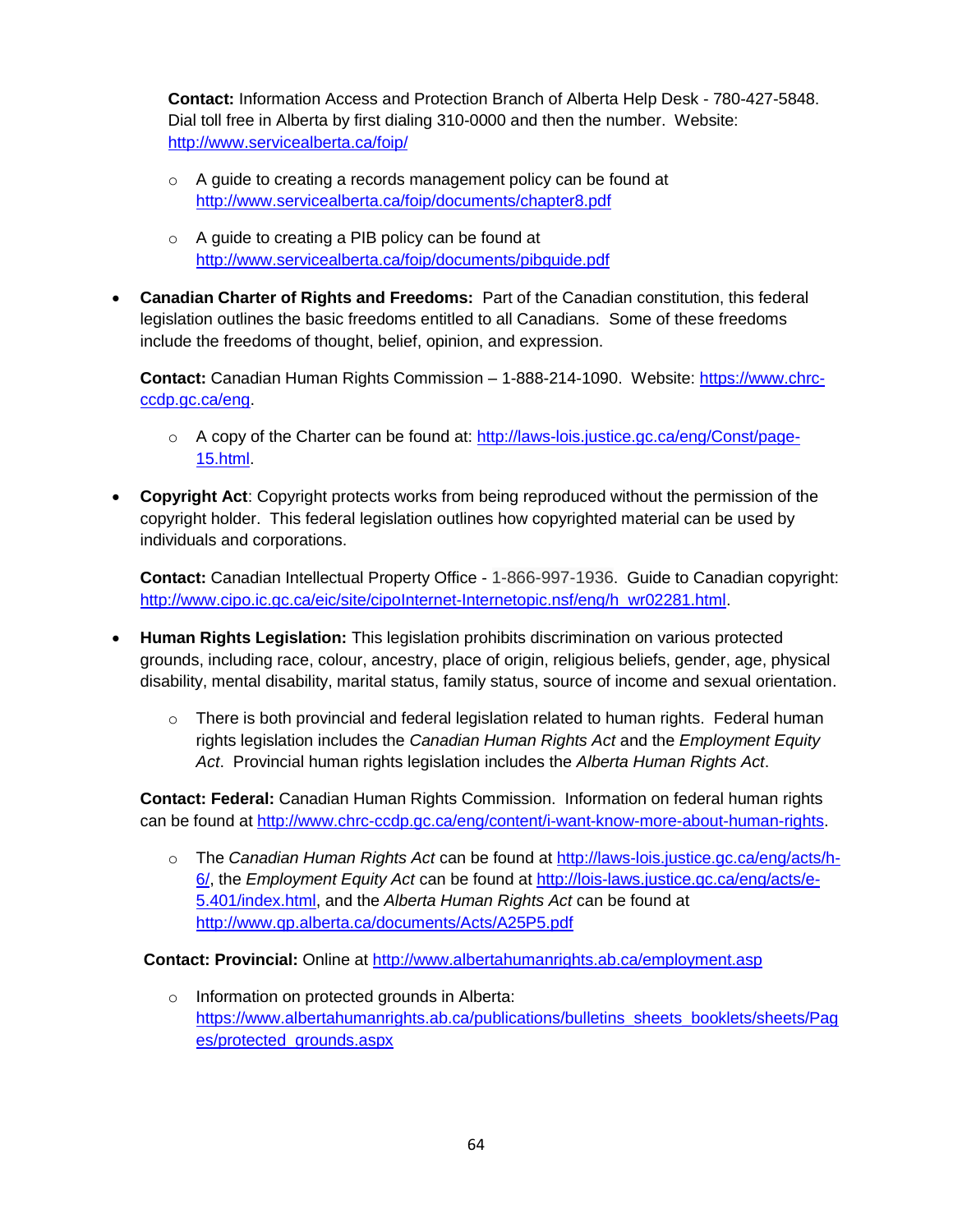# **Appendix C: FOIP Samples**

## **SAMPLE**

#### **[Name of Municipality] Library Board FOIP Policy**

The [name] Library Board shall take steps to manage FOIP requests and keep the personal information in its care confidential, except when required by law.

- 1. The Library Manager is designated as head of the local public body for the purposes of the *FOIP Act*.
- 2. When a FOIP applicant may be charged a fee for services under Schedule 2 of the *Freedom of Information and Protection of Privacy Regulation*, the maximum amount shall be charged.

#### **Sample FOIP Collection Notice**

"The information on this form is being collected under the authority of Section 33(c) of *The Freedom of Information and Protection of Privacy Act*. The information provided will be used to issue library cards, contact you about requested or borrowed library resources, contact you about fees and fines owed to the library, calculate administrative statistics, and to provide you with information about library programs. If you have any questions about the collection or use of this information, please contact [job title of your FOIP head or coordinator] at [phone number and/or email]."

**Page 1 of 1**